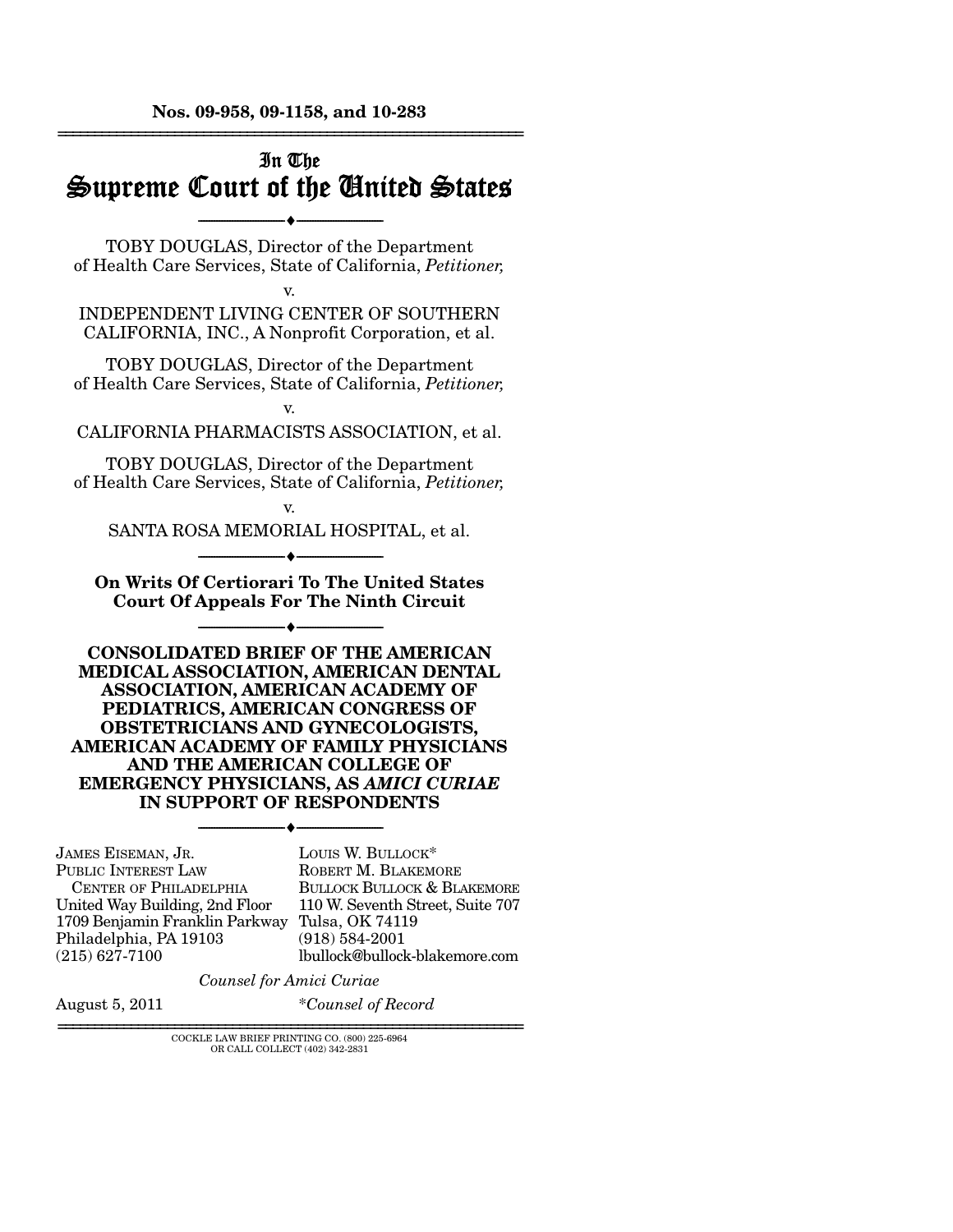## TABLE OF CONTENTS

|--|

|                                                                                                                                                                                                                                                                   | iii          |
|-------------------------------------------------------------------------------------------------------------------------------------------------------------------------------------------------------------------------------------------------------------------|--------------|
| INTEREST OF AMICI CURIAE                                                                                                                                                                                                                                          | $\mathbf{1}$ |
| SUMMARY OF ARGUMENT                                                                                                                                                                                                                                               | 4            |
|                                                                                                                                                                                                                                                                   | 8            |
| MEDICAID BENEFICIARIES MUST HAVE<br>ACCESS TO THE COURTS TO ENFORCE<br>EQUAL ACCESS PROVISION<br>THE<br><b>IN</b><br>ORDER TO UPHOLD THE RULE OF LAW<br>BECAUSE JUDICIAL ENFORCE-<br>AND<br>MENT IS THE ONLY VIABLE MEANS TO<br>REMEDY STATES' NONCOMPLIANCE WITH | 8            |
| The Medicaid Act, Children's Health Care<br>Α.<br>and the "Equal Access" Mandate                                                                                                                                                                                  | 8            |
| The Access Gap Between Congressional<br>В.<br>Promise and Actual Implementation                                                                                                                                                                                   | 14           |
| A Litigation Case Study of the Human<br>C.<br>Implications of States' Failures to Com-                                                                                                                                                                            | 23           |
| 1.                                                                                                                                                                                                                                                                | 25           |
| 2.                                                                                                                                                                                                                                                                | 29           |
| Health Care for All v. Romney<br>3.                                                                                                                                                                                                                               | 33           |
|                                                                                                                                                                                                                                                                   |              |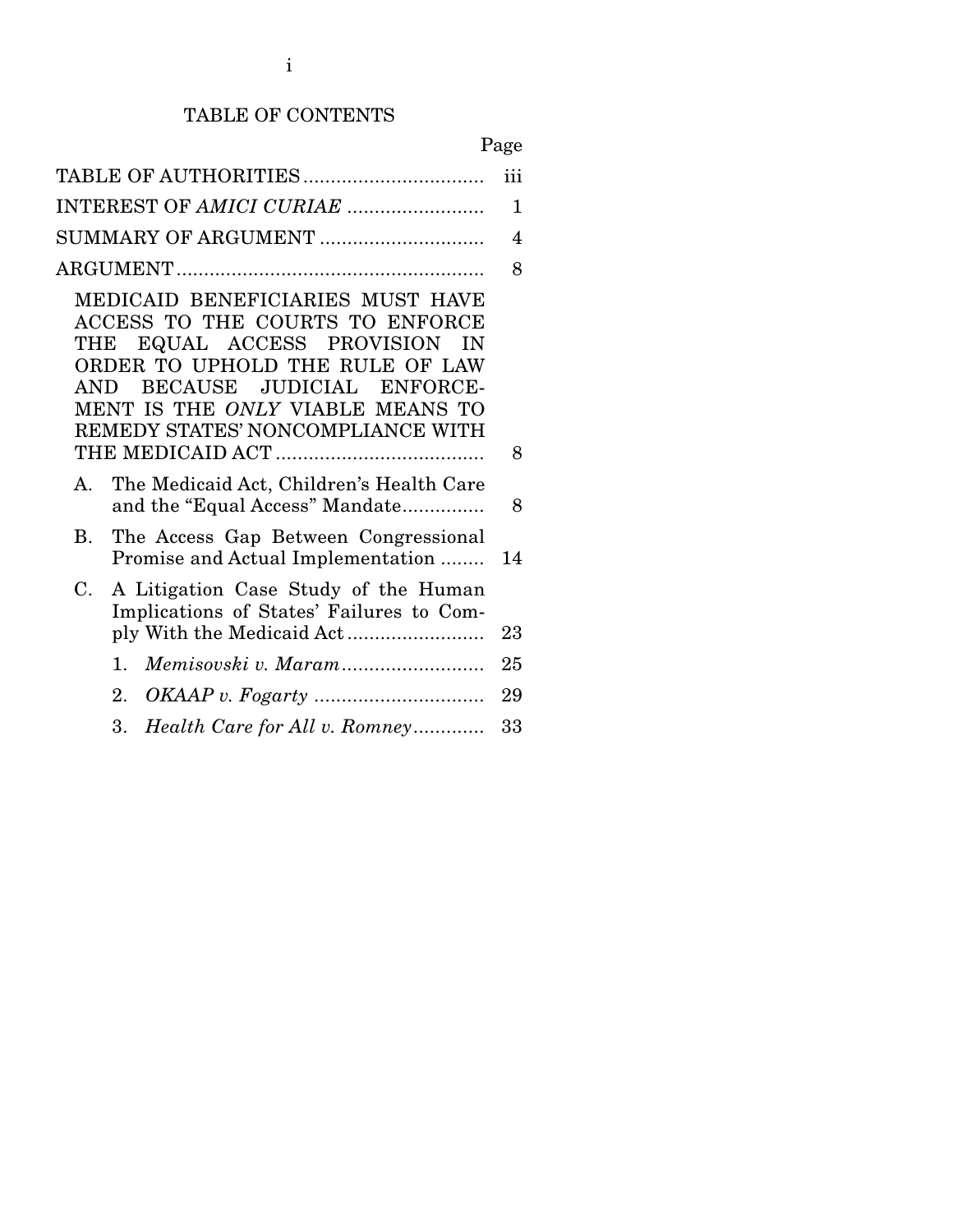## TABLE OF CONTENTS – Continued

Page

| D. The Availability of Judicial Remedies for |      |
|----------------------------------------------|------|
| Violations of the Equal Access Provision     |      |
| is Both Legally Mandated and Vital to        |      |
| Upholding the Rule of Law and Benefi-        |      |
|                                              |      |
|                                              | - 38 |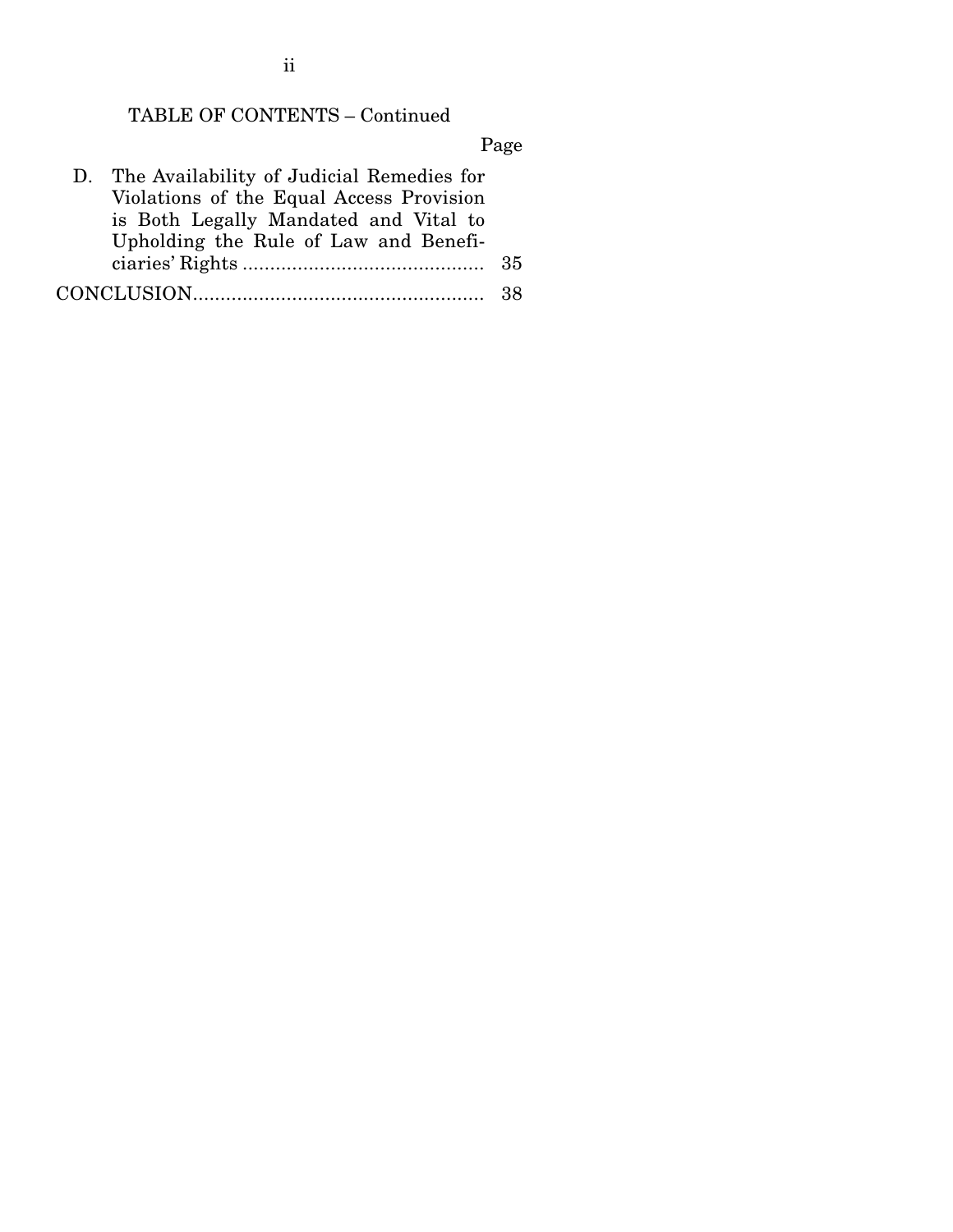# TABLE OF AUTHORITIES

# Page

## CASES

| Ark. Med. Soc'y v. Reynolds, 834 F. Supp. 1097                                                                                                                                               |
|----------------------------------------------------------------------------------------------------------------------------------------------------------------------------------------------|
| Ark. Med. Soc'y v. Reynolds, 6 F.3d 519 (8th                                                                                                                                                 |
| Clark v. Kizer, 758 F. Supp. 572 $(E.D.C.1)$ .<br>1990), aff'd in relevant part sub nom., Clark<br>v. Coye, 967 F.2d 585 (9th Cir. 1992)15, 18, 22                                           |
| Collins v. Hamilton, 349 F.3d 371 (7th Cir.                                                                                                                                                  |
| Florida Pediatric Society v. Dudek, 05-23037-                                                                                                                                                |
| Frew ex rel. Frew v. Hawkins, 540 U.S. 431                                                                                                                                                   |
| Health Care for All v. Romney, 2005 WL 1660677<br>(D. Mass., July 14, 2005) 17, 24, 33, 34, 35                                                                                               |
| Long Term Care Pharm. Alliance v. Ferguson,<br>260 F. Supp. 2d 282 (D.Mass. 2003), rev'd on<br>other grounds, Long Term Care Pharm. Alli-<br>ance v. Ferguson, 362 F.3d 50 (1st Cir. 2004)38 |
| Marbury v. Madison, 5 U.S. 137 (1803)37                                                                                                                                                      |
| Memisovski v. Maram, 2004 WL 1878332 (N.D.                                                                                                                                                   |
| Oklahoma Chapter of the American Academy of<br>Pediatrics v. Fogarty, 366 F. Supp. 2d 1050<br>(N.D. Okla. 2005), rev'd OKAAP v. Fogarty,                                                     |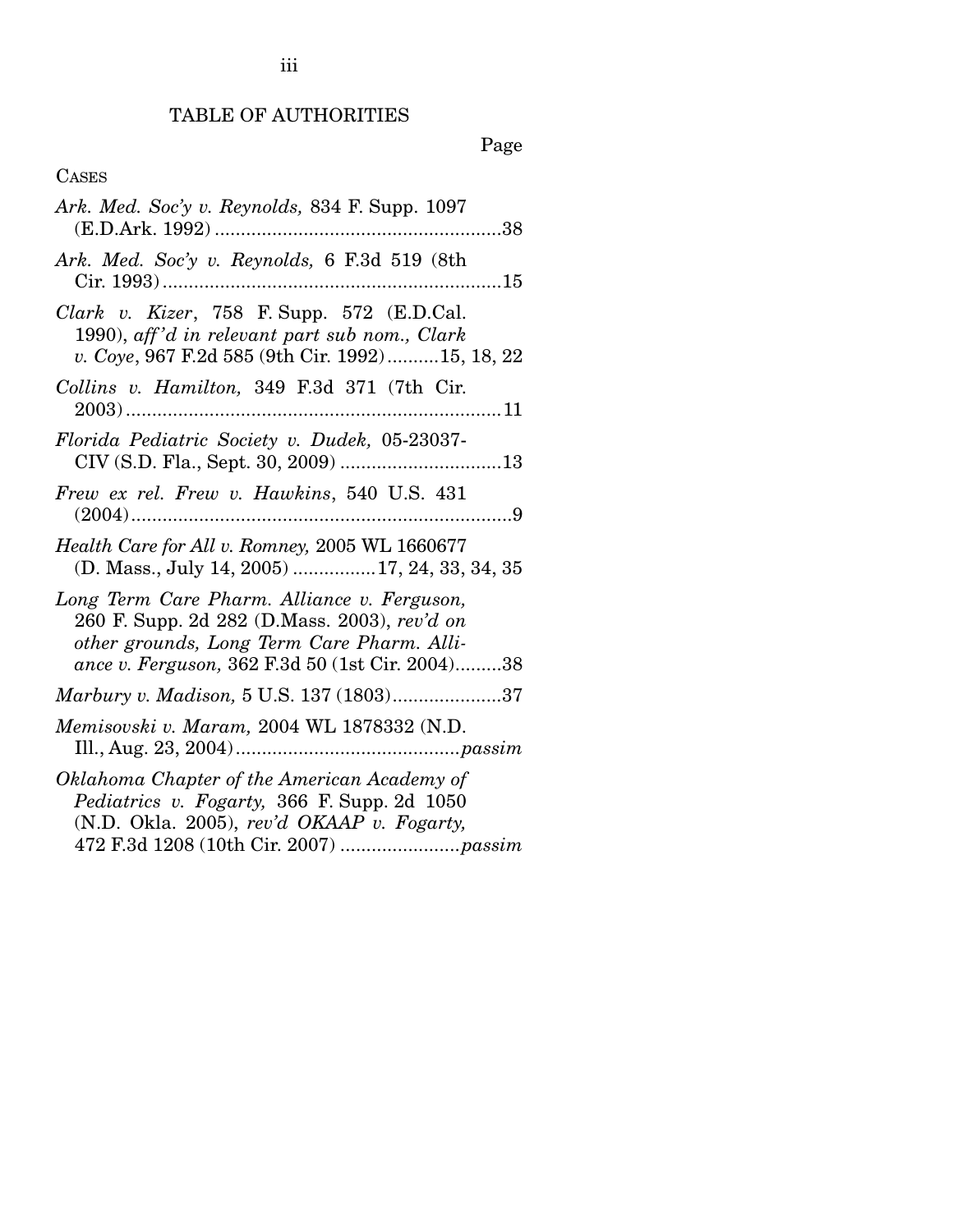### TABLE OF AUTHORITIES – Continued

| Page                                                                               |
|------------------------------------------------------------------------------------|
| Olmstead v. United States, 277 U.S. 438 (1928)37                                   |
| Pennhurst State Sch. & Hosp. v. Halderman,                                         |
| Pennsylvania Pharmacists Ass'n v. Houstoun,<br>283 F.3d 531 (3rd Cir. 2002) 13, 35 |
| Rosie D. v. Romney, 410 F. Supp. 2d 18                                             |
| S.D. ex rel. Dickson v. Hood, 391 F.3d 581 (5th                                    |
| Salazar v. District of Columbia, 954 F. Supp.                                      |
|                                                                                    |
| Wilder v. Virginia Hosp. Ass'n, 496 U.S. 498                                       |

## RULES

| Standards for Demonstrating Access to Cov-  |  |
|---------------------------------------------|--|
| ered Medicaid Services, 76 Fed. Reg. 26,342 |  |
|                                             |  |
|                                             |  |

### **STATUTES**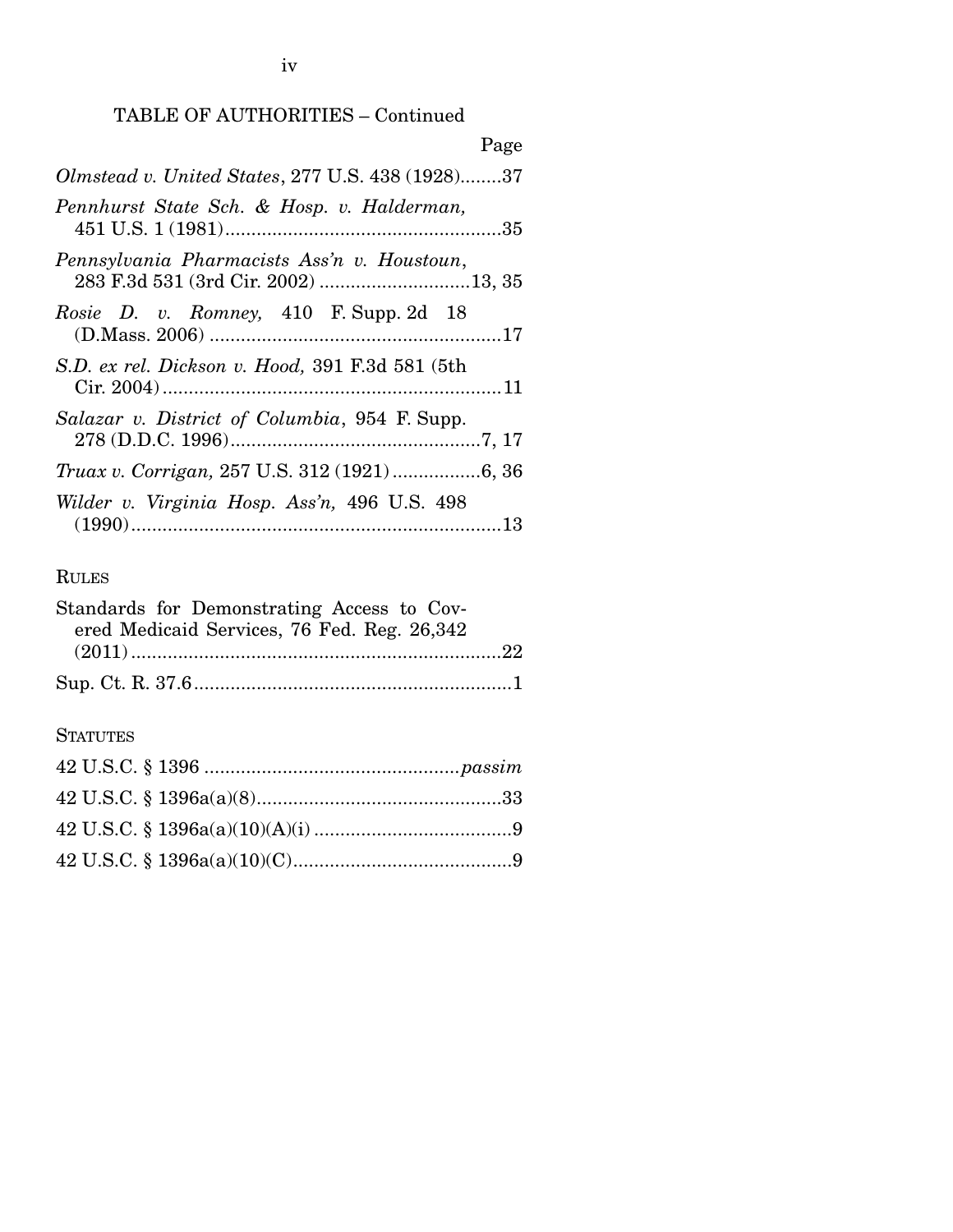### TABLE OF AUTHORITIES – Continued

| Page                                                                                     |
|------------------------------------------------------------------------------------------|
|                                                                                          |
|                                                                                          |
|                                                                                          |
|                                                                                          |
|                                                                                          |
|                                                                                          |
|                                                                                          |
|                                                                                          |
|                                                                                          |
|                                                                                          |
|                                                                                          |
| Social Security Act, Title XIX, Pub. L. No. 89-                                          |
| Pub. L. No. 90-248, 81 Stat. 821 (1967) passim                                           |
| Omnibus Budget Reconciliation Act (1989),<br>Pub. L. No. 101-239, 1989 U.S.C.C.A.N. (103 |
| Children's Health Insurance Program ("CHIP"),                                            |
| CHIP Reauthorization Act, P.L. 111-3, 123 Stat.                                          |
| <b>LEGISLATIVE HISTORY</b>                                                               |
|                                                                                          |

H.R. Rep. No. 101-247 (1989), reprinted in 1989 U.S.C.C.A.N. 1906 .................... 5, 11, 12, 15, 22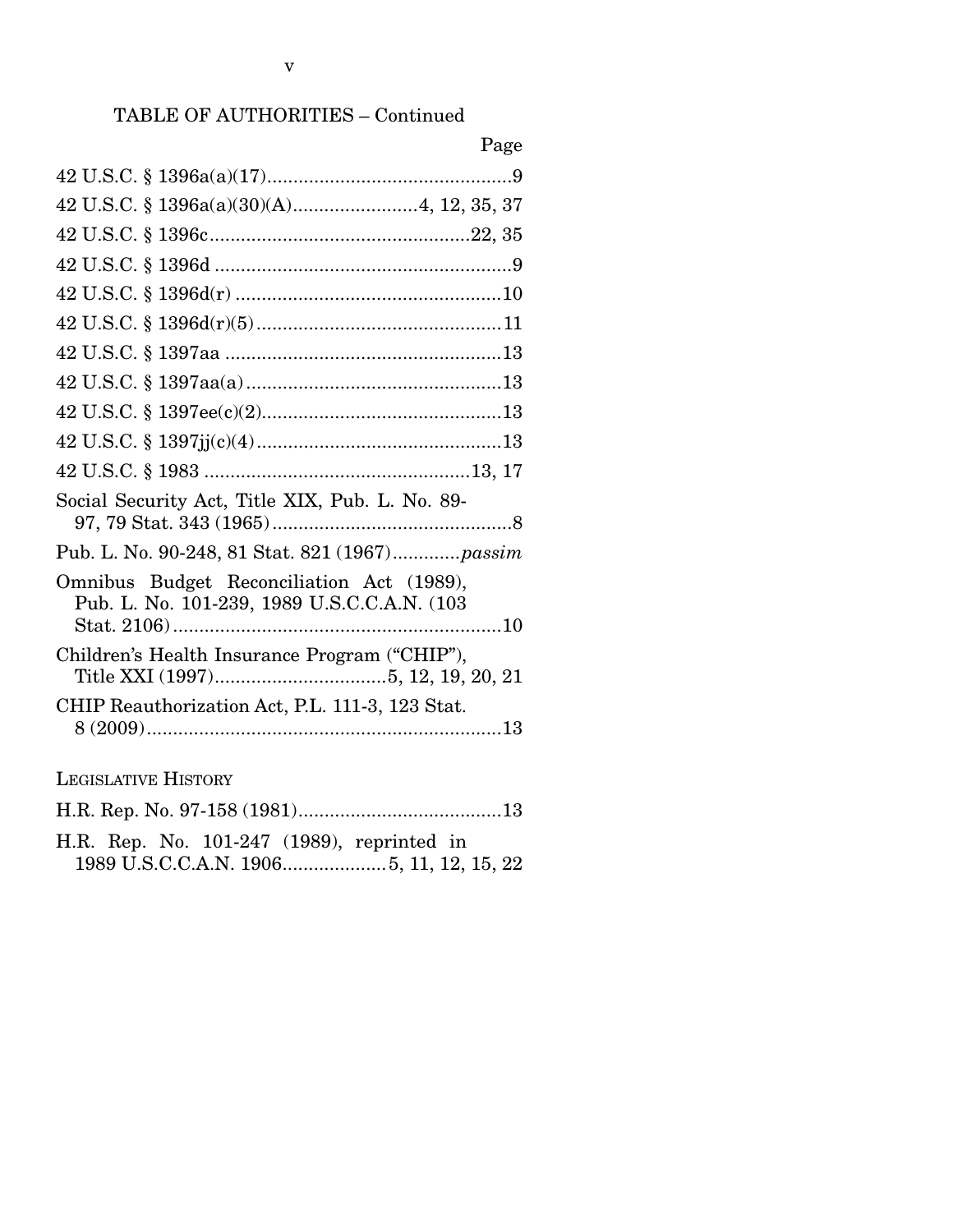vi

### TABLE OF AUTHORITIES – Continued

Page

*Evaluating Pediatric Dental Care under Medicaid: Hearing before the Subcommittee on Domestic Policy of the House Committee on Oversight and Government Reform* (Serial 110-8), 110th Cong. (May 2, 2007), *at* http:// frwebgate.access.gpo.gov/cgi-bin/getdoc.cgi? dbname=110\_house\_hearings&docid=f:35772. pdf ............................................................................ 21

#### OTHER AUTHORITIES

| information_system/315/gis_history25 |
|--------------------------------------|
|                                      |
|                                      |
|                                      |
| aap.org/research/pdf08/US.pdf14      |
|                                      |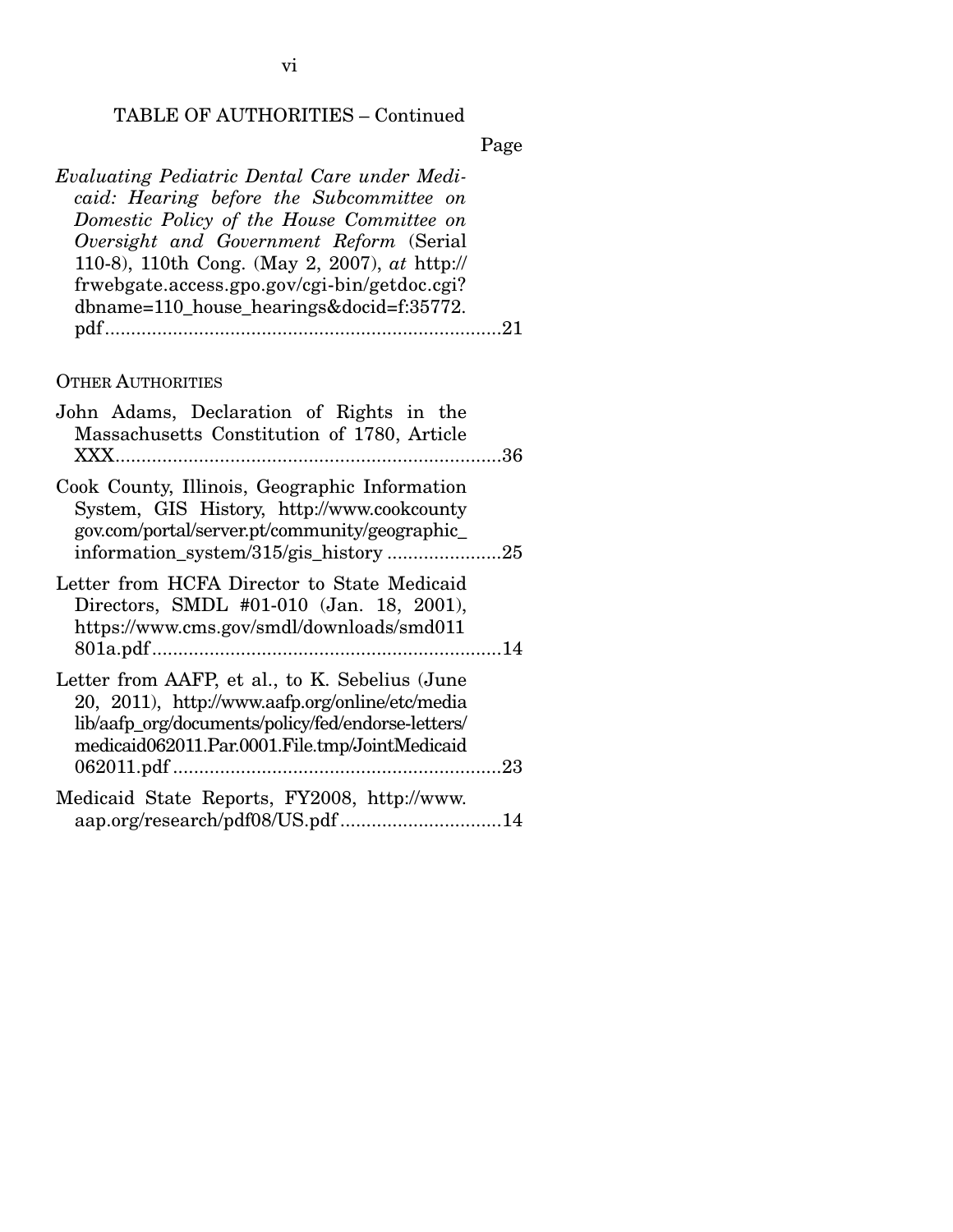## TABLE OF AUTHORITIES – Continued

## Page

| Special Message to Congress by President<br>Lyndon B. Johnson (Feb. 8, 1967), http://www.<br>presidency.ucsb.edu/ws/index.php?pid=28438                                              |
|--------------------------------------------------------------------------------------------------------------------------------------------------------------------------------------|
| U.S. Department of Health and Human Ser-<br>vices, Oral Health in America: A Report of<br>the Surgeon General – Executive Summary                                                    |
| U.S. GAO, GAO-11-624, Medicaid and CHIP:<br>Most Physicians Serve Covered Children but<br>Have Difficulty Referring Them for Specialty<br>Care (2011), http://www.gao.gov/new.items/ |
| U.S. GAO, GAO-08-1121, Medicaid: Extent of<br>Dental Disease in Children Has Not De-<br>creased, and Millions Are Estimated to Have                                                  |

### SCHOLARLY AUTHORITIES

| J. Bisgaier, et al., <i>Disparities in Child Access to</i><br>Emergency Care for Acute Oral Injury, 127                                         |  |
|-------------------------------------------------------------------------------------------------------------------------------------------------|--|
| J. Bisgaier & K. Rhodes, Auditing Access to<br>Specialty Care for Children with Public In-<br>surance, 364 New Eng. J. Med. 2324 (2011)18       |  |
| F. Cohen, An Unfulfilled Promise of Medicaid<br>Act: Enforcing Medicaid Recipients' Right to<br>Health Care, 17 Loy. Consumer L. Rev. 375<br>25 |  |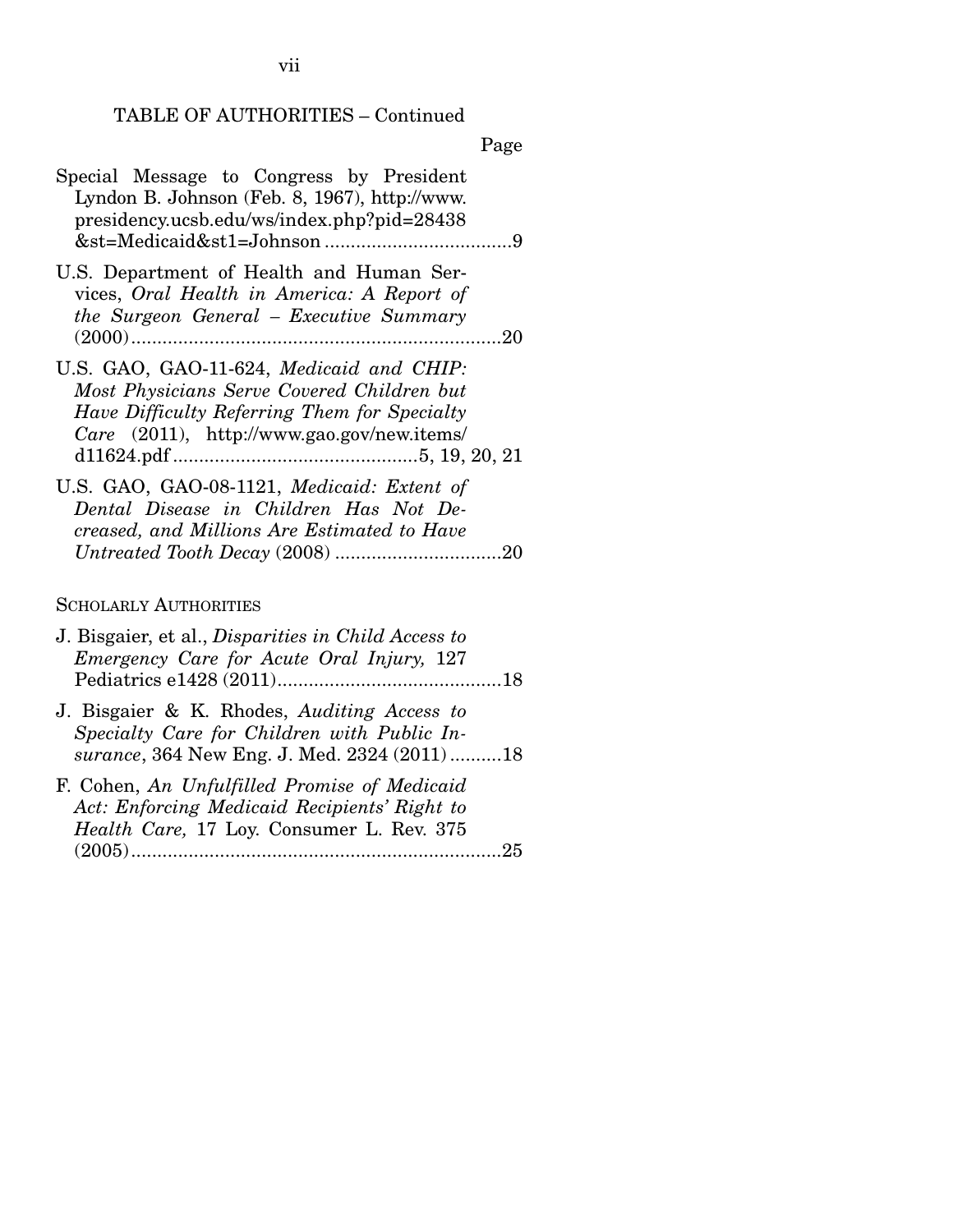viii

## TABLE OF AUTHORITIES – Continued

# Page

| S. Decker, Medicaid Payment Levels to Dentists<br>and Access to Dental Care Among Children<br>and Adolescents, 306 JAMA 187 (2011) 18                                                    |  |
|------------------------------------------------------------------------------------------------------------------------------------------------------------------------------------------|--|
| C. Iobst, et al., Access to Care for Children with<br><i>Fractures</i> , 30 J. Pediatric Orthopaedics,                                                                                   |  |
| Medical Access Study Group, Access of Medi-<br>caid Recipients to Outpatient Care, N. Engl.                                                                                              |  |
| D. Skaggs, et al., Access to Orthopedic Care for<br>Children with Medicaid Versus Private In-<br>surance: Results of a National Survey, 26 J.<br>Pediatric Orthopaedics, May/June 200618 |  |
| A. Skinner & M. Mayer, Effects of Insurance<br>Status on Children's Access to Specialty Care:<br>A Systemic Review of the Literature, 7 BMC                                              |  |
|                                                                                                                                                                                          |  |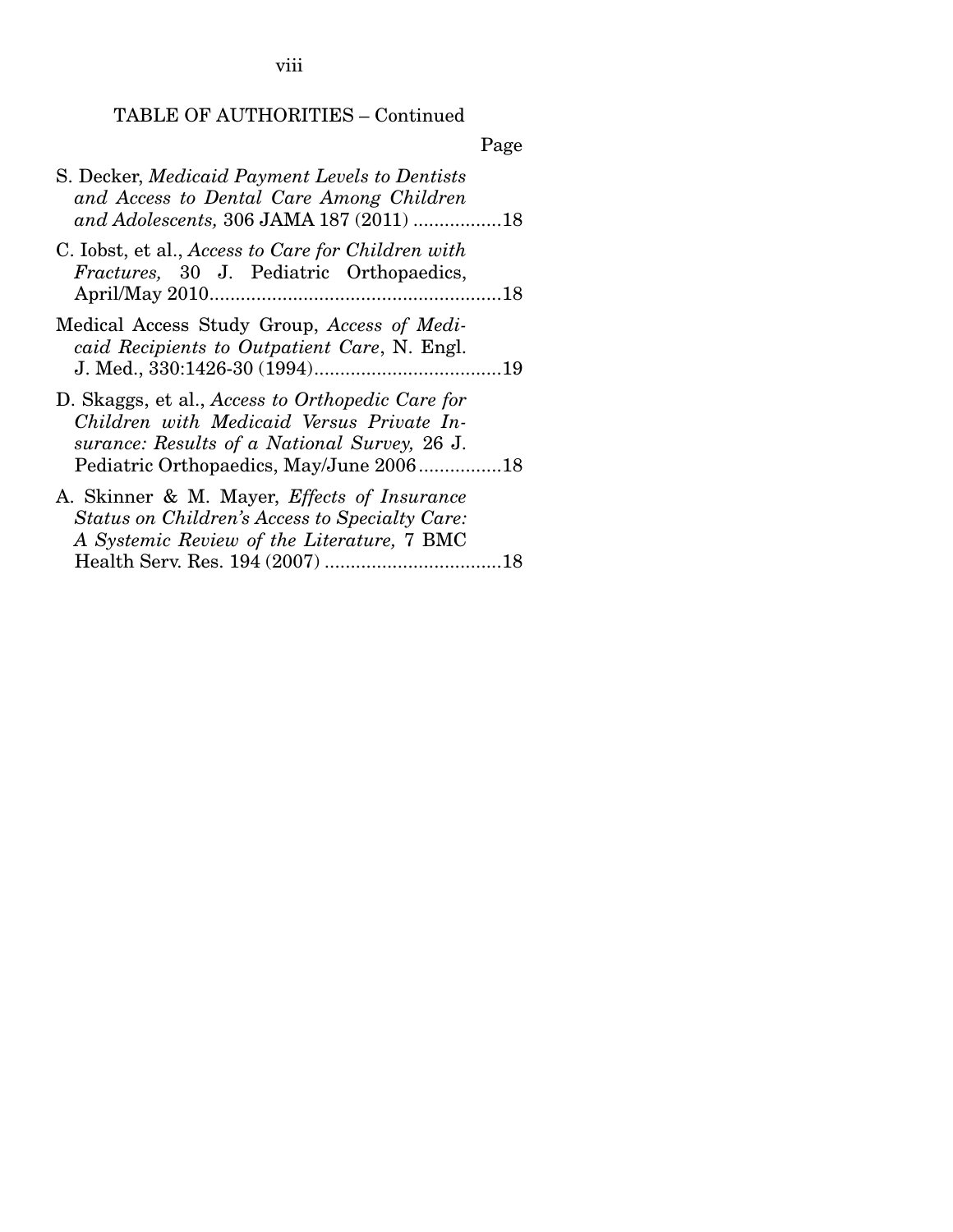### **INTEREST OF** *AMICI CURIAE*

*Amici* are among the largest and most prominent medical and dental professional associations in the United States.<sup>1</sup> Collectively, the members of these professional associations provide medical and dental services to literally millions of patients covered by the Medicaid program. *Amici* are uniformly committed to promoting the betterment of public health and improved access to health and dental care for Medicaid recipients. They are profoundly interested in this case because its outcome will affect the ability of all Medicaid recipients to assure that they have access to medically necessary services as mandated by the Medicaid Act. States' failure to comply with the Medicaid Act's "equal access" provision has a welldocumented and negative impact on patient care, often creating unnecessary risks and poor health outcomes. Restricting the availability of a remedy through the courts would leave the Congressional mandate of "equal access" an empty promise.

<sup>1</sup> Pursuant to Rule 37, letters of written consent from the parties have been filed with the Clerk of the Court. In accordance with Rule 37.6, *Amici* state that no counsel for either party has authored this brief in whole or in part. Funding for this brief, in part, has come from the Litigation Center of the AMA and the State Medical Societies, a coalition among the AMA and the State Medical Societies, whose purpose is to represent the organized medical profession in the courts. With the exception of the funding provided by the Litigation Center, no person or entity, other than *Amici*, has made any monetary contribution to the preparation or submission of this brief.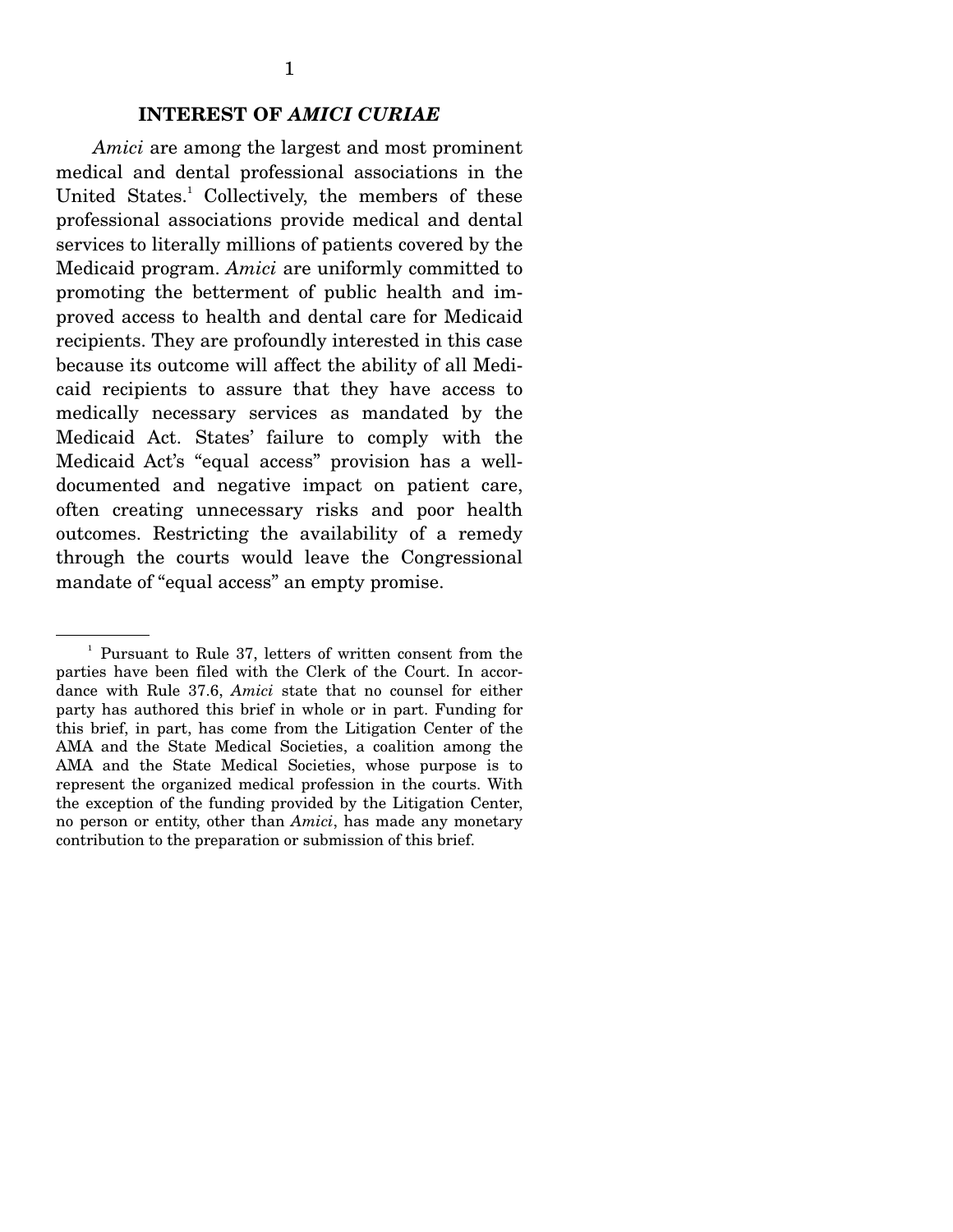The American Medical Association ("AMA") is the largest professional association of physicians, residents and medical students in the United States. Additionally, through state and specialty medical societies and other physician groups, seated in the AMA's House of Delegates, substantially all physicians, residents and medical students in the United States are represented in the AMA's policy making process. The objectives of the AMA are to promote the science and art of medicine and the betterment of public health.

 American Dental Association ("ADA") is the world's largest professional association of dentists. The ADA is committed to the public's oral health, and to the ethics, science and professional advancement of dentistry. On behalf of its more than 155,000 members, the ADA occupies a prominent role in leading the profession through initiatives in advocacy, education, research and the development of standards that are essential for the safe, appropriate and effective delivery of oral healthcare. The Association is vitally concerned with access to care issues and serves as a principal advocate on issues affecting oral health.

 The American Academy of Pediatrics ("AAP") is an Illinois not-for-profit corporation representing 60,000 primary care pediatricians, pediatric medical subspecialists and pediatric surgical specialists. Founded in 1930, AAP has been a powerful voice for children's health through education, research, advocacy, and the provision of expert advice. Its mission is to attain optimal physical, mental, and social health and well-being for all infants, children, adolescents,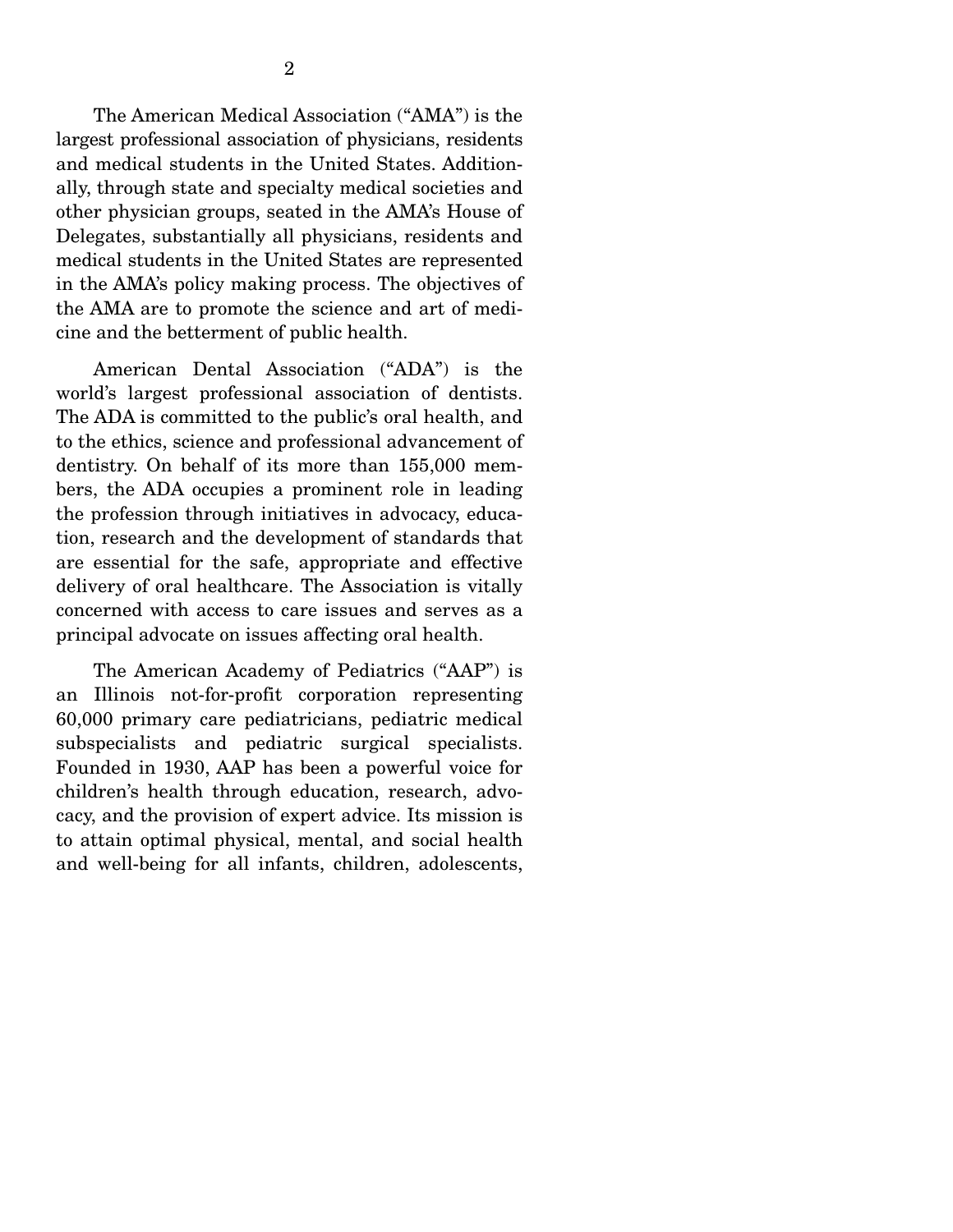and young adults. AAP is the largest professional association of pediatricians in the world.

 The American Congress of Obstetricians and Gynecologists ("ACOG") is an Illinois not-for-profit corporation representing more than 50,000 obstetricians and gynecologists and residents in obstetrics and gynecology. ACOG is dedicated to the advancement of women's healthcare and to establishing and maintaining the highest possible standards of practice. ACOG also promotes policy positions on issues affecting the specialty of obstetrics and gynecology and supports quality health care for every woman throughout her life.

 The American Academy of Family Physicians ("AAFP"), headquartered in Leawood, Kansas, is the national association of family doctors. Founded in 1947 as a not-for-profit corporation, its members are physicians and medical students from all 50 states, the District of Columbia, Puerto Rico, the Virgin Islands, Guam, and the Uniformed Services of the United States. As part of its mission, the AAFP seeks to improve the health of patients, families, and communities by serving the needs of members and their patients with professionalism and dignity and by advocating for public health.

 The American College of Emergency Physicians ("ACEP") is a nonprofit, voluntary professional and educational society of over 29,000 emergency physicians practicing in the United States and other countries. Founded in 1968, ACEP is the nation's oldest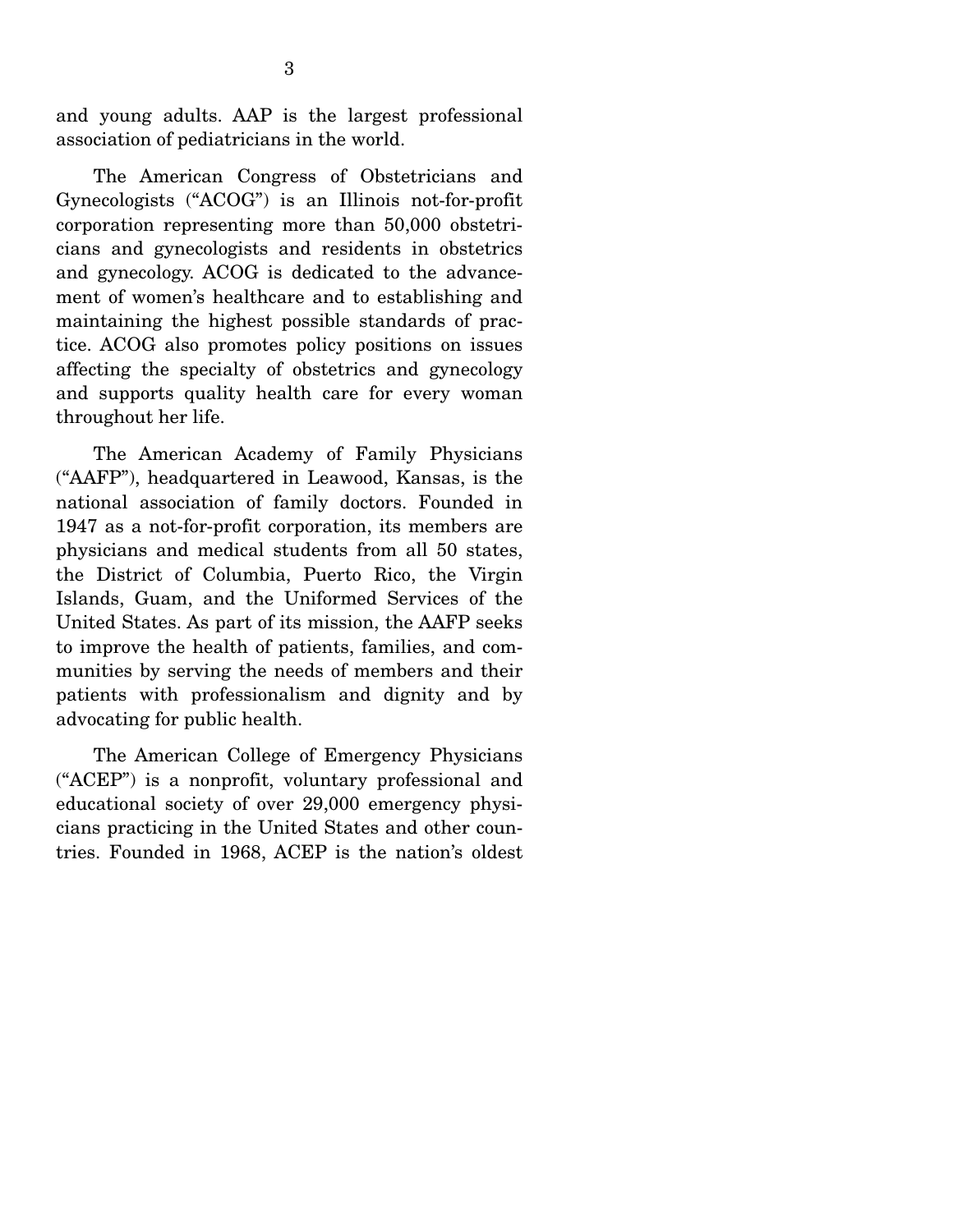and largest association of emergency physicians. ACEP fosters the highest quality of emergency medical care through the education of emergency physicians, other health care professionals, and the public; the promotion of research; the development and promotion of public health and safety initiatives; and the provision of leadership in the development of health care policy.

 Many of *Amici'*s members care for Medicaid patients. Low Medicaid reimbursement rates impose an unfair burden on those members who accept these patients, and additional members of *Amici* would care for Medicaid patients if the reimbursement rates were not prohibitively low.

#### **SUMMARY OF ARGUMENT**

--------------------------------- ♦ ---------------------------------

 The "equal access" provision of the Medicaid Act, 42 U.S.C. § 1396a(a)(30)(A), mandates that states accepting federal Medicaid funds set provider reimbursement rates using "such methods and procedures" as necessary to assure, among other things, that payments are "sufficient to enlist enough providers so that care and services are available under the plan at least to the extent that such care and services are available to the general population in the geographic area." As a practical reality, however, the promise of "equal access" has been largely illusory for many of America's most vulnerable citizens. Federal courts, scientific researchers and governmental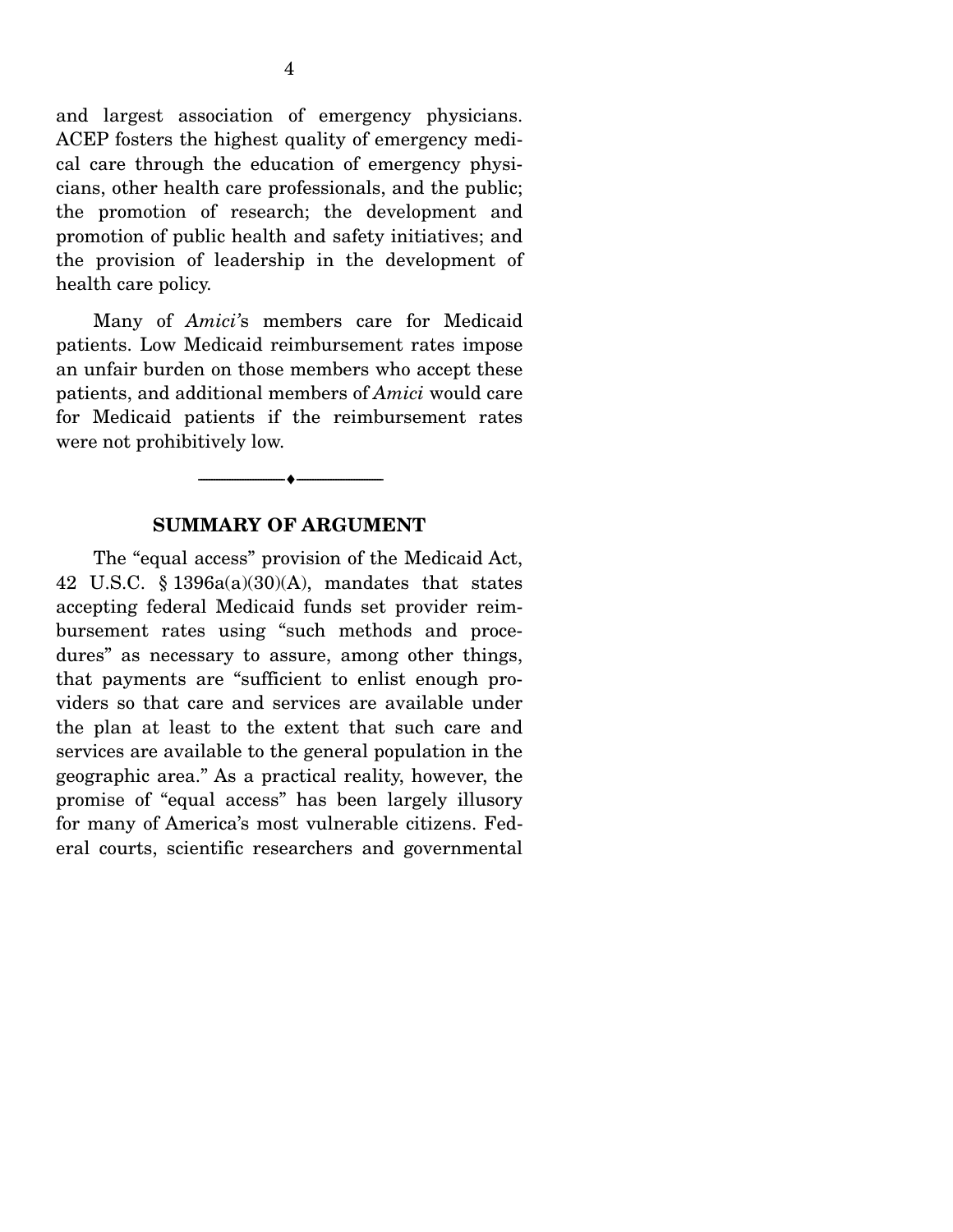bodies have consistently found a chasm between Medicaid and private insurance in the availability of needed health care services. Twenty years after the statutory enactment of the equal access mandate, discrepancies in access to care pervade. Members of the *Amici* see these discrepancies every day in their own practices. Whether it be a futile attempt to find a Medicaid-participating pediatric neurologist or dentist for a young patient or treating a Medicaid beneficiary in the emergency room who cannot find a primary care physician, there are constant reminders of the access crisis in our public health system.

 There is a well-established and predictable correlation between Medicaid provider payments and physicians' willingness to treat Medicaid recipients. Indeed, the equal access provision was itself enacted with the common sense recognition that "without adequate payment levels, it is simply unrealistic to expect physicians to participate in the [Medicaid] program." H.R. Rep. No. 101-247, at 390 (1989). The United States Government Accountability Office ("GAO") recently reported that for physicians who choose not to participate in Medicaid and the Children's Health Insurance Program ("CHIP"), *95%* are influenced by low provider reimbursement rates. *See* "Medicaid and CHIP: Most Physicians Serve Covered Children but Have Difficulty Referring Them for Specialty Care," GAO-11-624, at 18 (hereinafter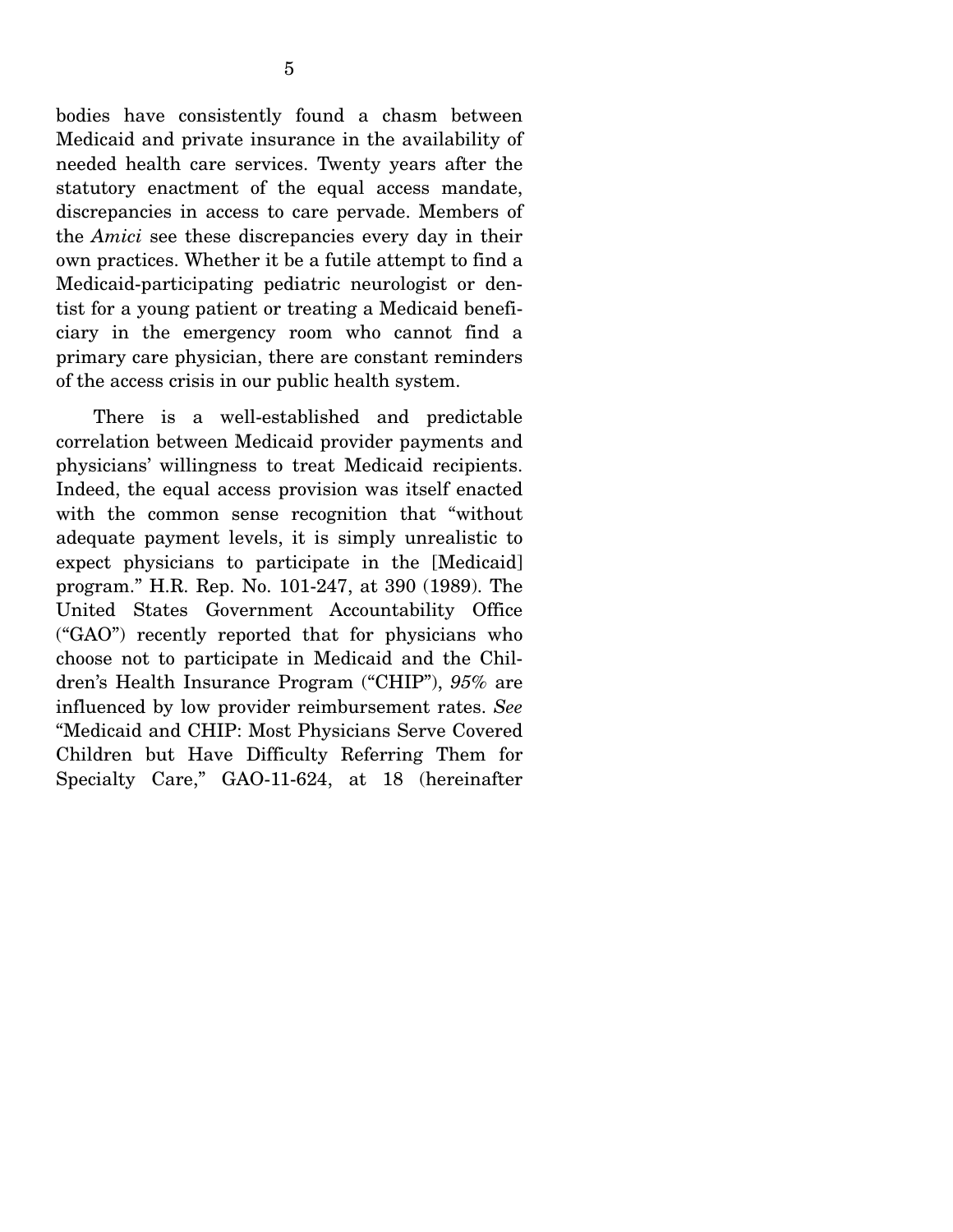referred to as "2011 GAO Report").<sup>2</sup> Nevertheless, state officials have engaged in widespread violations of the federal equal access mandate, wholly failing to consider the effect of rates on access to care and services.

 Federal administrative enforcement provides no viable solution to the access crisis because Congress delegated only limited, and draconian, enforcement powers. The primary administrative enforcement tool – a revocation of funding – is severe and would cause further harm. Thus, without judicial remedies, this crisis will remain and likely worsen. If the courthouse doors are closed, the very people the Medicaid Act was intended to serve will have no reasonable hope that "equal access" will have any true meaning in their lives.

 Such a result would also violate fundamental rule of law principles. " 'This is a government of laws and not of men,' 'No man is above the law,' are . . . maxims showing the spirit in which Legislatures, executives and courts are expected to make, execute and apply laws." *Truax v. Corrigan*, 257 U.S. 312, 332 (1921). Yet, without judicial remedies, state officials' violations of federal law will go unchecked in direct contravention of these principles, all while beneficiaries suffer.

<sup>2</sup> *Available at*: http://www.gao.gov/new.items/d11624.pdf.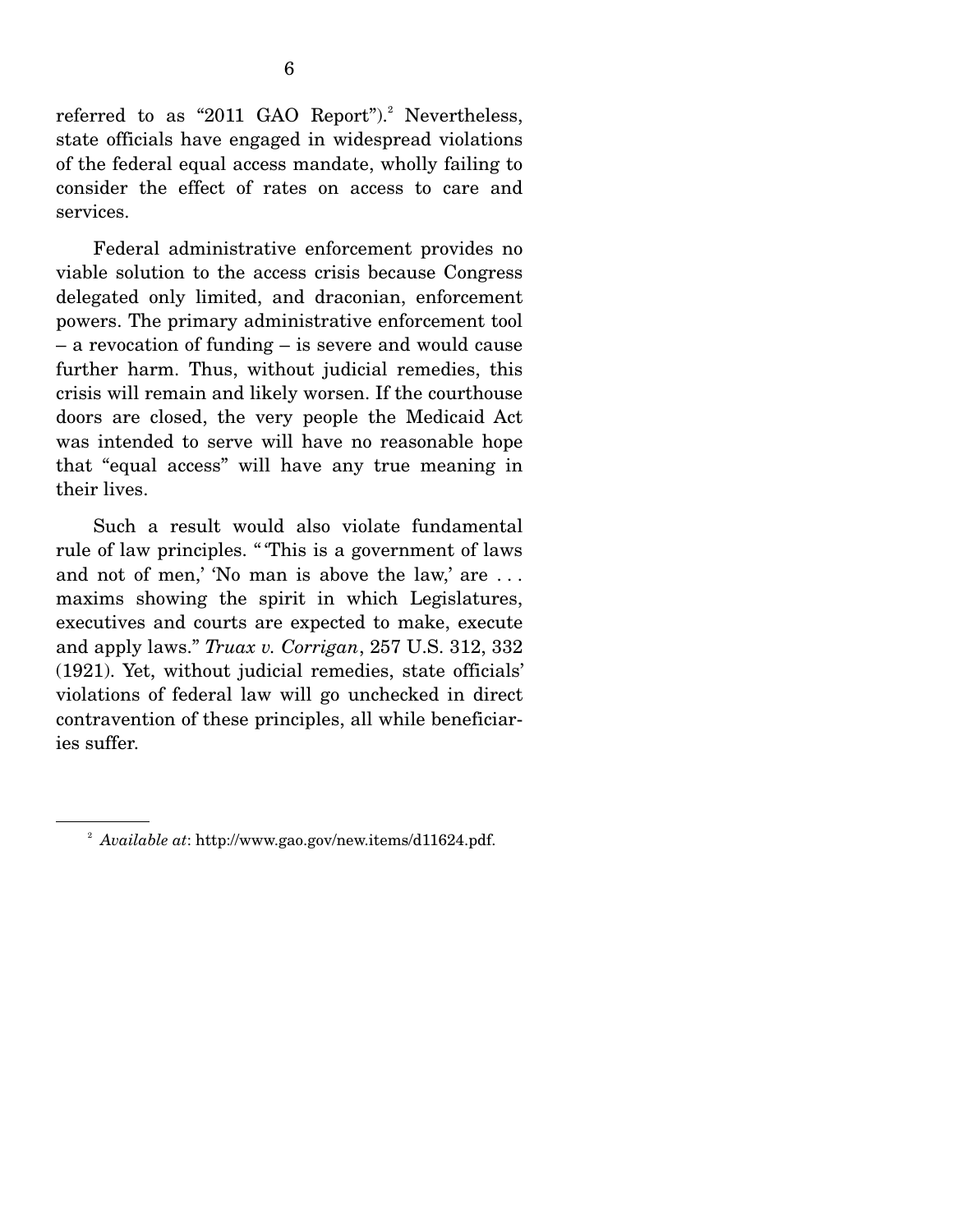It is, after all, the welfare of these beneficiaries that is of primary concern to the *Amici*. The real human suffering occasioned by noncompliance can be lost in a sterile discussion of the law. This is particularly true with the Medicaid Act, as it indisputably impacts the health of millions of low income Americans. This human importance of the Medicaid Act was aptly summarized by the United States District Court for the District of Columbia in *Salazar v. District of Columbia*, 954 F. Supp. 278, 281 (D.D.C. 1996):

This case is about people – children  $\dots$  who are sick, poor, and vulnerable – for whom life, in the memorable words of poet Langston Hughes, "ain't been no crystal stair." It is written in the dry and bloodless language of "the law" – statistics, acronyms of agencies and bureaucratic entities, Supreme Court case names and quotes, official governmental reports, periodicity tables, etc. But let there be no forgetting the real people to whom this dry and bloodless language gives voice: anxious, working parents who are too poor to obtain medications or heart catheter procedures or lead poisoning screens for their children . . . Behind every "fact" found herein is a human face and the reality of being poor in the richest nation on earth.

If the equal access mandate is ever to fulfill its promise, these "real people" must have a voice in the courts.

 In sum, if states are permitted to simply disregard the equal access provision with impunity, not only will violations of federal law go unchecked, but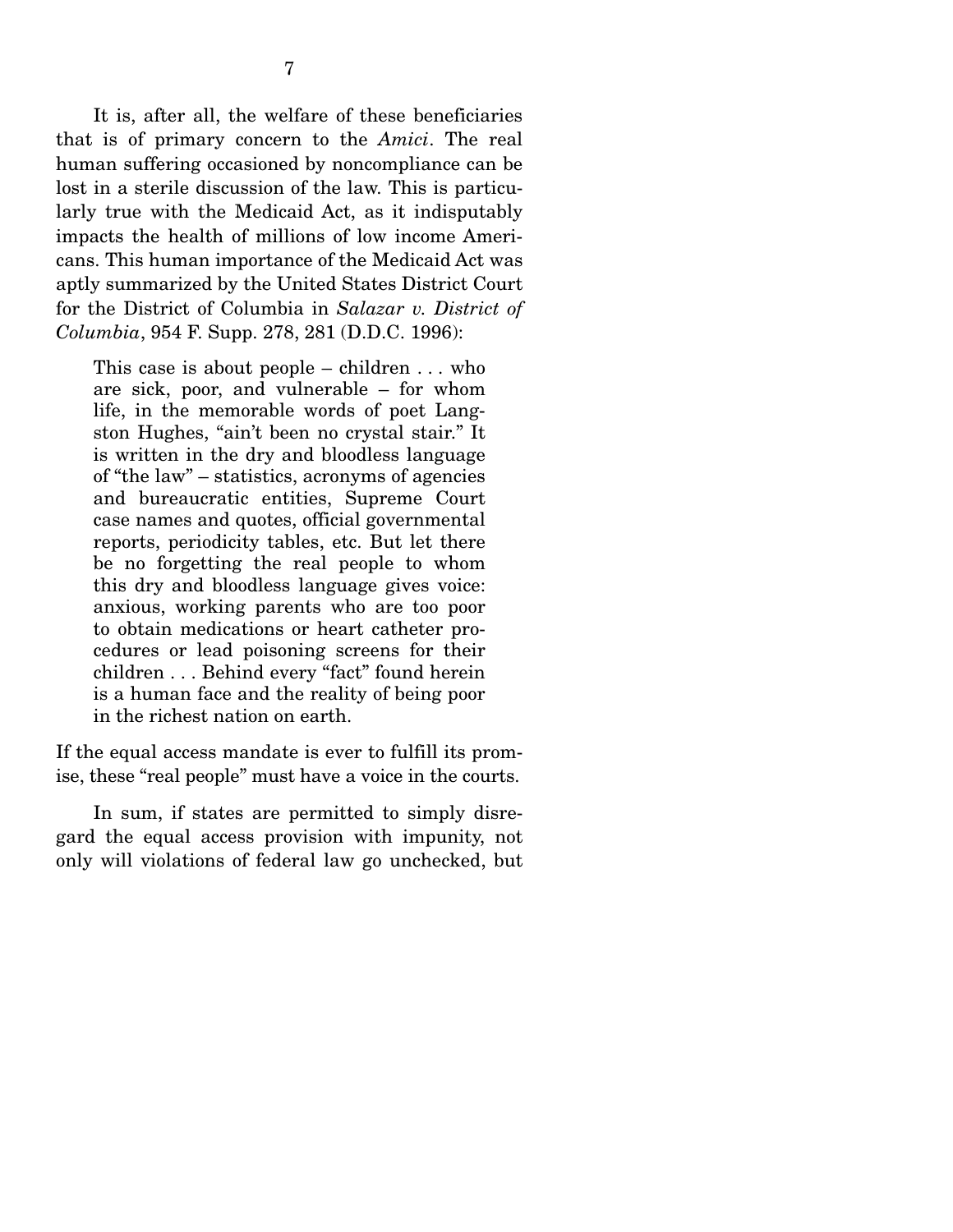millions of people, including millions of children, will continue to be placed at unnecessary risk of harm or even death. Judicial enforcement of the equal access provision is mandated as a matter of law and vital as a matter of fact. The *Amici* strongly urge this Court rule in favor of Respondents.

#### **ARGUMENT**

--------------------------------- ♦ ---------------------------------

**MEDICAID BENEFICIARIES MUST HAVE ACCESS TO THE COURTS TO ENFORCE THE EQUAL ACCESS PROVISION IN ORDER TO UPHOLD THE RULE OF LAW AND BE-CAUSE JUDICIAL ENFORCEMENT IS THE**  *ONLY* **VIABLE MEANS TO REMEDY STATES' NONCOMPLIANCE WITH THE MEDICAID ACT** 

#### **A. The Medicaid Act, Children's Health Care and the "Equal Access" Mandate**

 From very early on, it was evident that the Medicaid program was intended to improve health care for America's poor, with a particular emphasis on children's health. Title XIX of the Social Security Act, commonly known as the Medicaid Act, was first enacted in 1965. *See* Pub. L. No. 89-97, 79 Stat. 343 (1965) (codified as amendment at 42 U.S.C. § 1396). The Medicaid program, as established by the Medicaid Act, is a cooperative federal-state program for furnishing and financing health care and services to certain low income families and individuals. States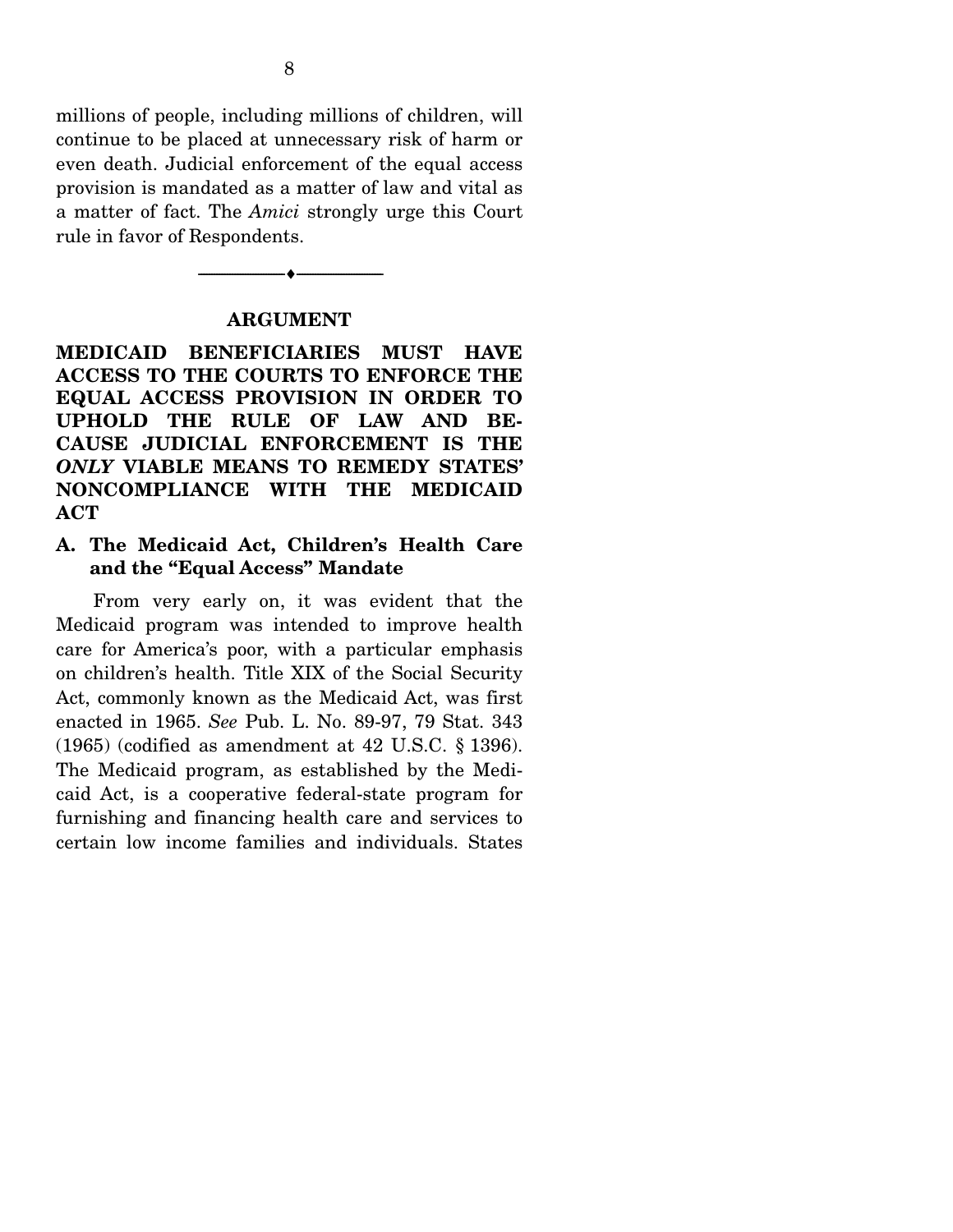that choose to participate in Medicaid are required to provide coverage to seven designated classes of "categorically needy" persons, with the option to extend coverage to other designated individuals, known as "medically needy." *See* 42 U.S.C. §§ 1396a(a)(10)(A)(i),  $(a)(10)(C)$ ,  $(a)(17)$  and § 1396d.

 In 1967, Congress amended the Medicaid Act to impose the explicit and mandatory children's health care program – which has come to be known as Early and Periodic Screening, Diagnosis and Treatment, or "EPSDT" – upon every state choosing to accept federal Title XIX funds. *See* Pub. L. No. 90-248, 81 Stat. 821 (1967). As this Court has previously noted, "EPSDT programs provide health care services to children to reduce lifelong vulnerability to illness or disease." *Frew ex rel. Frew v. Hawkins*, 540 U.S. 431, 433-34 (2004).

 The children's health amendments were enacted amidst growing concerns about the lack of available pediatric health care and correlative effects on education. In his February 8, 1967 "Special Message to Congress," President Johnson stated:

Recent studies confirm what we have long suspected. In education, in health, in all of human development, the early years are the critical years. Ignorance, ill health, personality disorder – these are disabilities often contracted in childhood: afflictions which linger to cripple the man and damage the next generation. Our nation must rid itself of this bitter inheritance. Our goal must be clear – to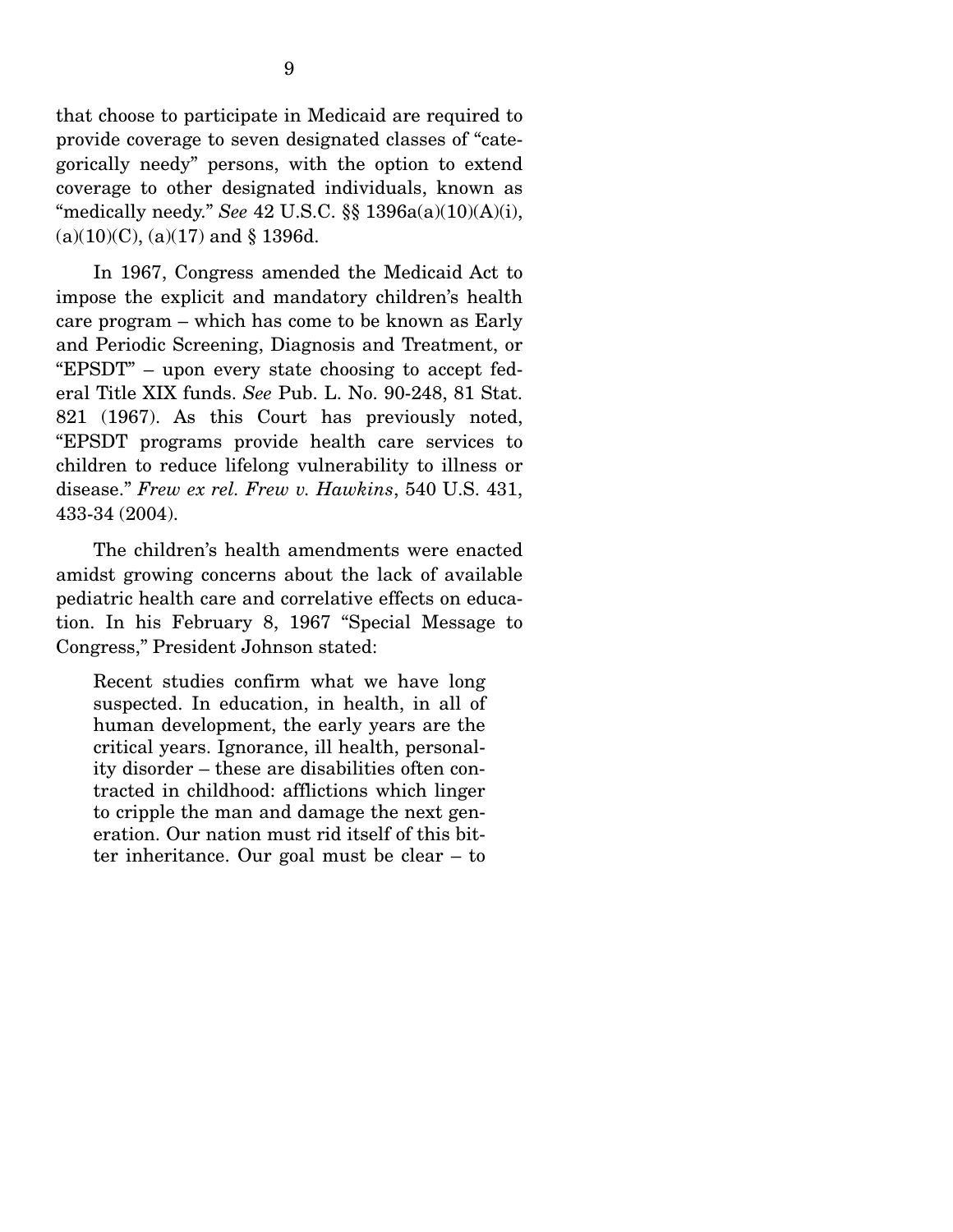give every child the chance to fulfill his promise.

\* \* \*

I am requesting increased funds for the "Medicaid" program, including . . . legislation to expand the timely examination and treatment of . . . poor children. . . .

\* \* \*

We look toward the day when every child, no matter what his color or his family's means, gets the medical care he needs, starts school on an equal footing with his classmates, seeks as much education as he can absorb – in short, goes as far as his talents will take him.

*Available at*: http://www.presidency.ucsb.edu/ws/index. php?pid=28438&st=Medicaid&st1=Johnson. At this early stage in the life of Medicaid, the President and Congress placed special emphasis on low income children's health care, recognizing the potential for Medicaid to influence growth and development and to act as a catalyst for equality in health care and education. Unfortunately, however, after passage of the children's health amendments, many of the problems identified by President Johnson in 1967 persisted.

 In 1989, Congress statutorily specified the required elements of EPSDT in 42 U.S.C. § 1396d(r). *See* Omnibus Budget Reconciliation Act of 1989, Pub. L. No. 101-239, 1989 U.S.C.C.A.N. (103 Stat. 2106) 2262-63. In defining EPSDT services, Congress required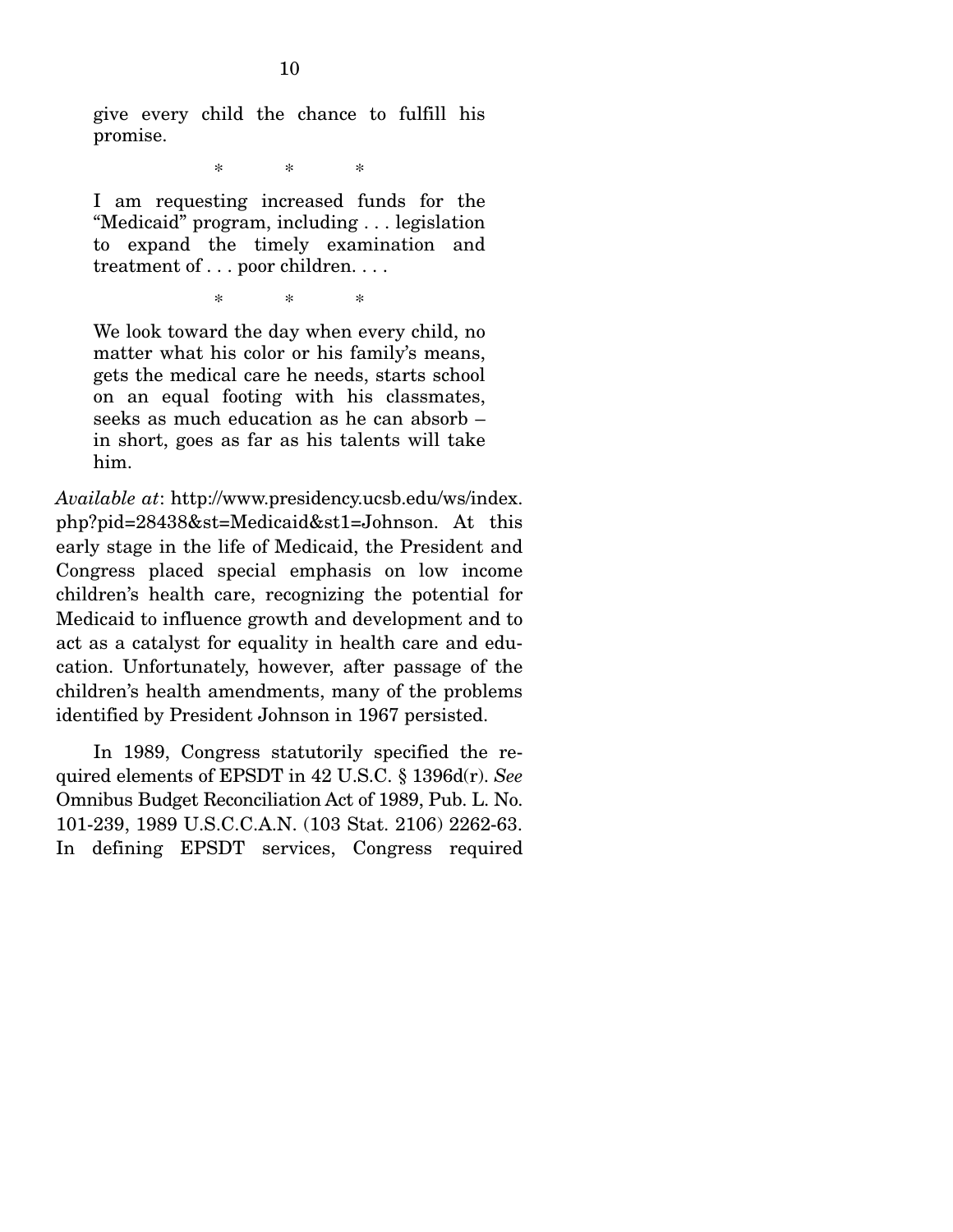states to include four types of specific services: preventive screening, vision, dental, and hearing examinations. In addition to these specific preventive services, the statute mandates the provision of:

[s]uch other necessary health care, diagnostic services, treatment, and *other measures described in subsection (a)* of this section to correct or ameliorate defects and physical and mental illnesses and conditions discovered by the screening services, *whether or not such services are covered under the State plan.*

42 U.S.C. § 1396d(r)(5)(emphasis added). In other words, the EPSDT mandate broadly requires that states furnish covered children (individuals under the age of 21) with *all medically necessary health care services*. *See, e.g*., *S.D. ex rel. Dickson v. Hood,* 391 F.3d 581, 590 (5th Cir. 2004); *Collins v. Hamilton,* 349 F.3d 371, 376 n. 8 (7th Cir. 2003).

 As noted in the House Report generated in connection with the 1989 amendments, "[t]he EPSDT benefit is, in effect, the nation's largest preventative health care program for children." H.R. Rep. No. 101- 247, 398-401, reprinted in 1989 U.S.C.C.A.N. 1906, 2124. Congress further left no doubt of its intent that children covered by Medicaid actually receive the services mandated by the EPSDT amendments. *Id*. at 2124-25. To this day, the Medicaid Act's EPSDT program is the primary source of necessary and vital health care services for millions of America's children.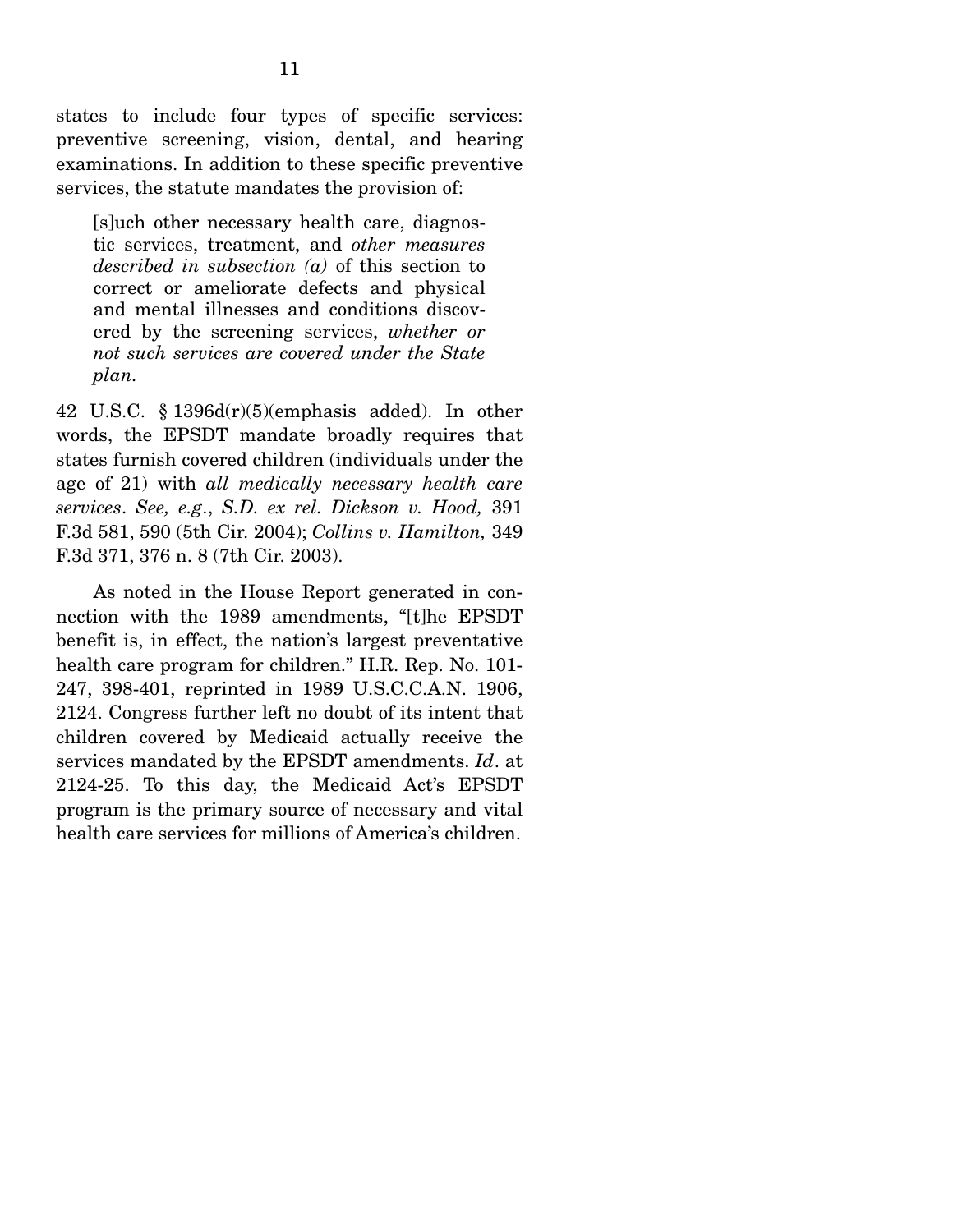Recognizing that the "eligibility expansions . . . for poor pregnant women . . . and poor children will not have their intended effect if physicians are not willing to treat Medicaid patients," Congress also enacted, as part of the 1989 amendments, the "equal access" provision. *See* 42 U.S.C. § 1396a(a)(30)(A). Consistent with the overall Congressional goal of improving children's health, the House Report indicates that the equal access provision was enacted, in large part, to address concerns over "inadequate" Medicaid participation of "physicians generally, and obstetricians and pediatricians in particular. . . ." H.R. Rep. No. 101-247 at 389 (1989). The House Committee found that Medicaid payment rates were an "important factor" in a physician's decision whether to accept Medicaid patients and was persuaded by hearing testimony that Medicaid payment rates had not kept pace with average community rates. *Id*. at 389-90. The House Report expresses a clear and common sense statement of the connection between provider payment rates and recipient access to health care services: "the Committee believes that, *without adequate payment levels, it is simply unrealistic to expect physicians to participate in the program*." *Id*. at 390 (emphasis added).

 In 1997, Congress created CHIP, Title XXI, to give states the option of covering additional uninsured children with family incomes up to 200% of the

<sup>3</sup> H.R. Rep. No. 101-247 at 390 (1989).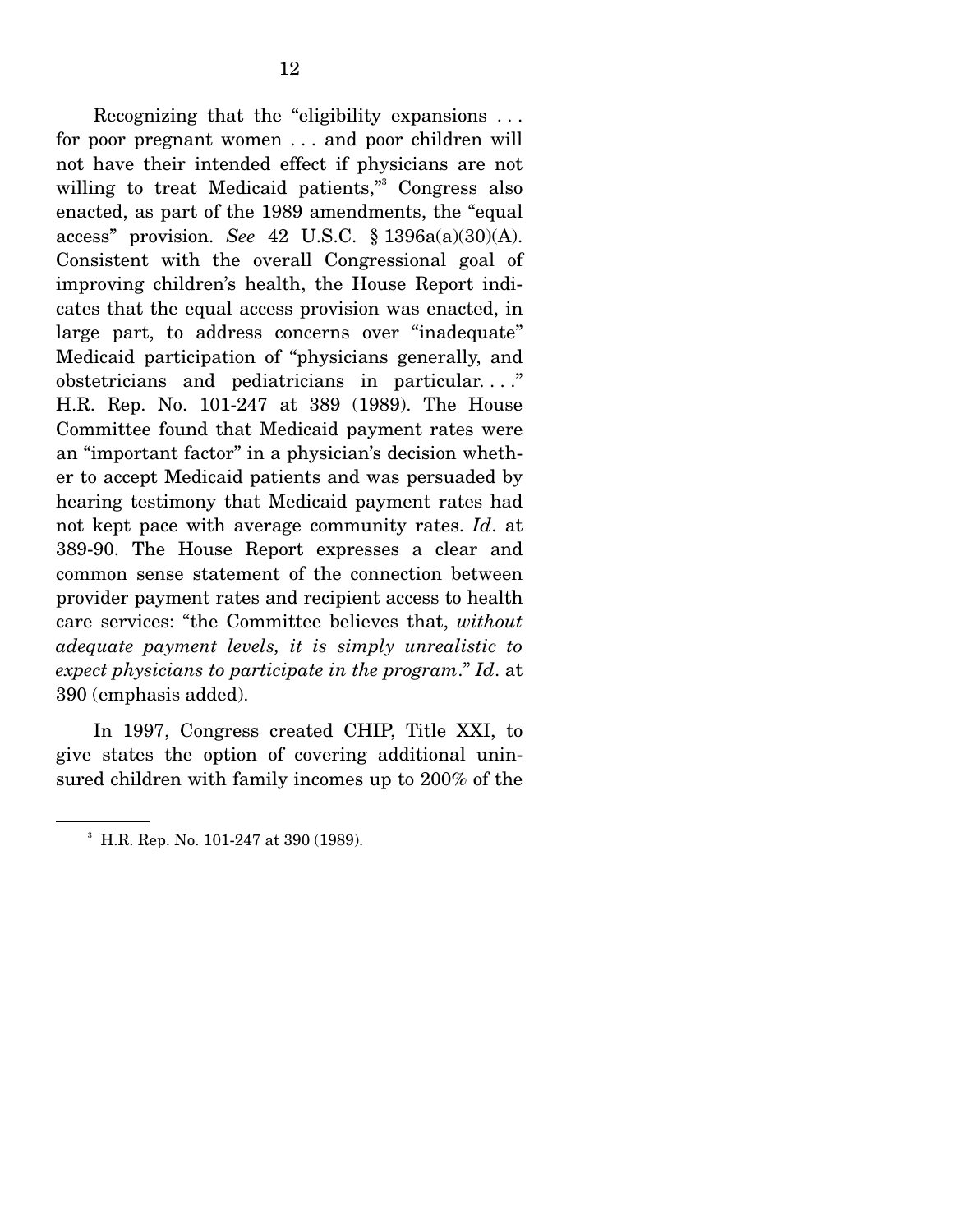poverty level. *See* 42 U.S.C. §§ 1397aa; 1397jj(c)(4). Under CHIP, states are given flexibility to simply expand traditional Medicaid coverage. *See* 42 U.S.C.  $\S$ § 1397aa(a), 1397ee(c)(2). Funding for CHIP was renewed as part of the CHIP Reauthorization Act of 2009. *See* P.L. 111-3, 123 Stat. 8 (2009).

 Judicial enforcement of substantive Medicaid Act provisions was contemplated by Congress. Eight years prior to the 1989 amendments, the House Committee Report on amendments to the Medicaid Act provided: "in instances where the States or the Secretary fail to observe these statutory requirements, the *courts would be expected to take appropriate remedial action*." H.R. Rep. No. 97-158 at 301 (1981) (emphasis added). As the Third Circuit later observed, "[t]his statement certainly suggests that the Committee anticipated *that some class of plaintiffs would be able to sue to enforce Section 30(A)*. . . ." *Pennsylvania Pharmacists Ass'n v. Houstoun*, 283 F.3d 531, 541 (3rd Cir. 2002) (en banc) (Alito) (emphasis added).<sup>4</sup> In the same vein, the Health Care

<sup>4</sup> The present case arises from circumstances in which the Supremacy Clause has been invoked to secure state compliance with the Medicaid Act's equal access mandate. The enforceability of the equal access mandate under 42 U.S.C. § 1983 is not at issue in this case and need not be decided by this Court. In any event, these *Amici* maintain that such a private right of action does exist pursuant to § 1983, and they are joined in that proposition by the district court holding in *Florida Pediatric Society v. Dudek,* 05-23037-CIV (S.D.Fla., Sept. 30, 2009) (Dkt. #672) (relying on *Wilder v. Virginia Hosp. Ass'n,* 496 U.S. 498 (1990)).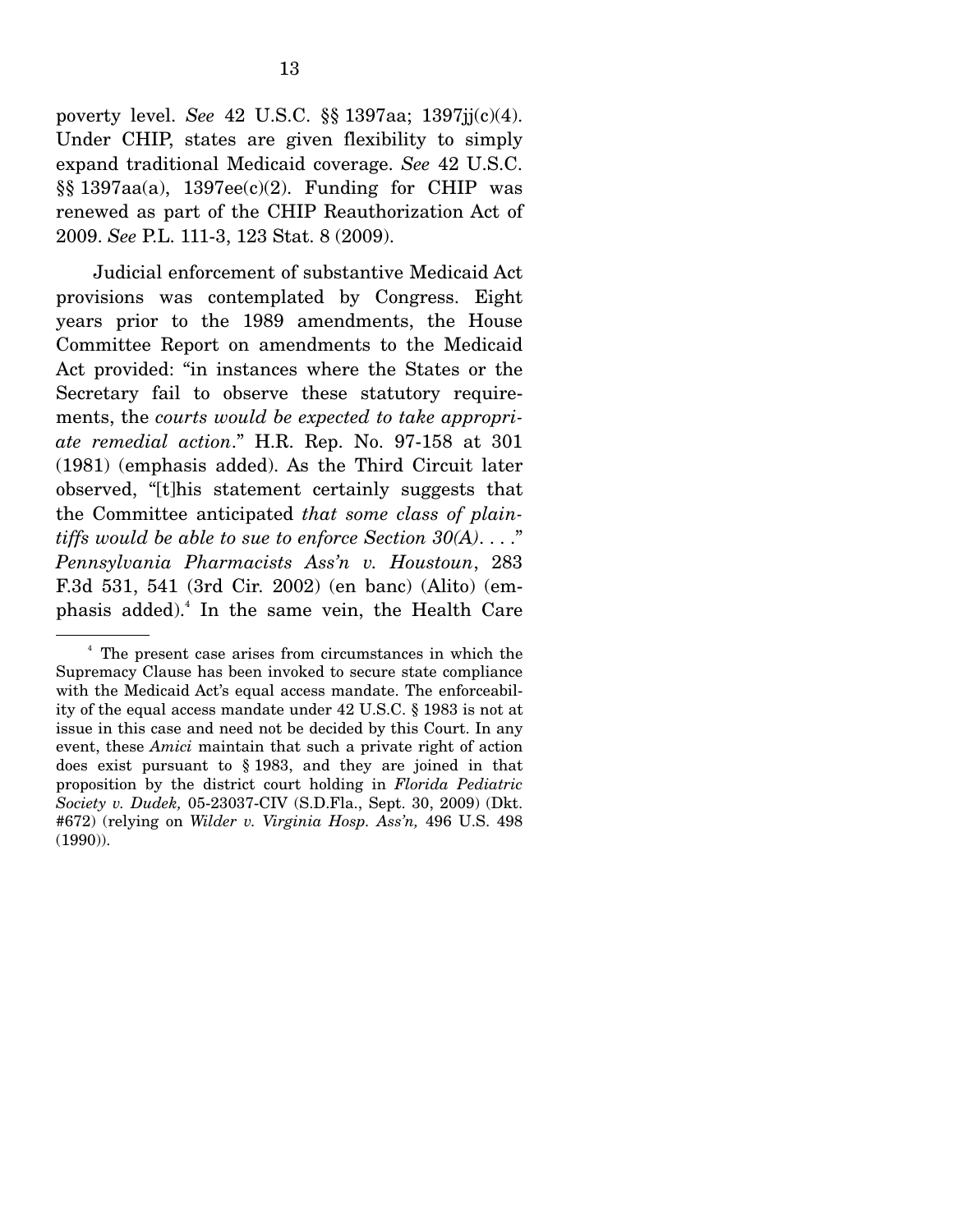Financing Administration ("HCFA"), now the Centers for Medicare & Medicaid Services ("CMS"), later warned state Medicaid directors that "[i]nadequate Medicaid non-institutional provider rate structures may expose a state to serious litigation risk [with respect to equal access claims]." Letter from HCFA Director to State Medicaid Directors, SMDL #01-010, at 3 (Jan. 18, 2001), *Available at*: https://www.cms.gov/ smdl/downloads/ smd011801a.pdf.<sup>5</sup>

### **B. The Access Gap Between Congressional Promise and Actual Implementation**

 There are approximately 61 million Medicaid enrollees in the United States, of whom 33 million are under age 21 and 31 million are under the age of 19. *See* Medicaid State Reports, FY 2008, published by CMS for Federal Fiscal Year 2008.<sup>6</sup> This is the equivalent of 37.6% of the total population of persons under age 21 and 38.9% of the total population under age 19. Despite the undeniable prominence and importance of Medicaid as a health insurer in America, there remain vast disparities between Medicaid and private insurance<sup>7</sup> in the availability of medically

<sup>&</sup>lt;sup>5</sup> In the same letter, the HCFA Director indicates that as of January 2001, there had been 22 dental access cases in 18 States, and of those, 16 had been decided or settled favorably for the plaintiffs. *See* Letter from HCFA Director at 3.

<sup>6</sup> *Available at*: http://www.aap.org/research/pdf08/US.pdf.

<sup>&</sup>lt;sup>7</sup> Courts have found that "the test for evaluating access is to compare the access of [beneficiaries] living in a specific (Continued on following page)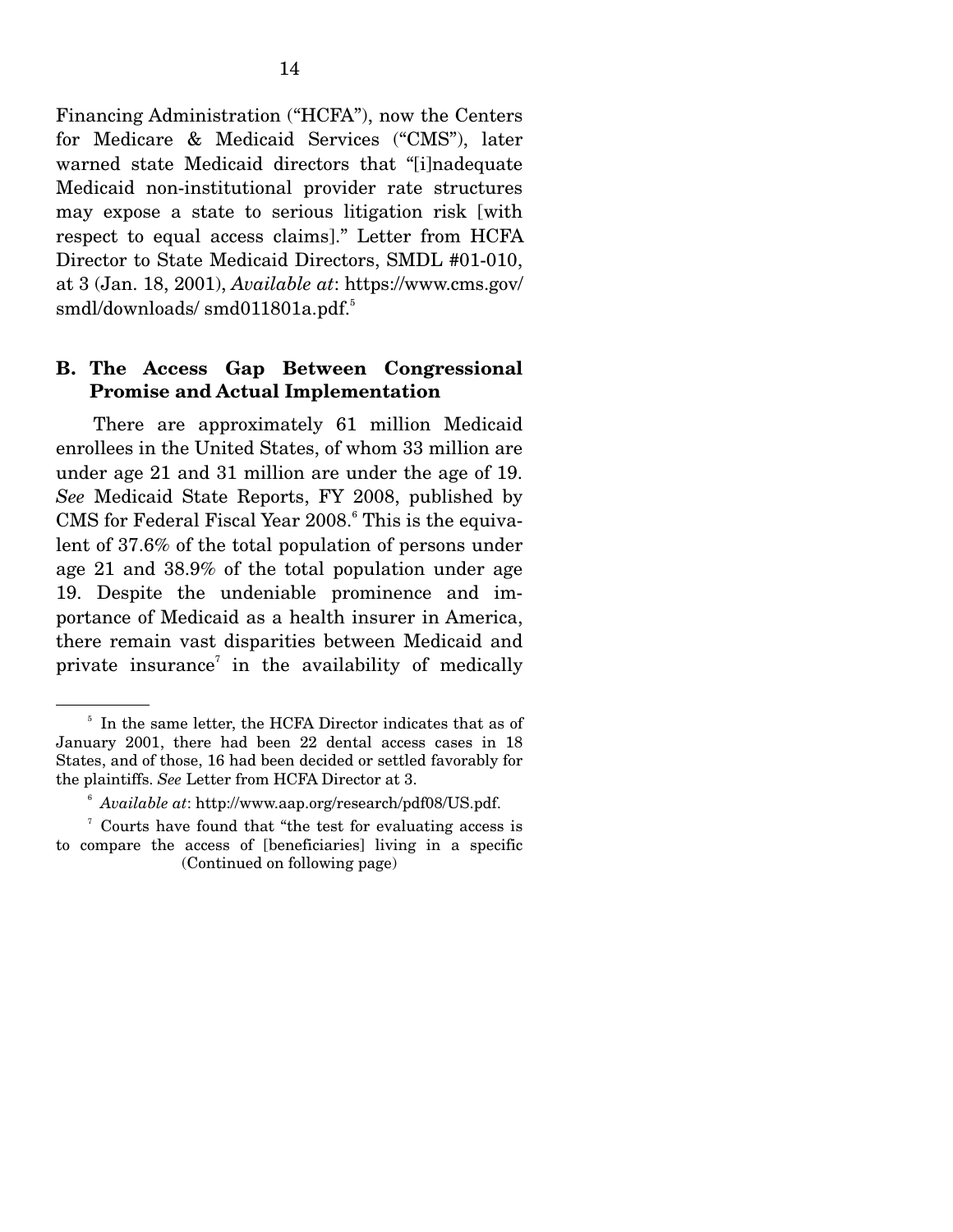necessary health care. Testimony from physicians, dentists and beneficiaries alike in litigation involving noncompliance with the Medicaid Act's equal access and EPSDT provisions paint the picture of a truly inferior health care system for Medicaid recipients. It is a system under which medically inappropriate delays in treatment are commonplace, putting patients, most especially children, at unnecessary risk.

 Large percentages of recipients receive no mandatory preventive health screening examinations. Primary care providers struggle to find specialists willing to accept Medicaid enrolled patients. Medicaid enrolled children may wait upwards of one year to see a pediatric neurologist, or they may have to travel out-of-state to find an available specialist. Many Medicaid recipients have simply given up on finding *any* dentist who accepts Medicaid. There are even documented instances of young Medicaid recipients dying while awaiting necessary treatment. Regrettably, constrained, nonexistent access for Medicaid

geographic area [to] the access of [other] individuals in the same area [with] private or public insurance coverage." *Clark v. Kizer,*  758 F. Supp. 572, 576 (E.D.Cal. 1990*), aff 'd in relevant part sub nom.*, *Clark v. Coye,* 967 F.2d 585 (9th Cir. 1992) (citing H.R. Rep. No. 101-247, at 390-91). *See also Ark. Med. Soc'y v. Reynolds*, 6 F.3d 519, 527 (8th Cir. 1993) ("To suggest that Congress appropriated vast sums of money and enacted a huge bureaucratic structure to ensure that recipients of the federal Medicaid program have equivalent access to medical services as their uninsured neighbors (i.e., close to none) is ridiculous.")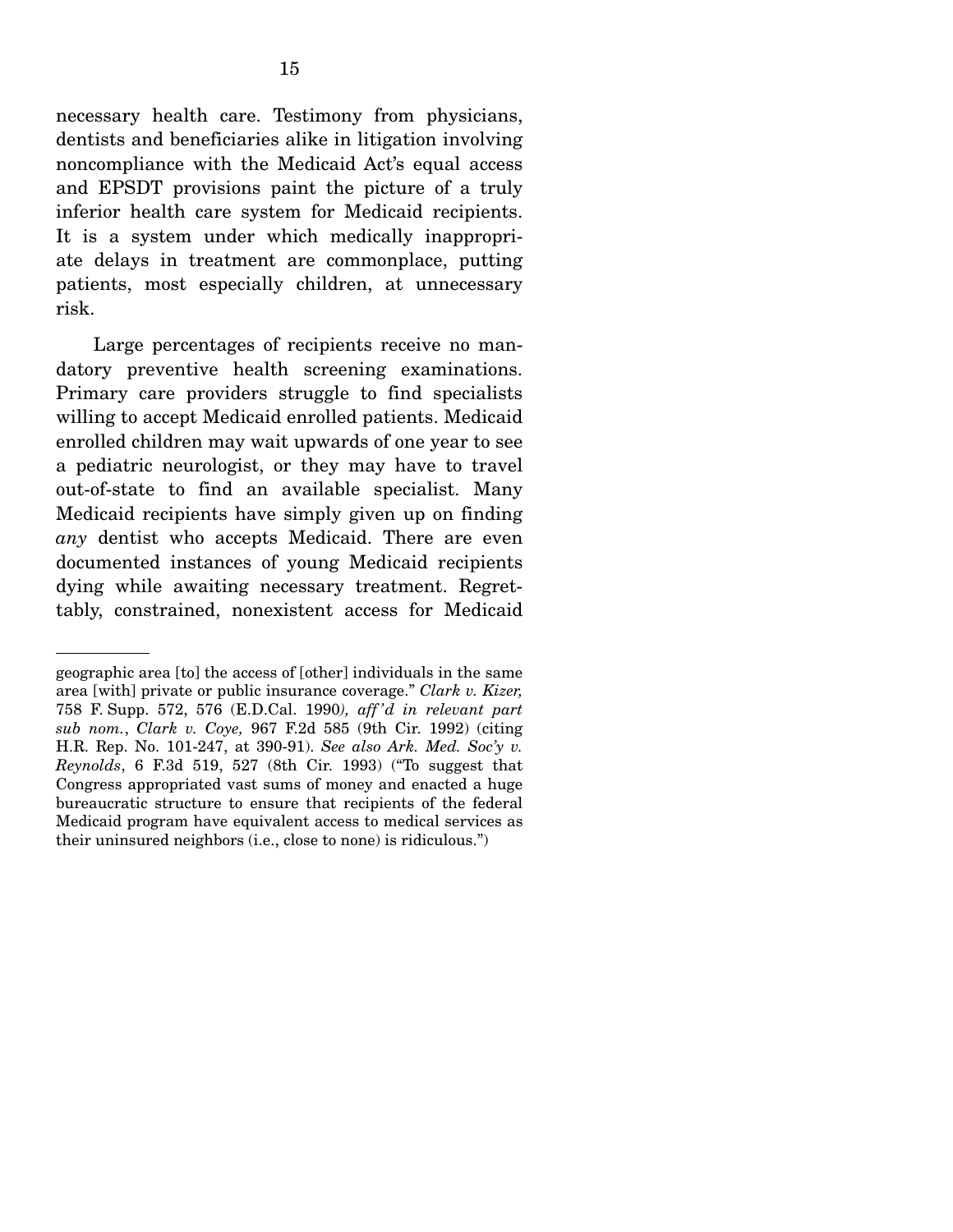recipients is no rarity. By contrast, the insured population does not usually face such access problems.

 As one court summarized after a full trial on the merits of an equal access claim:

Most doctors in Cook County [, Illinois] will either not see children on Medicaid or significantly limit the number of children on Medicaid that they will accept as patients.

\* \* \*

A substantial number of children on Medicaid have had adverse health outcomes because they have not been able to see a pediatrician regularly due to their difficulty in finding a pediatrician. In addition, waiting times in specialty treatment clinics for the plaintiffs are long and oftentimes put patients in danger.

\* \* \*

Medicaid recipients may have to travel great distances to find a dentist or pediatric provider willing to accept Medicaid, if they can find one at all. Children on Medicaid frequently seek care at emergency rooms because they cannot find a pediatrician willing to accept Medicaid.

*Memisovski v. Maram*, 2004 WL 1878332, \*17-18 (N.D.Ill., Aug. 23, 2004).

 Several other courts in geographically diverse locations have made similar findings over the years. *See, e.g., Oklahoma Chapter of the American Academy*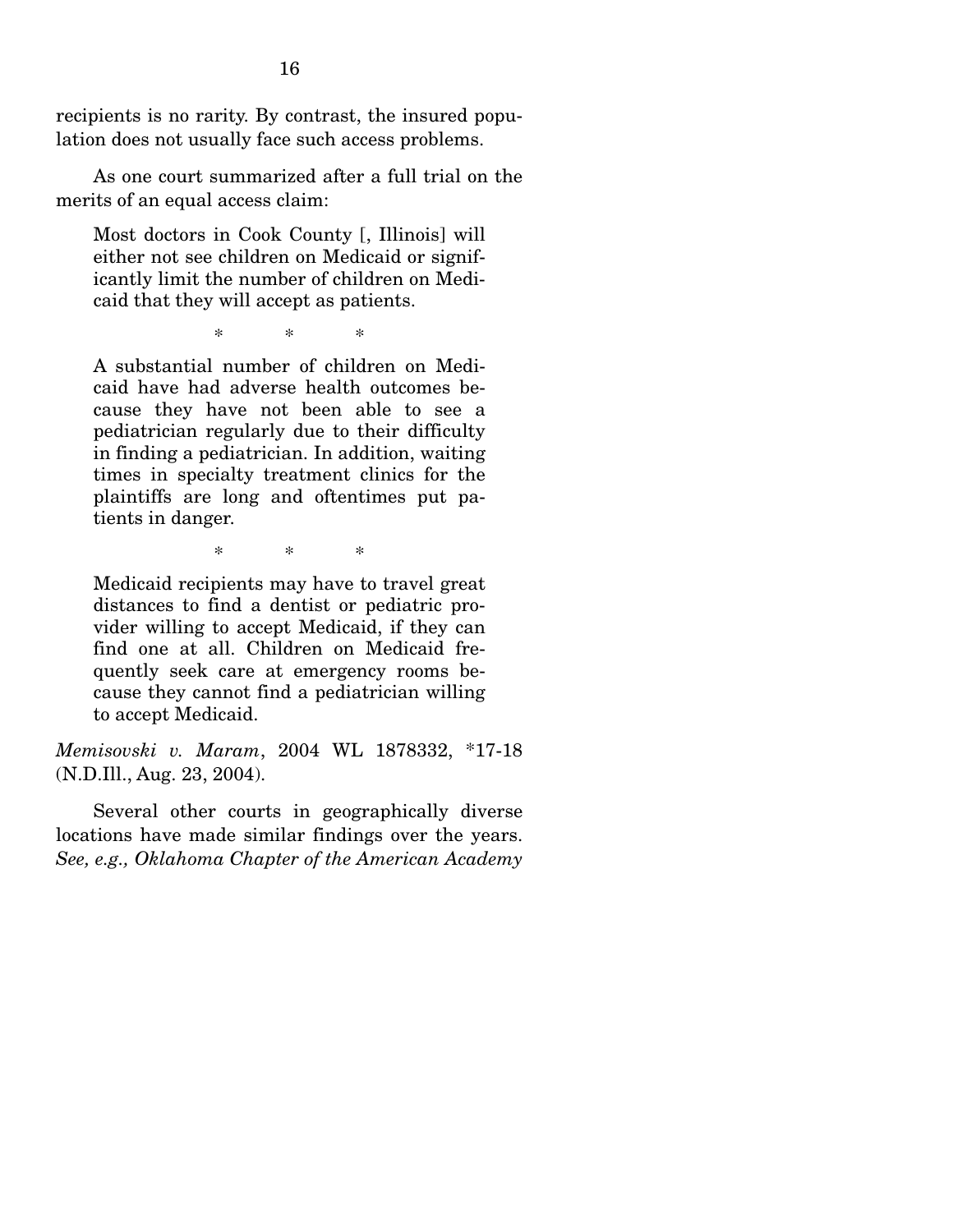*of Pediatrics ("OKAAP") v. Fogarty,* 366 F. Supp. 2d 1050, 1107 (N.D.Okla. 2005), *rev'd, OKAAP v. Fogarty,*  472 F.3d 1208, 1215 (10th Cir. 2007) ("[T]he lack of physician participation in Medicaid forces class members either to wait for unreasonable periods of time to receive needed care or to travel long distances to find Medicaid participating providers, putting these children at risk of harm or even death.");<sup>8</sup> Rosie D. v. *Romney,* 410 F. Supp. 2d 18, 23 (D.Mass. 2006) ("At present, thousands of needy . . . children [diagnosed with serious emotional disturbances] lack comprehensive assessments; treatment occurs haphazardly, with no single person or entity providing oversight and ensuring consistency"); *Health Care for All v. Romney,* 2005 WL 1660677, \*10 (D.Mass., July 14, 2005) ("Plaintiffs' evidence shows that [Medicaid] enrollees encountered extraordinary difficulty in obtaining timely dental services"); *Salazar v. District of Columbia,* 954 F. Supp. 278, 304 (D.D.C. 1996)

<sup>8</sup> The Tenth Circuit Court of Appeals reversed the *OKAAP*  district court's determination that the defendants violated the equal access mandate on purely legal grounds, determining that the plaintiffs had no right to enforce the equal access provision pursuant to 42 U.S.C. § 1983. *OKAAP,* 472 F.3d at 1215. The Tenth Circuit did *not* challenge the district court's underlying findings of fact. To the extent that the Tenth Circuit addressed the findings at all, it conceded that the district court "perhaps correctly" concluded that the "low rates of reimbursement reduce the number of providers available to Medicaid beneficiaries, and in turn increase the time Medicaid beneficiaries must wait to receive medical services from available providers. . . ." *Id.* at 1214; *see also id.* at 1209 (noting "system-wide delays in treatment of Medicaid beneficiaries").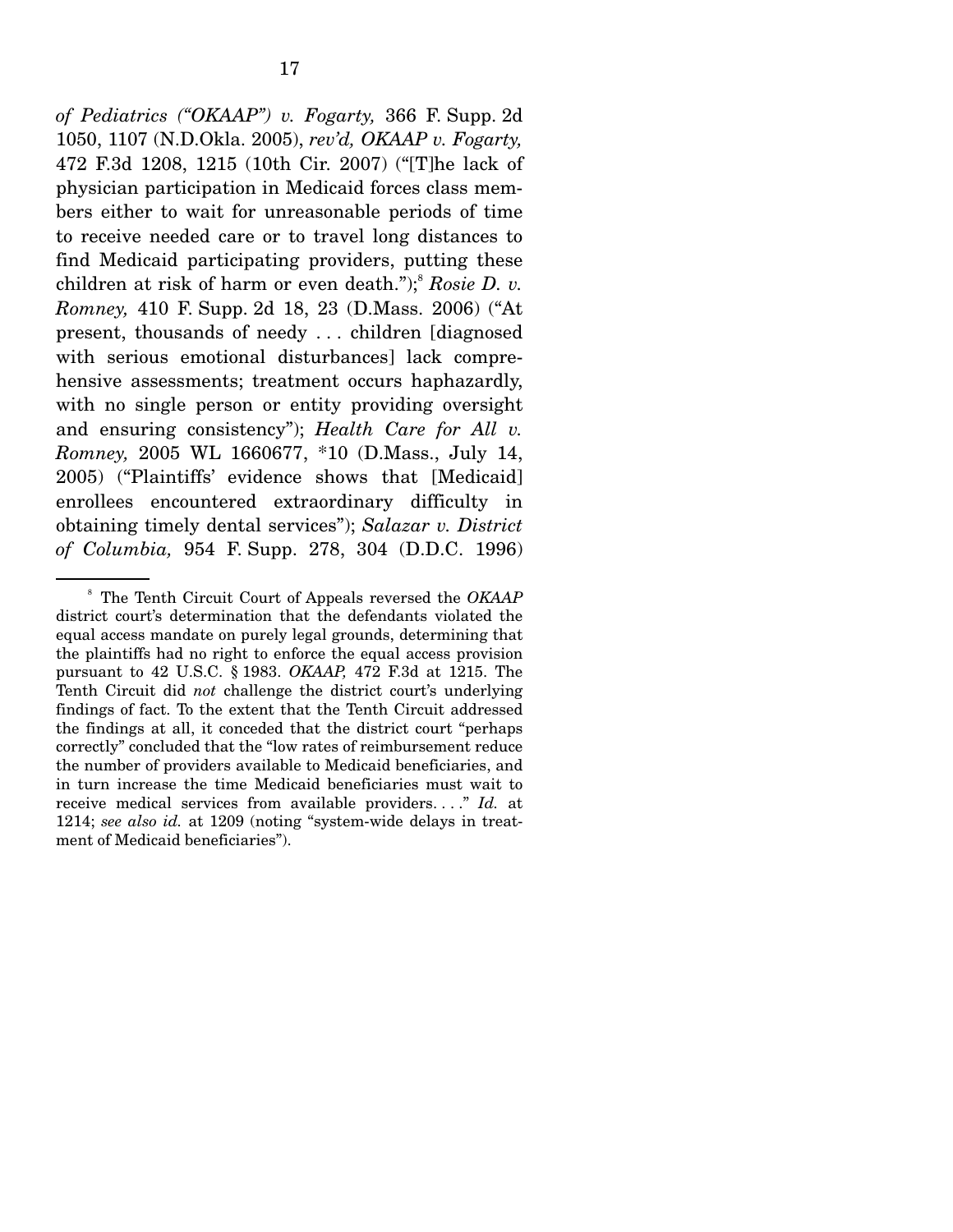("Plaintiffs have produced significant evidence to show that Defendants have failed to deliver EPSDT services to eligible children"); *Clark v. Kizer,* 758 F. Supp. 572, 576 (E.D.Cal. 1990), *aff 'd in relevant part sub nom., Clark v. Coye,* 967 F.2d 585 (9th Cir. 1992) ("The undisputed facts in this case establish that less than 40% of the licensed dentists in the state treat any Denti-Cal recipients."). All of these findings, of course, were made prior to the additional strains on the Medicaid system that have arisen from the current economic downturn.

 Published scientific studies also consistently confirm that access to health care and dental services is generally poor for Medicaid recipients when compared to access enjoyed by the privately-insured population. *See, e.g.,* J. Bisgaier et al., *Disparities in Child Access to Emergency Care for Acute Oral Injury,*  127 Pediatrics e1428 (2011); J. Bisgaier & K. Rhodes, *Auditing Access to Specialty Care for Children with Public Insurance,* 364 New Eng. J. Med. 2324 (2011); S. Decker, *Medicaid Payment Levels to Dentists and Access to Dental Care Among Children and Adolescents,* 306 JAMA 187 (2011); C. Iobst et al., *Access to Care for Children with Fractures,* 30 J. Pediatric Orthopaedics April/May 2010 at 244; A. Skinner & M. Mayer, *Effects of Insurance Status on Children's Access to Specialty Care: A Systemic Review of the Literature,* 7 BMC Health Serv. Res. 194 (2007); D. Skaggs et al., *Access to Orthopedic Care for Children with Medicaid Versus Private Insurance: Results of a National Survey,* 26 J. Pediatric Orthopaedics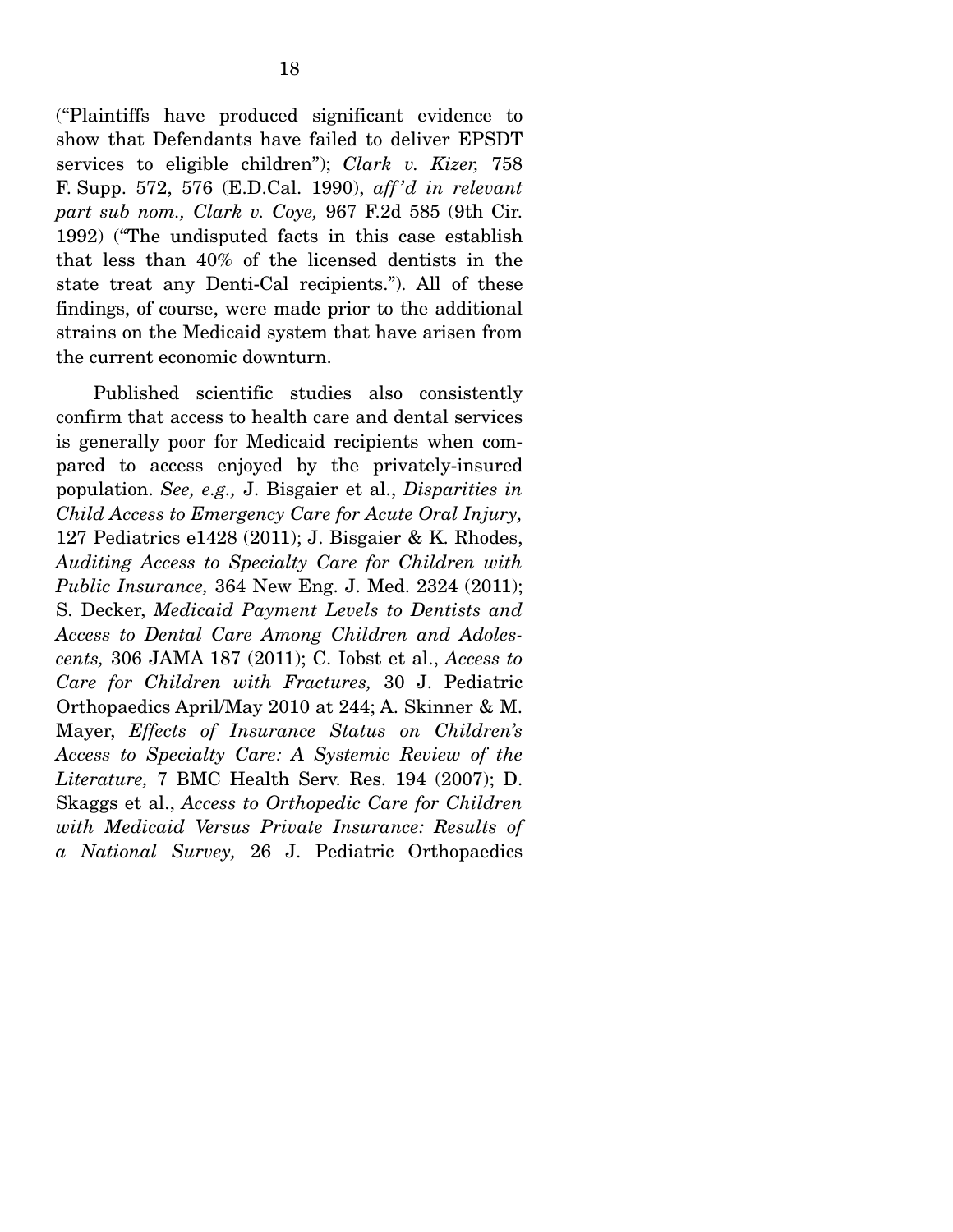May/June 2006, at 400; Medical Access Study Group, *Access of Medicaid Recipients to Outpatient Care,* 330 New Eng. J. Med. 1426-30 (1994). Similar studies have been presented by expert witnesses, admitted into evidence, and relied upon by courts in finding violations of the "equal access" provision. For instance, the United States District Court for the Northern District of Oklahoma relied upon survey results showing that only 34% of Oklahoma's pediatricians accepted all new Medicaid patients, while 69% accepted all new privately insured patients. *OKAAP*, 366 F. Supp. 2d at 1063; *see also Memisovski,* 2004 WL 1878332 at \*13.

 Recent data demonstrate that Medicaid's access conundrum is widespread and continuing. The 2011 GAO Report documents the results of a nationwide study of children's access to care under Medicaid and CHIP, including information on physicians' willingness to serve children covered under these public health care programs. *See* 2011 GAO Report at 1.<sup>9</sup> Some of the findings are alarming. For instance, GAO found that about 80% of physicians are accepting all

<sup>9</sup> Medicaid and CHIP are closely related public health programs. As GAO states, both Medicaid and CHIP are "joint federal-state health care programs for certain low income individuals" which "play a critical role in addressing the health care needs of children." 2011 GAO Report at 1. Furthermore, there are approximately five times as many children covered under Medicaid as children covered under CHIP. *Id.* at 4. Thus, data concerning access to care with respect to Medicaid and CHIP combined is indicative of access under Medicaid alone.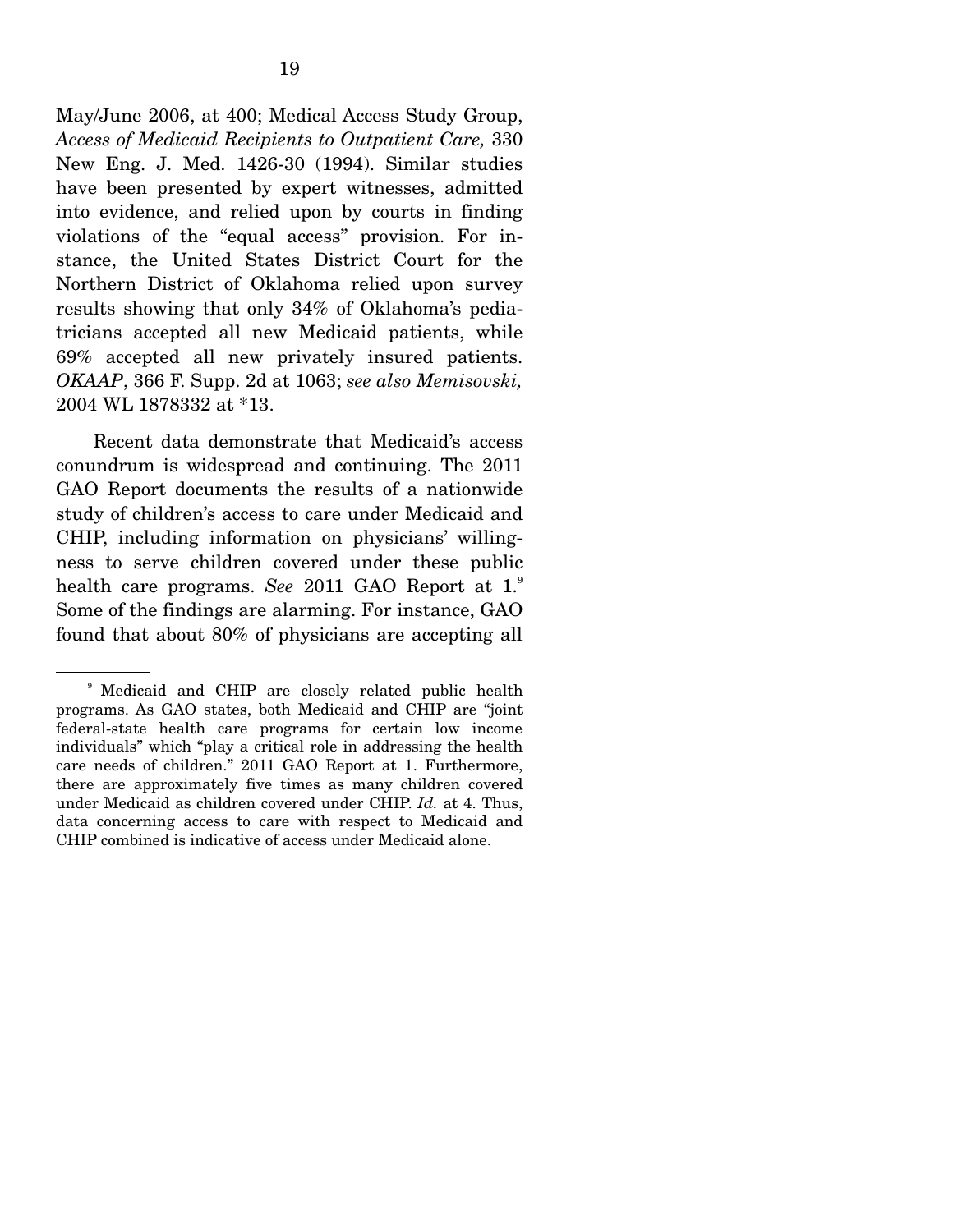privately insured children as new patients, while less than 50% accept all Medicaid and CHIP children. *See* 2011 GAO Report at 10. GAO further estimates that 84% of participating physicians experience difficulty in referring Medicaid and CHIP children to specialists, compared with 26% for privately insured children. *Id*. at 20. Most dramatically, GAO specifically reports that while 34% of physicians experience "great difficulty" in referring Medicaid and CHIP children, only 1% of physicians experience such difficulty in referring privately insured children. *Id*. at 21.

 In 2000, the Surgeon General reported that "Medicaid has not been able to fill the gap in providing dental care to poor children" and that "[f]ewer than one in five Medicaid children received a single dental visit in a recent year-long study." U.S. Department of Health and Human Services, *Oral Health in America: A Report of the Surgeon General – Executive Summary* (2000). By 2008, the situation had not significantly improved. GAO found that dental disease and inadequate receipt of dental care remained a serious problem for children in Medicaid, with only about one in three such children receiving *any* dental care. *See* GAO, "Medicaid: Extent of Dental Disease in Children Has Not Decreased, and Millions Are Estimated to Have Untreated Tooth Decay," GAO-08- 1121, at 4 (2008). By contrast, more than one-half of privately insured children had received dental care. *Id*.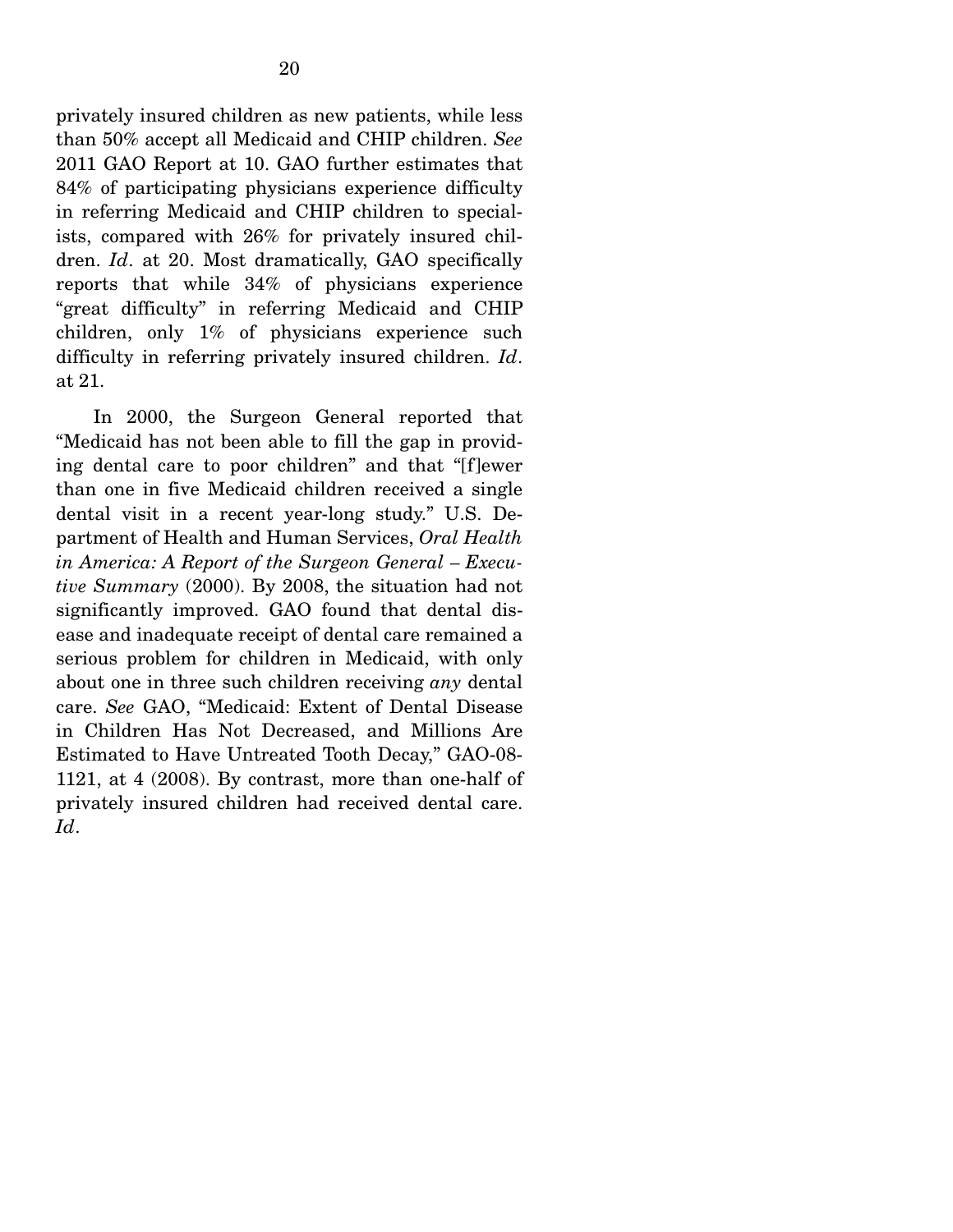The lack of dental access can have tragic consequences. In 2007, a 12-year-old Medicaid recipient in Maryland – Deamonte Driver – died from a brain infection caused by untreated tooth decay. *See Evaluating Pediatric Dental Care under Medicaid: Hearing before the Subcommittee on Domestic Policy of the House Committee on Oversight and Government Reform* (Serial 110-8), 110th Cong., at 2-4; 13-19  $(May 2, 2007).$ <sup>10</sup> Prior to his death, Deamonte's mother had unsuccessfully attempted to find a Medicaidparticipating dentist to provide preventive dental care for her sons. *Id*. After Deamonte began experiencing severe headaches, he was diagnosed with a sinus infection and later rushed to the hospital. *Id*. at 13, 19. Over a period of six weeks in the hospital, Deamonte valiantly fought through two brain surgeries and a tooth extraction, only to suddenly pass away on February 25, 2007. *Id*. at 19.

 Tellingly, GAO estimates that for providers who choose not to participate in Medicaid and CHIP, 95% are influenced by low provider reimbursement rates. *See* 2011 GAO Report at 18. While greatly concerning, this finding comes as little surprise to the *Amici*. For many years, provider payment rates have been linked to physicians' willingness to participate in Medicaid. Fundamentally, the Medicaid Act's equal access provision was enacted over two decades ago with the

<sup>10</sup> *Available at*: http://frwebgate.access.gpo.gov/cgi-bin/getdoc. cgi?dbname=110\_house\_hearings&docid=f:35772.pdf.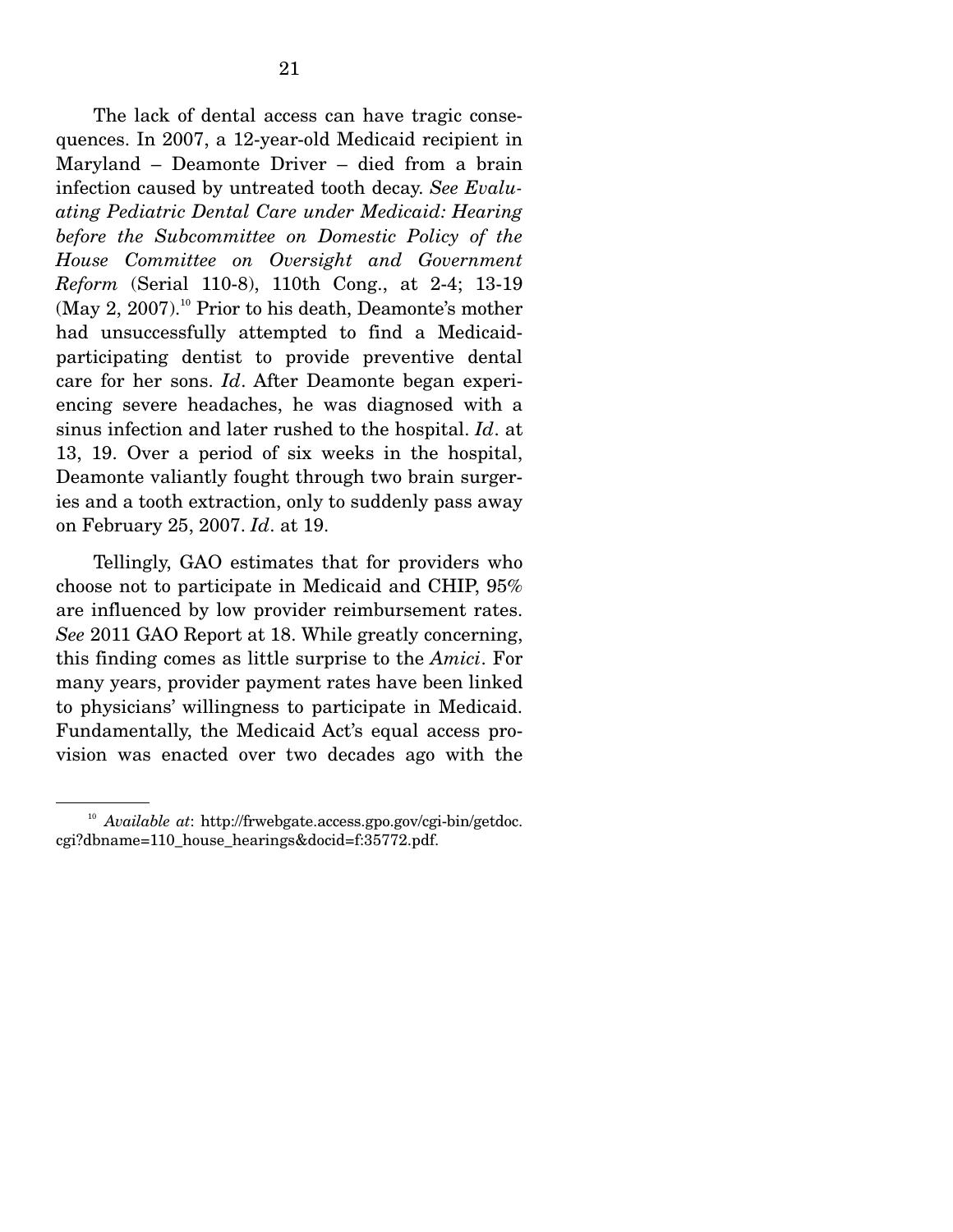recognition that physicians will simply not participate in Medicaid if payments are inadequate. *See, e.g.,* H.R. Rep. No. 101-247 at 390 (1989). Since enactment, several federal courts have determined that particular states' Medicaid provider rates were insufficient to satisfy the equal access mandate. *See, e.g., Clark,* 758 F. Supp. at 577 ("The uncontroverted evidence in the record before the court . . . establishes that the present rates are not even adequate to meet overhead, let alone allowing for some marginal profit"); *Memisovski,* 2004 WL 1878332 at \*45 ("Employees of the [Illinois Department of Public Aid] freely admit that rates are low and not very attractive and are set without regard to the effect such rate-setting will have on access. . . ."); *OKAAP*, 366 F. Supp. 2d at 1106 ("The record in this case demonstrates that [Oklahoma Health Care Authority] has frequently set rates below the levels which OHCA admits are adequate to assure there are enough providers to serve Medicaid enrolled children. . . .").

 The continuing access crisis under Medicaid is due, in large part, to the draconian nature of the administrative enforcement mechanism. As noted *supra*, the only true enforcement tool available to the Secretary of Health and Human Services (" $HHS$ ") – a revocation of funding – would further harm the very beneficiaries the Medicaid Act was intended to protect. *See* 42 U.S.C.  $§$  1396 $c$ .<sup>11</sup> By contrast, private

 $11$  The current administration recently proposed a Medicaid "equal access" rule. *See* Standards for Demonstrating Access to (Continued on following page)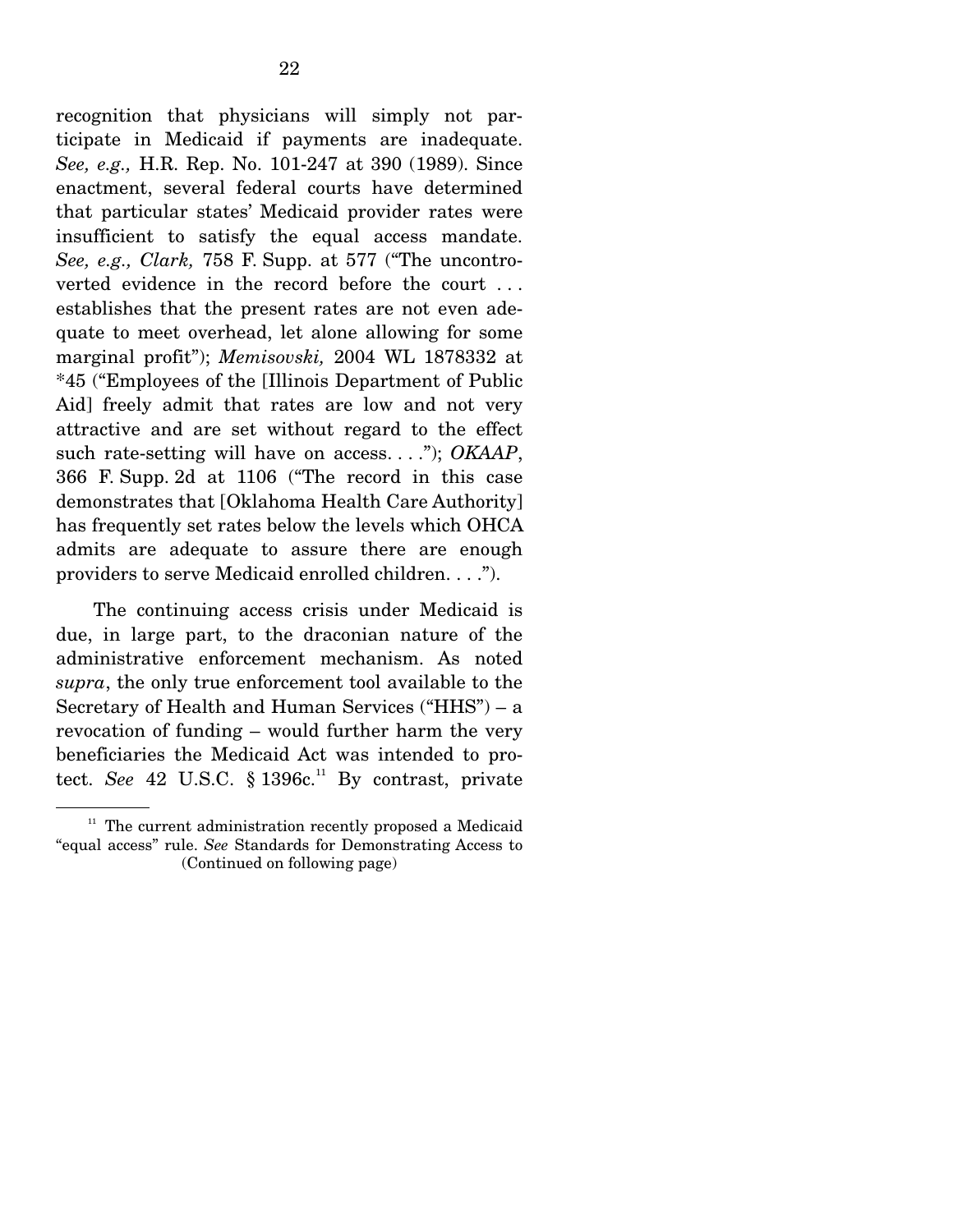lawsuits offer the possibility of increased state funding, with a real benefit to recipients in need. While such increases have actually been achieved through private legal actions, no increases have ever been achieved through HHS enforcement. Private litigation offers the only realistic prospect of an effective remedy for states' often flagrant violation of the Medicaid Act. Thus, the availability of these lawsuits is crucial, and this Court ought not diminish this necessary vehicle for achieving the Congressional purpose.

### **C. A Litigation Case Study of the Human Implications of States' Failures to Comply With the Medicaid Act**

 As foreseen by Congress and later warned of by HCFA, over the years since the 1989 amendments,

Covered Medicaid Services, 76 Fed. Reg. 26,342-62 (2011). However, the proposed rule calls for no concrete guidelines and states the administration's intent that any final rule would not directly "require States to adjust payment rates." *Id.* at 26,344. It is also unclear, whether or how, the administration plans to enforce any such equal access rule. Indeed, neither the word "enforcement" nor "enforce" appears anywhere in the proposed rule. As several of the *Amici* recently summarized in comments on the proposed rule, "[w]ithout enforcement and comprehensiveness, CMS will have missed the opportunity to ensure that children and other populations covered under Medicaid have real access to care." Letter from AAFP, et al. to K. Sebelius (June 20, 2011), *Available at*: http://www.aafp.org/online/etc/medialib/ aafp\_org/documents/policy/fed/endorse-letters/medicaid062011. Par.0001.File.tmp/JointMedicaid062011.pdf.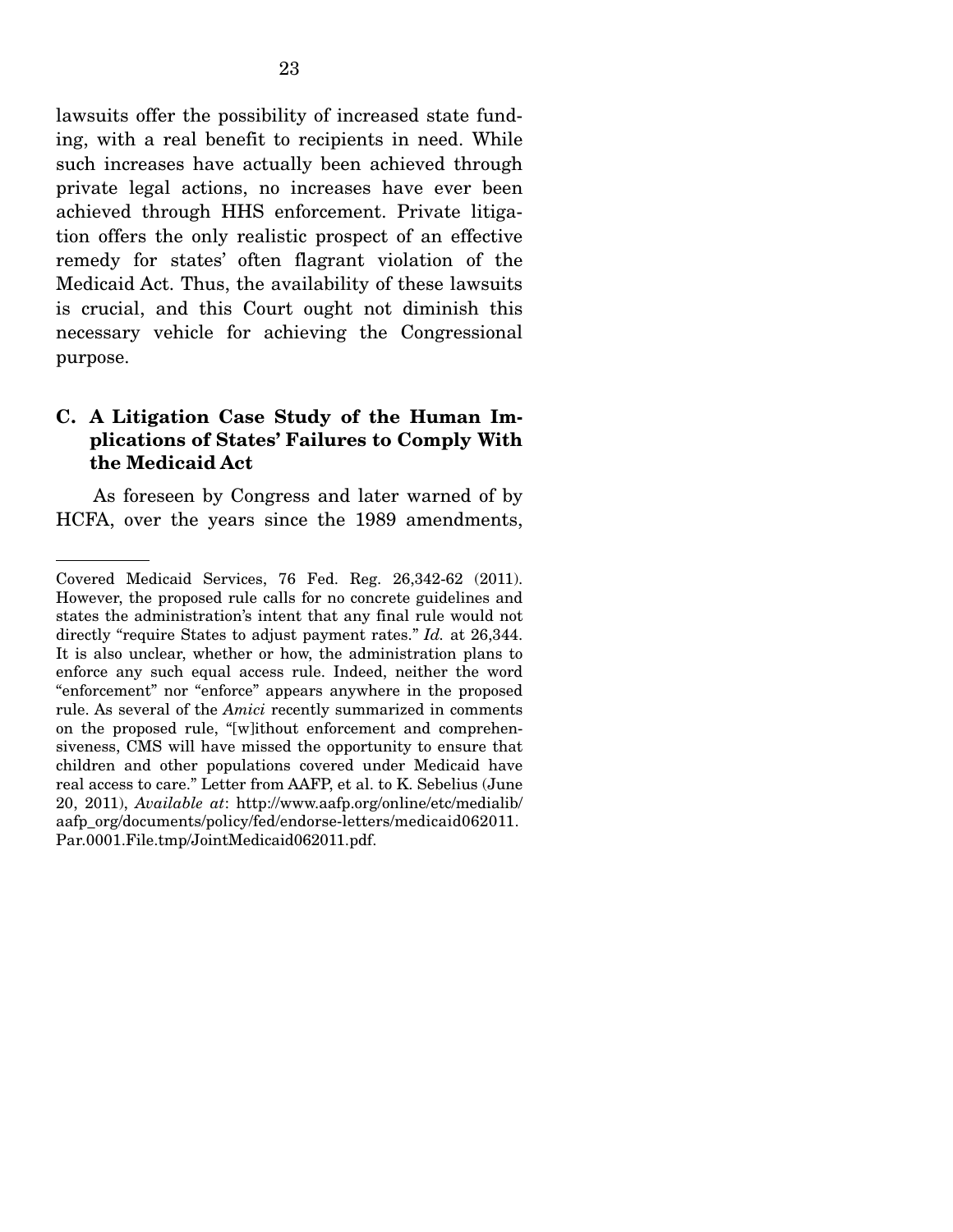many Medicaid beneficiaries have brought actions to enforce the equal access provision and/or EPSDT provisions of the Medicaid Act. Dealing with a broken system and with nowhere else to turn for relief, desperate beneficiaries and courageous physicians have looked to the courts to compel states' compliance. In the relatively rare instances when one of these cases has gone to a full trial on the merits, the courts' findings of fact have vividly illustrated the "real world" implications of a noncompliant Medicaid program. Courts have found large-scale failures to provide necessary services to those in need, medically inappropriate and dangerous delays in treatment and demonstrable disparities in access to needed care.

 For the purposes of this Brief, the *Amici* focus on three such cases – *Memisovski v. Maram,* 2004 WL 1878332 (N.D.Ill., Aug. 23, 2004), *OKAAP v. Fogarty,*  366 F. Supp. 2d 1050 (N.D.Okla. 2005), and *Health Care for All v. Romney,* 2005 WL 1660677 (D.Mass., July 14,  $2005$ <sup>12</sup> – which detail, sometimes tragically, the very reasons it is absolutely vital that Medicaid beneficiaries (and perhaps health care providers) have access to the courts.

 $12$  Unlike the underlying cases at bar, which were brought pursuant to the Supremacy Clause, *Memisovski*, *OKAAP* and *Health Care for All* were brought pursuant to 42 U.S.C. § 1983.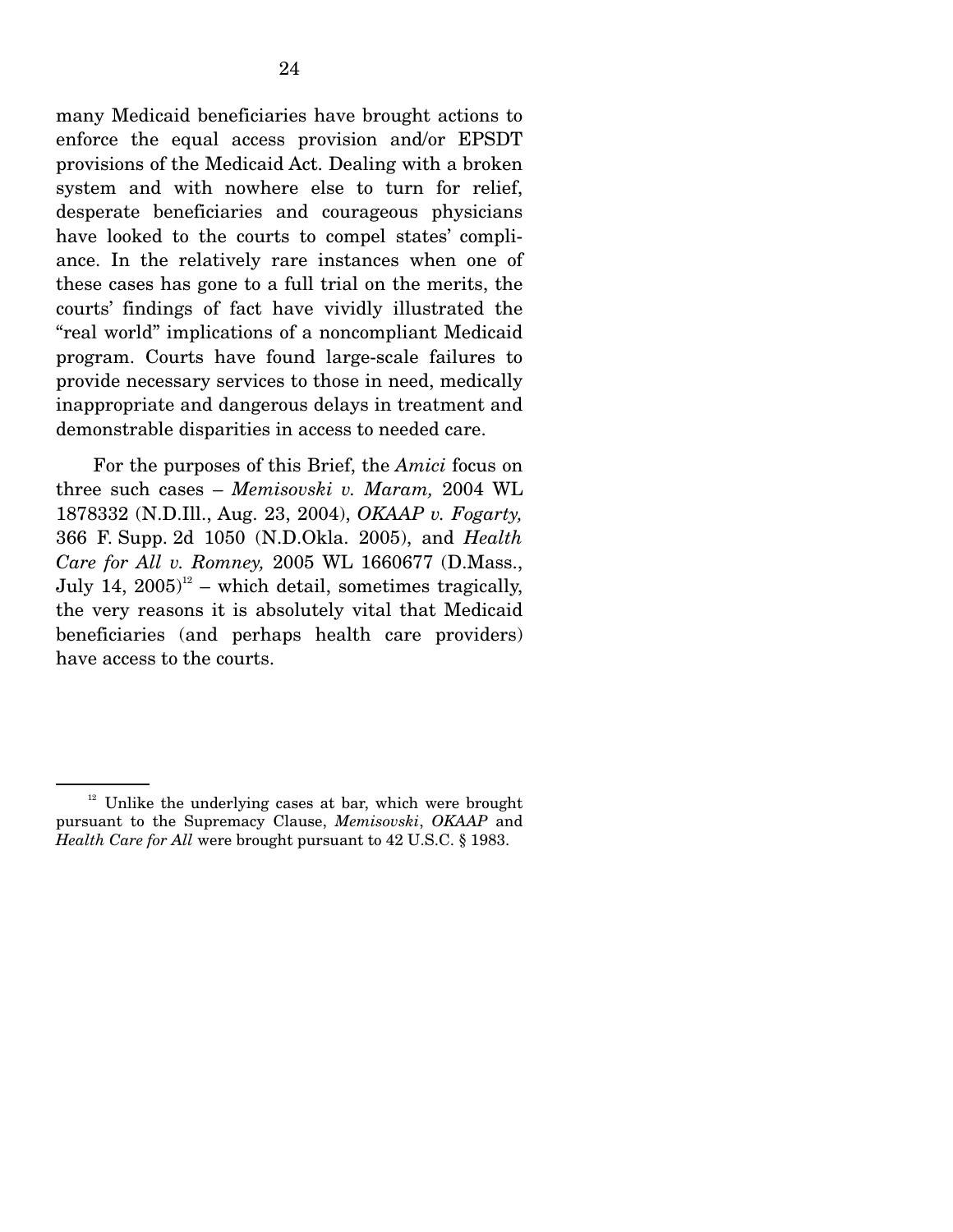#### **1.** *Memisovski v. Maram*

 The *Memisovski* case was a class action brought on behalf of all Medicaid-eligible children in Cook County, Illinois. Cook County is the second most populous county in the United States.13 By the time the *Memisovski* case was tried, approximately 600,000 Cook County children were on Medicaid. *See Memisovski,* 2004 WL 1878332 at \*11.

 After the trial was completed, the *Memisovski* court issued its ruling in favor of the plaintiffs, bolstered by extensive findings of fact and conclusions of law. *Id*. at \*11-56. The court's findings of fact read like a veritable laundry list of everything that could possibly go wrong with a state's Medicaid system. And it is apparent that much of the evidence put on by the *Memisovski* plaintiffs, which showed blatant and systemic violations of the equal access and EPSDT mandates, was not meaningfully contested by the Illinois state official defendants. *See, e.g., id.* at \*45 ("defendants have no knowledge regarding the state of access for Medicaid-enrolled children in Cook County and have never tried to learn what the level of access might be.  $\dots$ .")<sup>14</sup>

<sup>13</sup> *See*: Cook County, Illinois, Geographic Information System, GIS History, http://www.cookcountygov.com/portal/server.pt/ community/geographic\_information\_systems/315/gis\_history.

<sup>&</sup>lt;sup>14</sup> In fact, as lead counsel for the *Memisovski* plaintiffs represented, defendants initially took the position they were complying with the Medicaid Act because access to care was *no worse* in Illinois than in other industrial states. *See* F. Cohen, *An Unfulfilled Promise of Medicaid Act: Enforcing Medicaid*  (Continued on following page)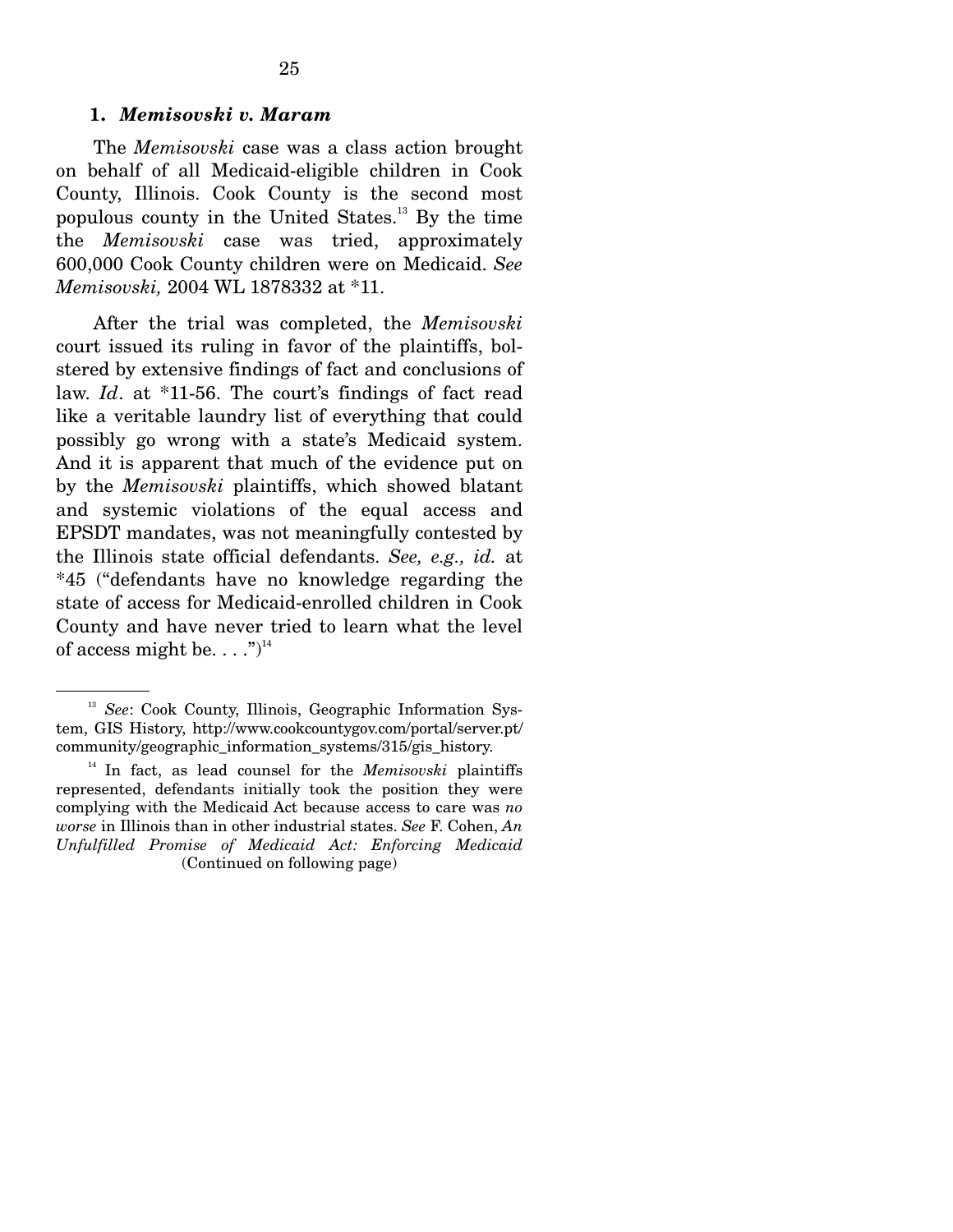The *Memisovski* court's findings chronicle both statistical and anecdotal evidence of a Medicaid system in ruin. The findings exposed a system that often provided no health care at all, let alone "equal access." As noted above, the court determined that most physicians in Cook County either did not see Medicaid-enrolled children at all, or they significantly limited their Medicaid practices. *See Memisovski,* 2004 WL 1878332 at \*17. This lack of available providers had a predictable negative effect on patient care. For instance, the court found that approximately 90% of Medicaid-enrolled children in Cook County had never received a vision examination, 80% had never received a hearing examination and 75% had never received a dental examination. *Id*. at \*30. The court relied upon expert analysis showing that approximately one-third of the pediatric Medicaid population had never received "any preventive health care at all." *Id*. at \*23.

*Recipients' Right to Health Care,* 17 Loy. Consumer L. Rev. 375, 390 (2005). What is more, according to counsel, defendants made this argument without conducting any analysis as to whether any of these other "industrial states" were complying with the Medicaid Act. *Id.* Given the Illinois defendants' attitude about compliance, the disintegration of the Medicaid system in Cook County should have come as no surprise. Such an attitude on the part of state Medicaid agencies is not uncommon and further exemplifies the need for enforcement in the courts. Ironically, though, there is no reason to doubt that this assertion by defense counsel was substantively correct – access to care under the Illinois Medicaid program may well have been no worse than in other industrial (as well as non-industrial) states.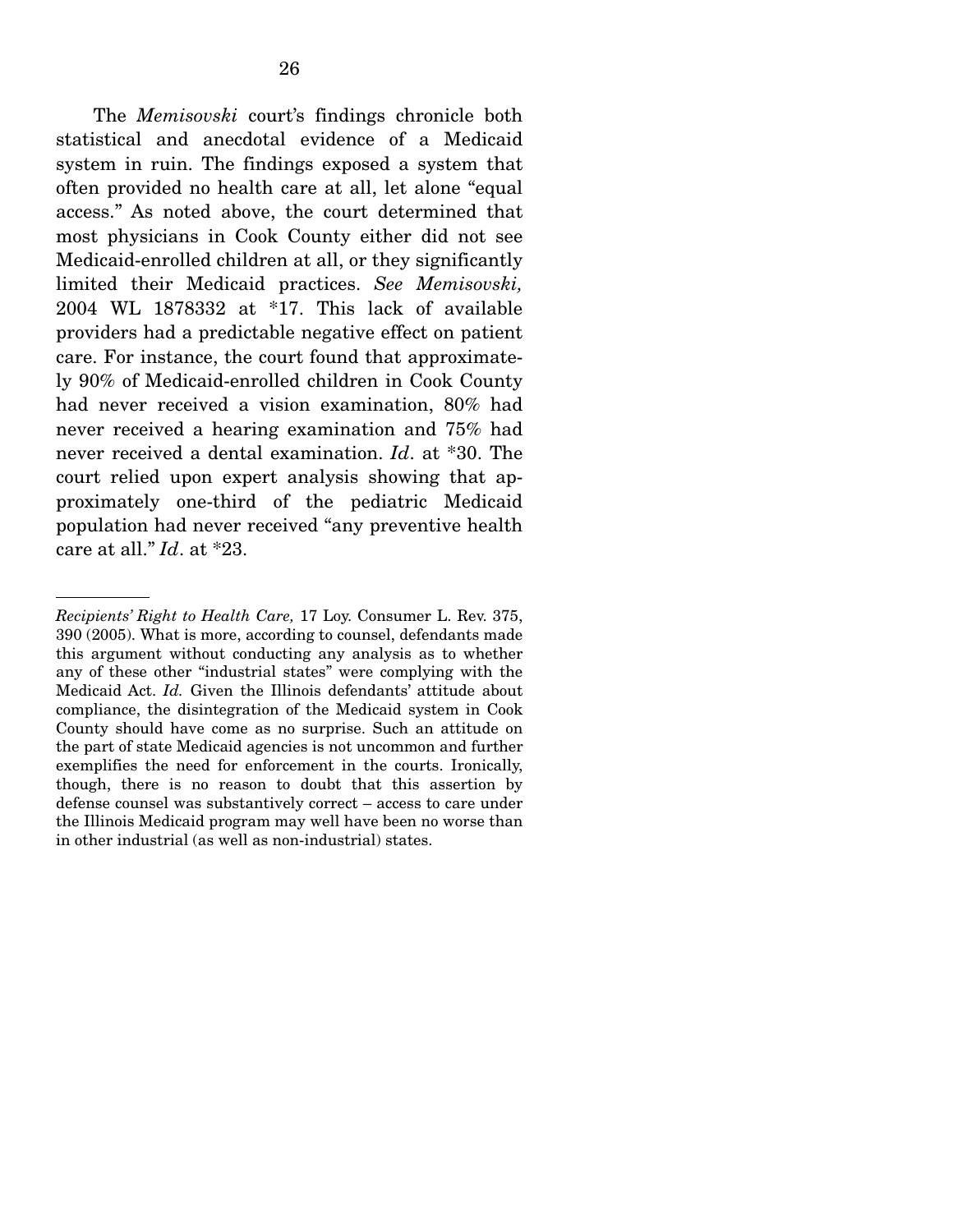"[M]any of the physicians testified that Medicaid children frequently use the emergency room as a source of primary care because they simply have nowhere else to go." *Id*. at 44. Dr. Steven Lelyveld, from the University of Chicago Hospitals' pediatric emergency room, testified that Medicaid-enrolled children with asthma, gastroenteritis, flu and diabetes "frequently presented [at the emergency room] with more aggravated or serious symptoms . . . as a result of lack of primary care." *Id*. Dr. Steven Krug, head of the emergency room at Children's Memorial Hospital in Chicago, testified that Medicaid patients in the emergency room frequently arrived with "conditions that privately-insured patients do not typically have and which reflect a lack of primary care, including untreated bone fractures or advanced asthmatic conditions." *Id*.

 The *Memisovski* court also relied on the testimony of Medicaid recipients, such as Yesinia Rodriguez. Ms. Rodriguez testified concerning the extraordinary difficulty she had in locating a physician in Cook County who would accept Medicaid. When she called the Illinois hotline for a physician referral, she was given the names of approximately ten different doctors, all of whom practiced more than 30 miles away and *none* of whom accepted Medicaid. *Memisovski,* 2004 WL 1878332 at \*18. When Ms. Rodriguez called the hotline back, she was given contact information for 20 more doctors. *Id*. Once again, however, *not one*  of these doctors accepted Medicaid. *Id*.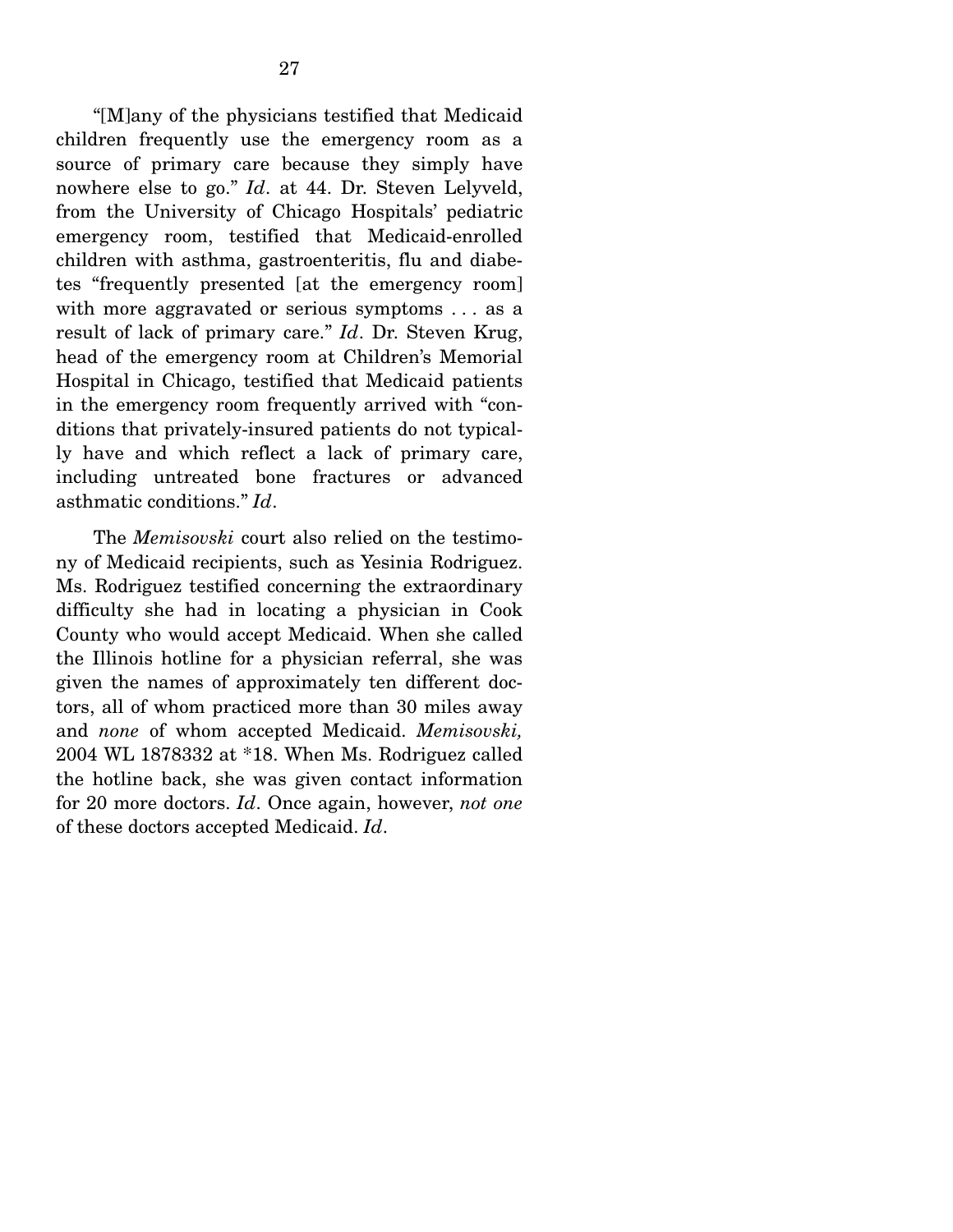The court's findings concerning Illinois' Medicaid payment rates explained why access to needed care was so inadequate for Cook County's Medicaid population. Indeed, the Illinois defendants admitted that Medicaid rates were low and unattractive and that the rates were set without any consideration of the effect on access. *Id*. at \*45. The court found that Medicaid rates in Illinois were approximately 50% of Medicare rates<sup>15</sup> and that "[a] pediatrician practice relying solely on Medicaid beneficiaries' maximum reimbursements could not survive since Medicaid pays nearly 10% less than the median practice costs." *Id*. at \*12-13. In summarizing the overwhelming evidence put on by the plaintiffs, the *Memisovski* Court stated:

Testimony showed that Medicaid-enrolled children face conditions such as longer waiting times for care . . . , a more limited population of providers willing to provide care . . . , and multiple trips to the doctor for services which could be addressed in one visit. . . . All in all, the doctors painted a picture of Medicaid-enrolled patients being afforded a significantly lesser degree of access to care than that enjoyed by privately-insured children.

*Memisovski*, 2004 WL 1878332 at \*43. Two generations after President Johnson publicly envisioned a

<sup>&</sup>lt;sup>15</sup> Medicare rates are an important benchmark because Medicare rates are set to allow a physician to recover overhead costs and a modest profit. *Id.* at \*12.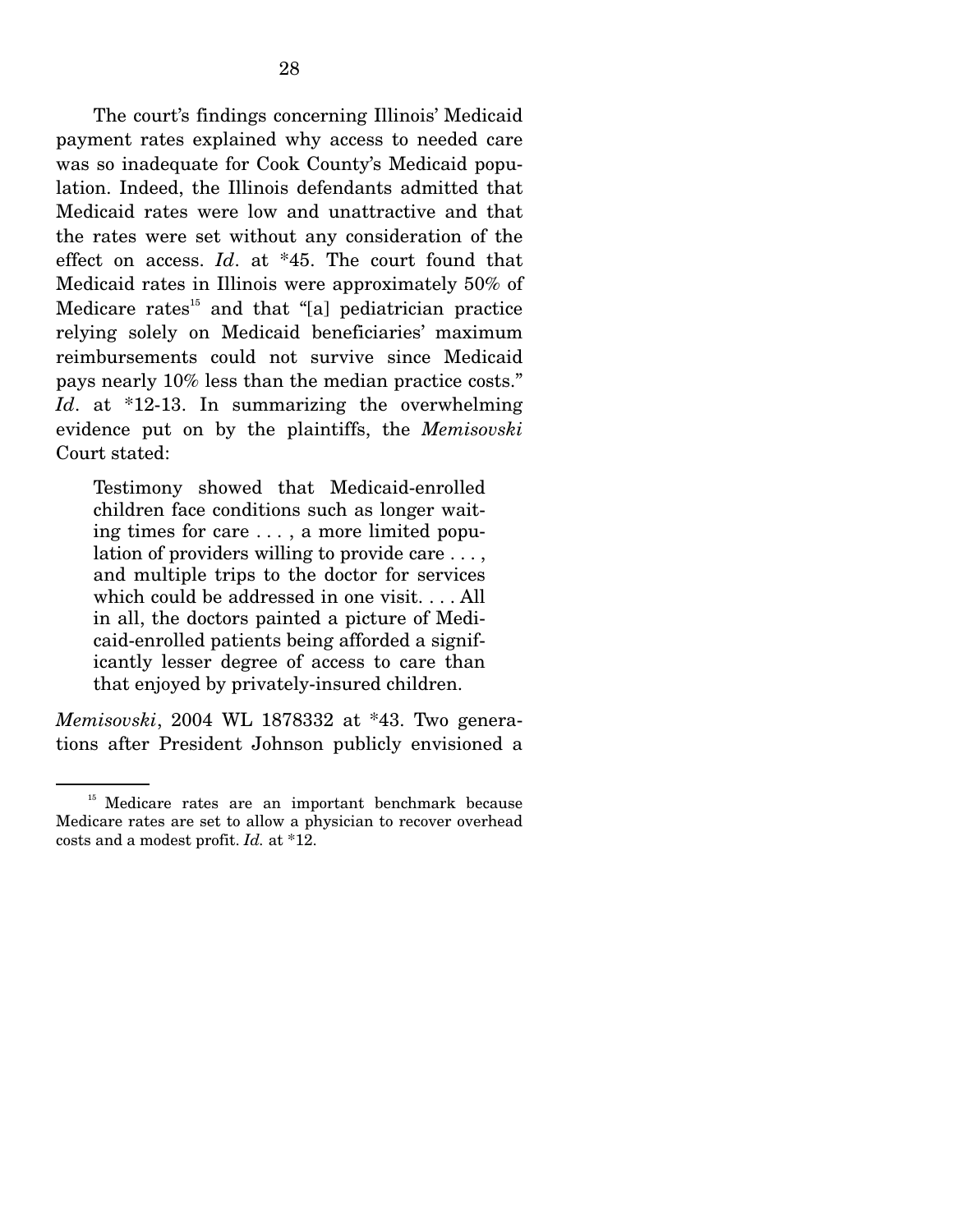day when, through Medicaid, "every child, no matter what his color or his family's means, gets the medical care he needs," the Medicaid system in one of most populous areas in the United States was in complete collapse.

#### **2.** *OKAAP v. Fogarty*

 In *OKAAP*, as in *Memisovski*, the plaintiffs were successful in proving wholesale violations of the equal access mandate. And in the each of these cases, the district court issued detailed findings of fact evincing noncompliant and badly broken Medicaid programs. The *OKAAP* district court's findings and conclusions meticulously set out the Oklahoma defendants' continuing, serious and knowing failures to assure that eligible children received health care services as required by the Medicaid Act. In determining the defendants had violated the equal access provision, the *OKAAP* court summarized:

The testimony from providers and parents of class members alike was that recipients have great difficulty accessing needed health care services in Oklahoma. As plaintiffs established, the lack of physician participation in Medicaid forces class members either to wait for unreasonable periods of time to receive needed care or to travel long distances to find Medicaid participating providers, putting these children at *risk of harm or even death*.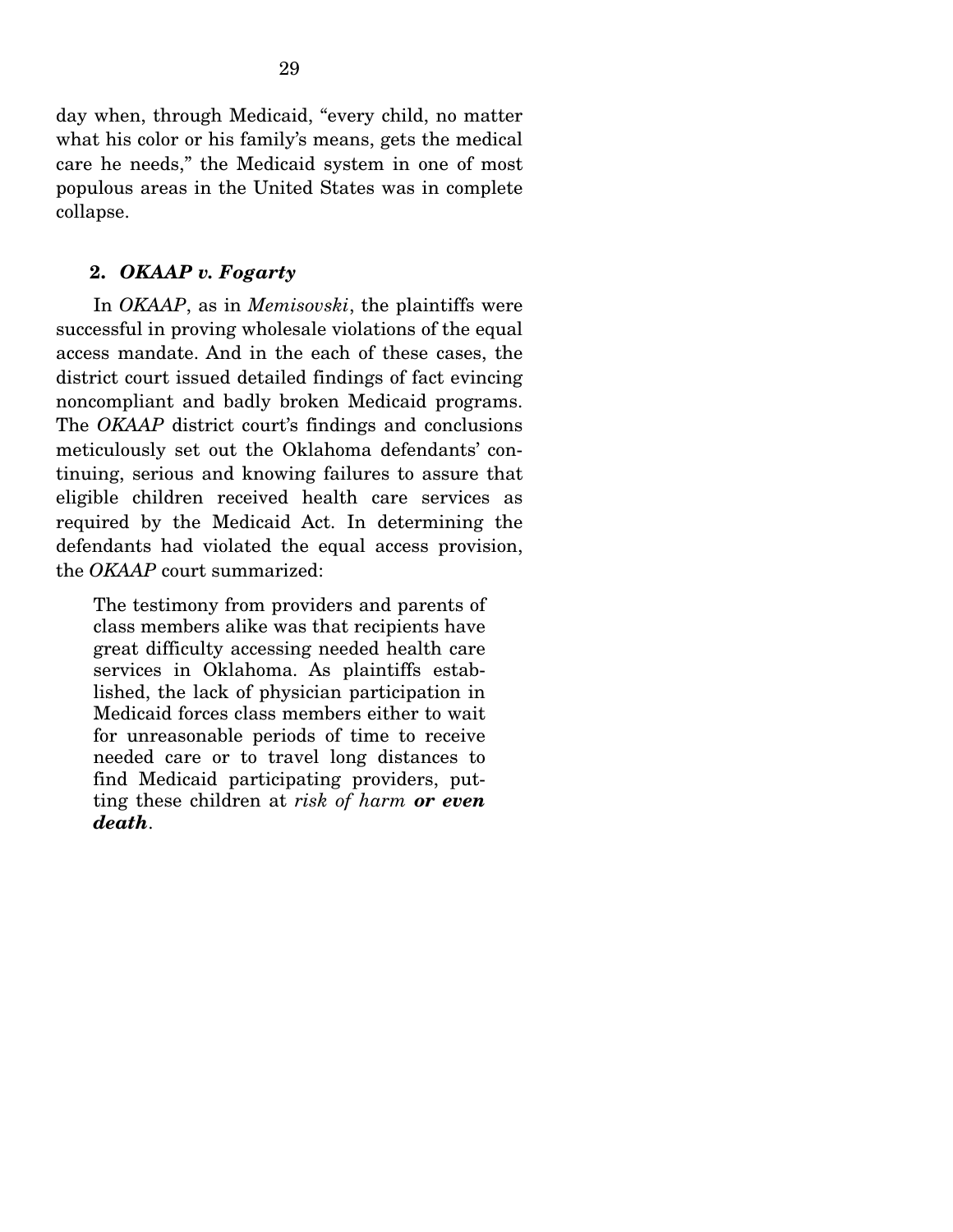. . . The testimony at trial also demonstrated that providers are widely opting out of the Medicaid program or restricting their Medicaid caseloads.

. . . Finally, defendants admitted at trial that reimbursement rates are inadequate and that the equal access provision is being violated.

*OKAAP*, 366 F. Supp. 2d at 1107 (emphasis added).

 The evidence in the *OKAAP* case brought to light troubling facts concerning the state of health care for Oklahoma's young Medicaid population. For instance, the court found that one young Medicaid patient died while awaiting a delayed airway surgery. *OKAAP*, 366 F. Supp. 2d at 1100. At the time of the class certification hearing, named plaintiff Katelyn W. had been unable to secure a medically necessary prosthetic shoe insert to replace her amputated foot. *Id*. at 1088. The primary care physician ("PCP") of Jacob H., another named plaintiff, had attempted, without success, for approximately three years to find *any* Medicaid-participating facility to perform a necessary diagnostic sleep study. *Id*.

 In this regard, the court found generally that "recipients in Oklahoma often experience long delays in obtaining appointments for provision of medically necessary care." *OKAAP*, 366 F. Supp. 2d at 1079. Access to neurological care was an area of particular concern. Pediatric Medicaid patients in Oklahoma City with seizure disorders were forced to wait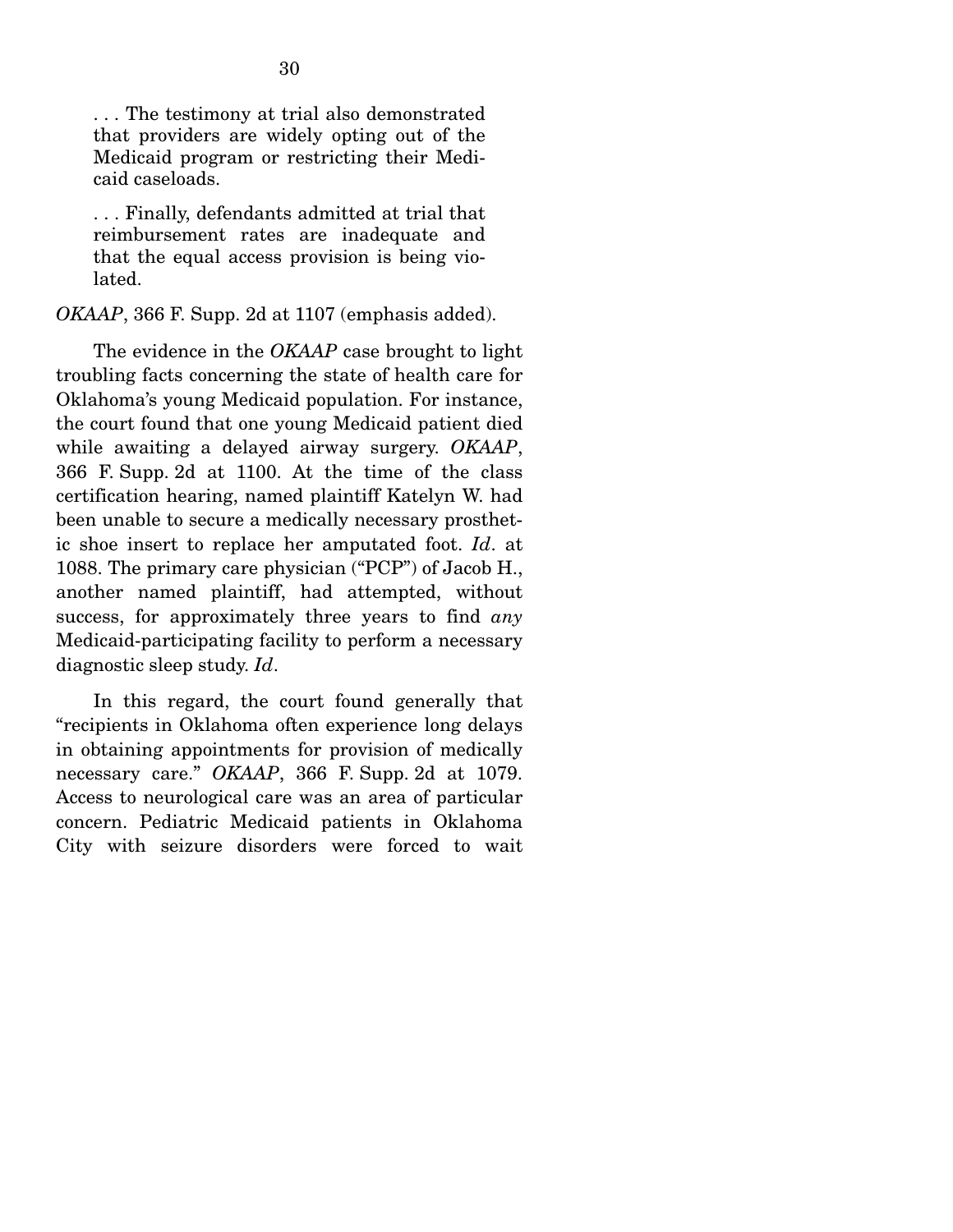"*around a year* to be seen by a pediatric neurologist." *Id*. at 1067 (emphasis added). Some of these patients had poorly controlled seizures, and, as the court found, without the prompt care of a neurologist the seizures would negatively impact school performance, development, behavior, and the "'overall medical well-being'" of these children. *Id.* (quoting from Tr. Vol. I at 54:7-16). The court particularly noted the chilling account of one parent who told of being forced to drive her daughter for four hours to see a pediatric neurologist, and her daughter's experiencing a severe seizure *en route*. *Id*.

 At the time of trial, office-based ear, nose and throat ("ENT") specialists in Oklahoma simply refused to treat children on Medicaid. *OKAAP*, 366 F. Supp. 2d at 1067-68. "The lack of Medicaid participation by private practice ENT specialists . . . created 'almost a crisis situation' at the [Oklahoma University] Medical Center in Oklahoma City." *Id*. at 1068 (internal quotation omitted). Dr. Richard Ranne, a pediatric thoracic surgeon in Tulsa, described access to orthopedists who accept Medicaid as "extremely poor." *Id*. at 1069. The court noted the testimony of another Tulsa pediatrician regarding "a six-week ordeal his office encountered attempting, without success, to secure an orthopedic consult for a fouryear-old girl with a fractured toe." *Id*. at 1069.

 Statistical and anecdotal evidence alike showed significant disparities between access to care under Medicaid when compared with access under private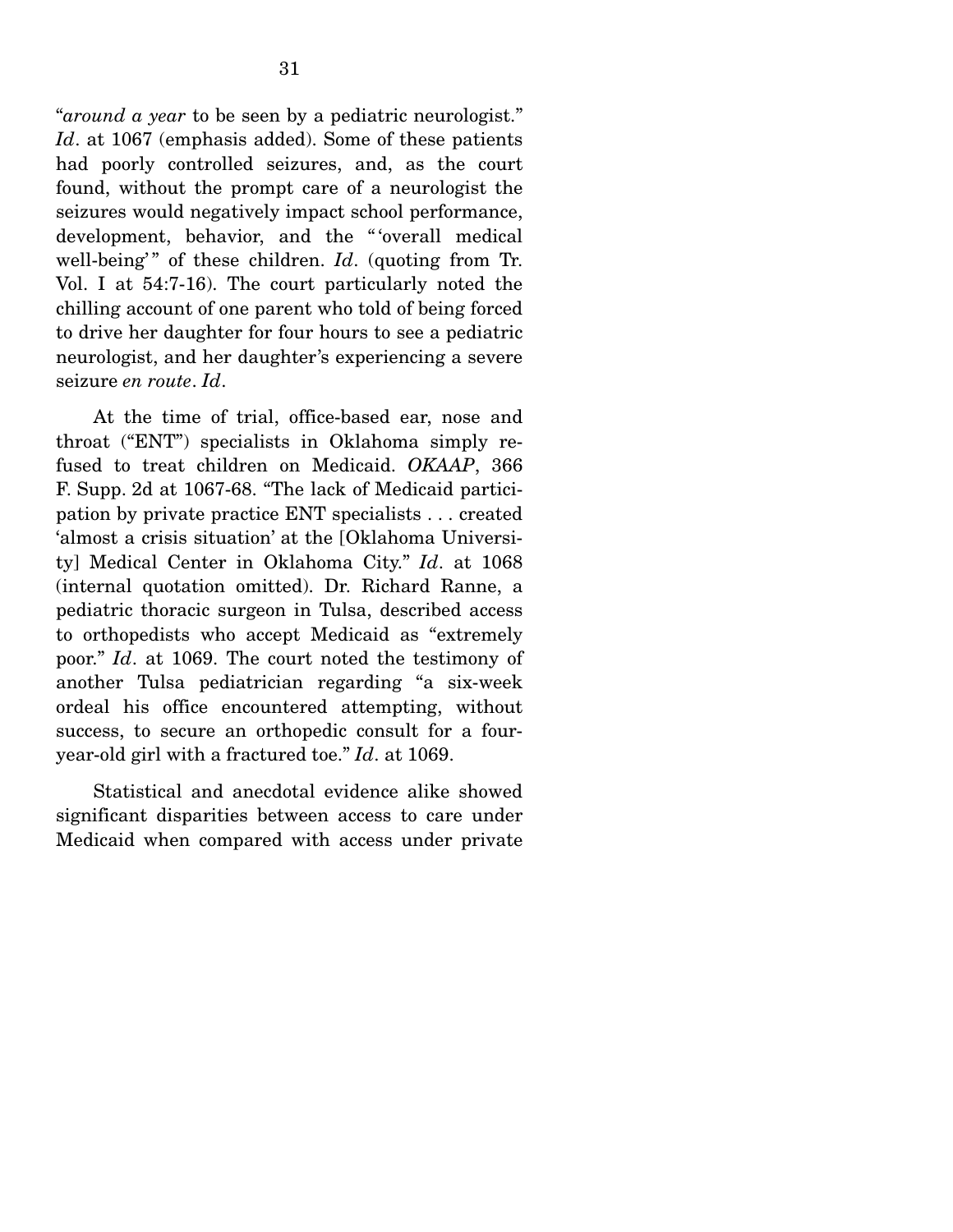plans. Survey data showed that only 34% of Oklahoma's pediatricians participated fully in the Medicaid program, while 69% of Oklahoma's pediatricians accepted all new privately insured patients. *OKAAP*, 366 F. Supp. 2d at 1063. The many physicians who testified at trial corroborated these statistics. A pediatric neurologist, who had ceased participation in Medicaid, testified that children on Medicaid did not have the same access to neurological services provided to children with private insurance "because of low or nonexistent Medicaid reimbursement." *Id*. at 1067. Another pediatrician testified that while access to ENT specialists was extremely poor for Medicaid patients, children with private insurance had "no problems" accessing ENT services. *Id*. at 1068.

 Consistent with the results of the recent national survey conducted by the GAO, the *OKAAP* court found that approximately ninety-three percent (93.2%) of Oklahoma's pediatricians reported that low reimbursement is a "very important" reason they would limit their participation in the Medicaid program. *OKAAP*, 366 F. Supp. 2d at 1075. From 1995 through December 31, 2003, provider reimbursement under Oklahoma's Medicaid fee-for-service schedule never exceeded 72% of Medicare. *Id*. at 1059. By contrast, under commercial plans, Oklahoma physicians were reimbursed at rates of 130% to 180% of Medicare. *Id*. at 1060. As the CEO of Oklahoma's Medicaid agency candidly admitted, Oklahoma's Medicaid physician reimbursement rates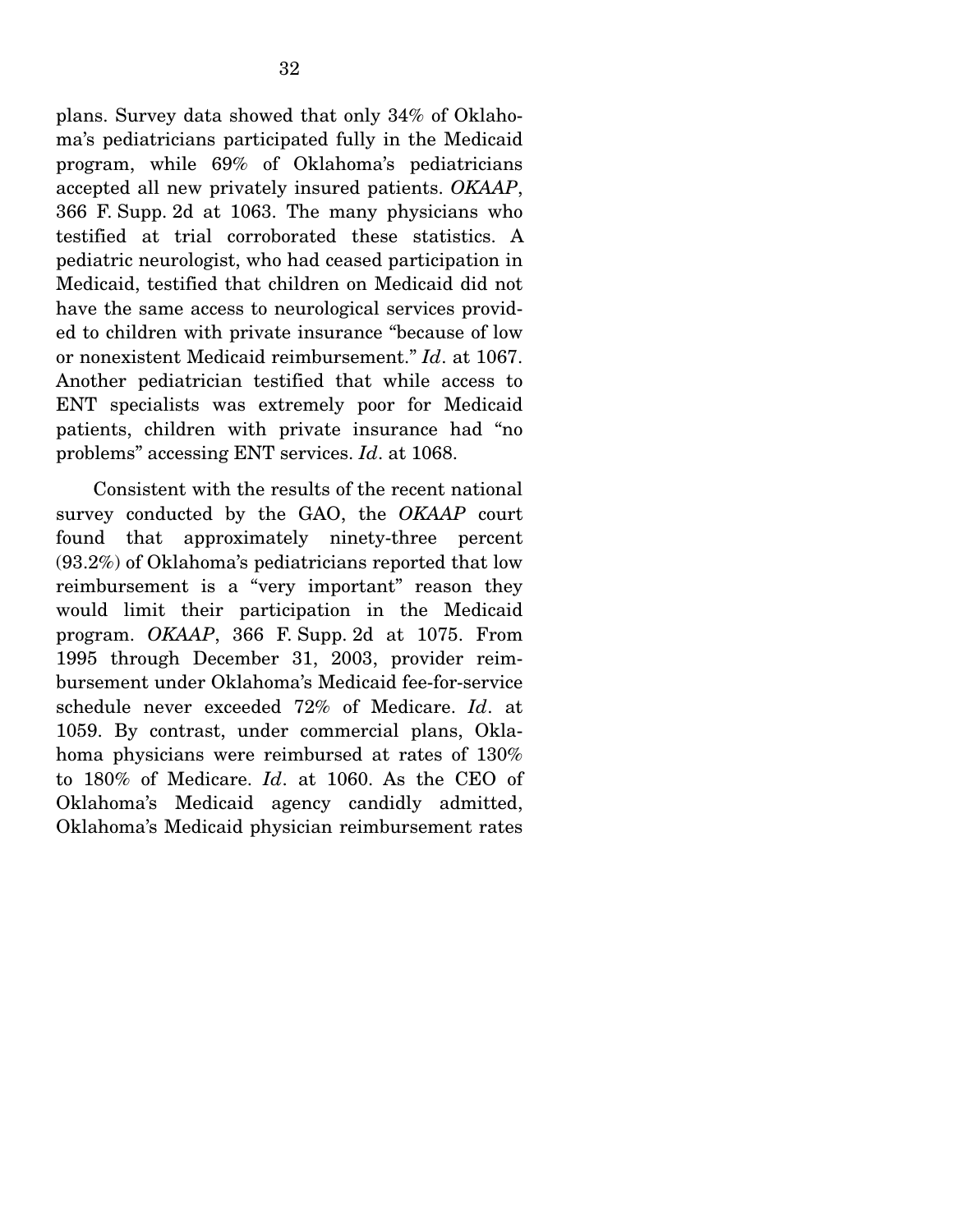"are low, were low, and that this is a factor that makes it difficult to recruit physicians." *Id*. at 1075.

#### **3.** *Health Care for All v. Romney*

 The *Health Care for All* case involved claims that responsible officials had failed to meet the dental needs, to the extent required by the Medicaid Act, of children and adults enrolled in Massachusetts' Medicaid program.<sup>16</sup> *See* 2005 WL 1660677. The court's findings revealed an absence of adequate access to mandatory dental care under Massachusetts' Medicaid program. *See, e.g., id*. at \*2-7.

 First, the court found that "[e]ach testifying plaintiff confronted hardships in identifying [Medicaid] participating dentists, obtaining appointments for dental care and receiving quality services." *Id*. at \*2. One plaintiff, Ms. Curtis, worked diligently to find a single dental office willing to accept her Medicaidenrolled children, only to subsequently discover that single dental office had closed its doors to Medicaid beneficiaries. *Id*. at \*2. By the time Ms. Curtis had put together the money to pay out of pocket for her children to be seen by a solo practitioner, her sons had over 13 cavities. *Id*. Another young Medicaid beneficiary suffered an infected molar and could not

<sup>&</sup>lt;sup>16</sup> While the allegations made by the plaintiffs in *Health Care for All* factually resemble an equal access claim, the plaintiffs brought their claims under the Medicaid Act's "reasonable promptness" provision, 42 U.S.C. § 1396a(a)(8).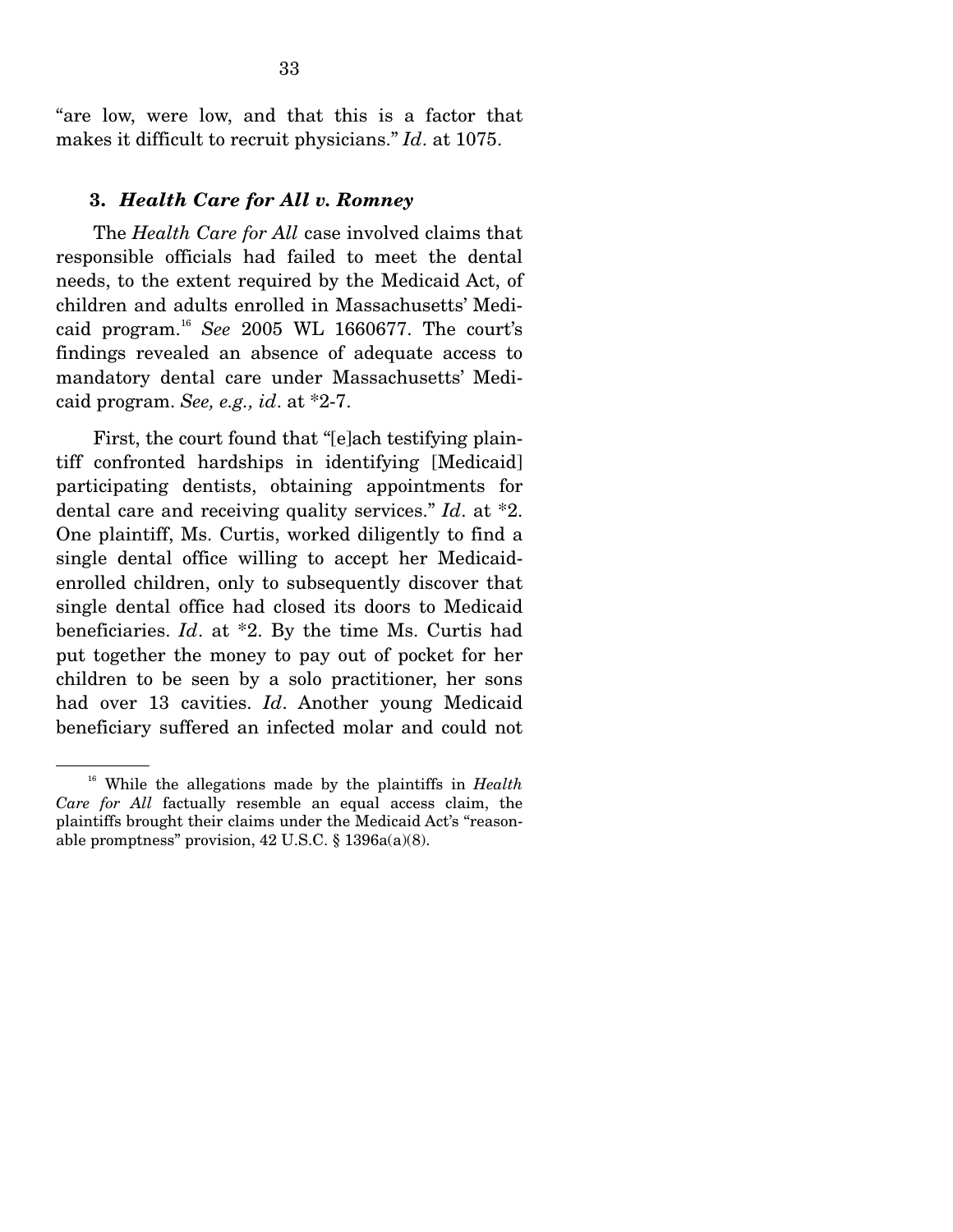attend school, eat or sleep due to the pain until a Medicaid-participating dentist could be located to extract the tooth. *Id*. at \*3. The court found that a mother searched for two months to identify an oral surgeon who accepted Medicaid and would perform extractions for her son whose permanent teeth were not developing properly. *Id*.

 Second, the court relied upon statistical evidence that *86%* of licensed dentists in Massachusetts refused to accept Medicaid patients. *Id*. at \*3.

 Third, and importantly, the *Health Care for All* court compared access to dental care under Medicaid with access under Delta Dental, a commercial plan. *See, e.g., id.* at \*5. Specifically, the Commonwealth defendants' own statistics showed that only slightly more than 30% of Medicaid-enrolled children received at least one dental visit each year for the years 2001, 2002, and 2003. *Id*. In contrast, 80 to 85% of children covered by Delta Dental had accessed such dental care. *Id*.

 Fourth, the court found a clear connection between low Medicaid reimbursement and inadequate dental care. At the time of trial, Medicaid dental rates were "dramatically below . . . market levels" such that Medicaid-participating dentists could cover only about 75% of their costs. *Id*. at \*4. In particular, plaintiffs established that Medicaid reimbursement rates were "so low that private dentists could not afford to treat enrollees who, thus, either received dental care only after much delay or not at all." *Id*. at \*11.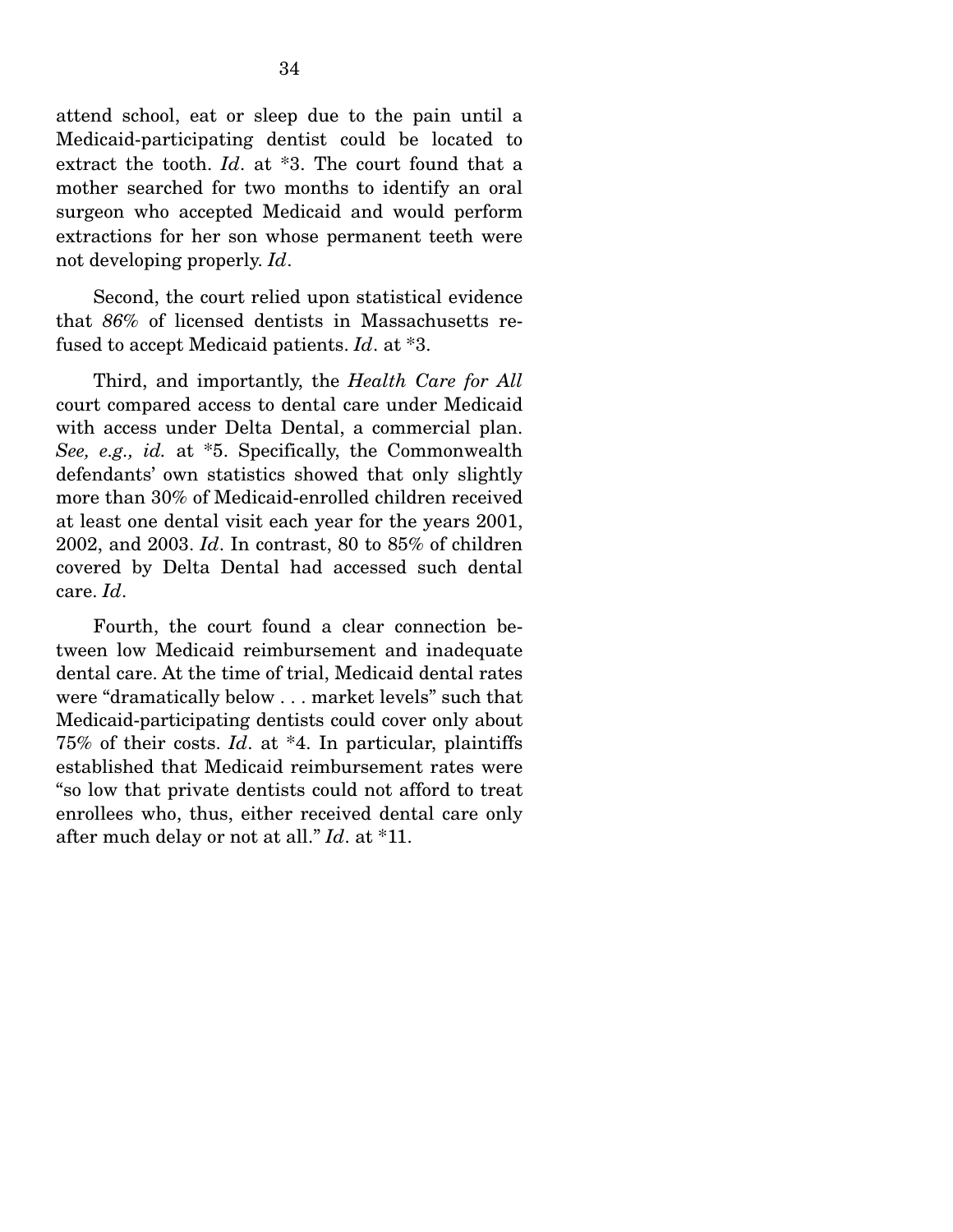### **D. The Availability of Judicial Remedies for Violations of the Equal Access Provision is Both Legally Mandated and Vital to Upholding the Rule of Law and Beneficiaries' Rights**

35

 Congress expected that courts would enforce § 1396a(a)(30)(A). *See, e.g., Pennsylvania Pharmacists Ass'n,* 283 F.3d at 541 (then-Judge Alito discussing legislative history and observing that "statement certainly suggests that the Committee anticipated that some class of plaintiffs would be able to sue to enforce Section  $30(A)$ ...."). The grievous deficiencies within the Illinois, Oklahoma and Massachusetts Medicaid programs would likely never have been addressed had the *Memisovski, OKAAP* and *Health Care for All* cases not been filed and prosecuted. All indications are that, without court intervention, the Medicaid programs in those states would have simply languished in perpetual noncompliance while beneficiaries suffered without recourse. As shown, the only effective enforcement tool available to the Secretary of HHS – revocation of a state's federal funding (*see* 42 U.S.C. § 1396c) – is the administrative equivalent of a nuclear bomb. "[A] funds cutoff is a drastic remedy with injurious consequences to the supposed beneficiaries of the Act." *Pennhurst State Sch. & Hosp. v. Halderman,* 451 U.S. 1, 52 (1981) (White J., dissenting). That is, were the Secretary to revoke funding of a State's Medicaid program for noncompliance with the equal access mandate, recipients would lose health care coverage altogether, turning a crisis into a catastrophe.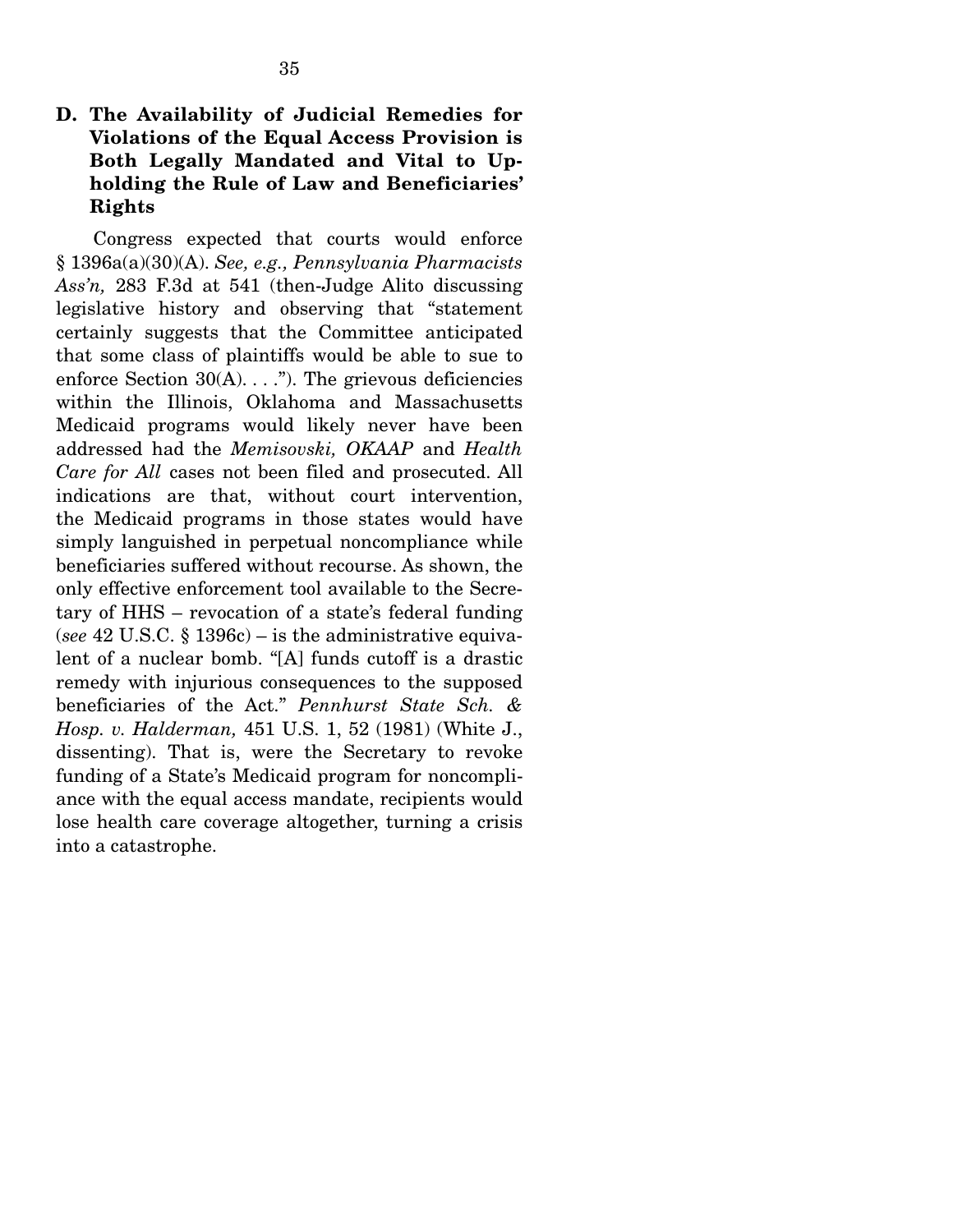This leaves the federal courts as the only meaningful option. With no access to the courts, suffering beneficiaries will have no viable means for remedial relief. In addition, those state officials responsible for noncompliant Medicaid programs would never be called to task in contravention of fundamental rule of law principles. The classic American formulation of these principles can be traced back to John Adams and his Declaration of Rights in the Massachusetts Constitution of 1780. Article XXX applied the doctrine of separation of powers to the government of the Commonwealth " $\dots$  to the end it may be a government of laws and not of men." This Court has since broadly recognized this "maxim." *Truax,* 257 U.S. at 332.

 The rule of law doctrine applies with particular force to governmental bodies – even states – whose very existence depends on this country's laws and the respect of the population for those laws. Justice Brandeis eloquently stated the general principle:

In a government of laws, existence of the government will be imperiled if it fails to observe the law scrupulously. Our government is the potent, the omnipresent teacher. For good or ill, it teaches the whole people by its example. Crime is contagious. If the government becomes a lawbreaker, it breeds contempt for law; it invites every man to become a law unto himself; it invites anarchy. . . . Against that pernicious doctrine this court should resolutely set its face.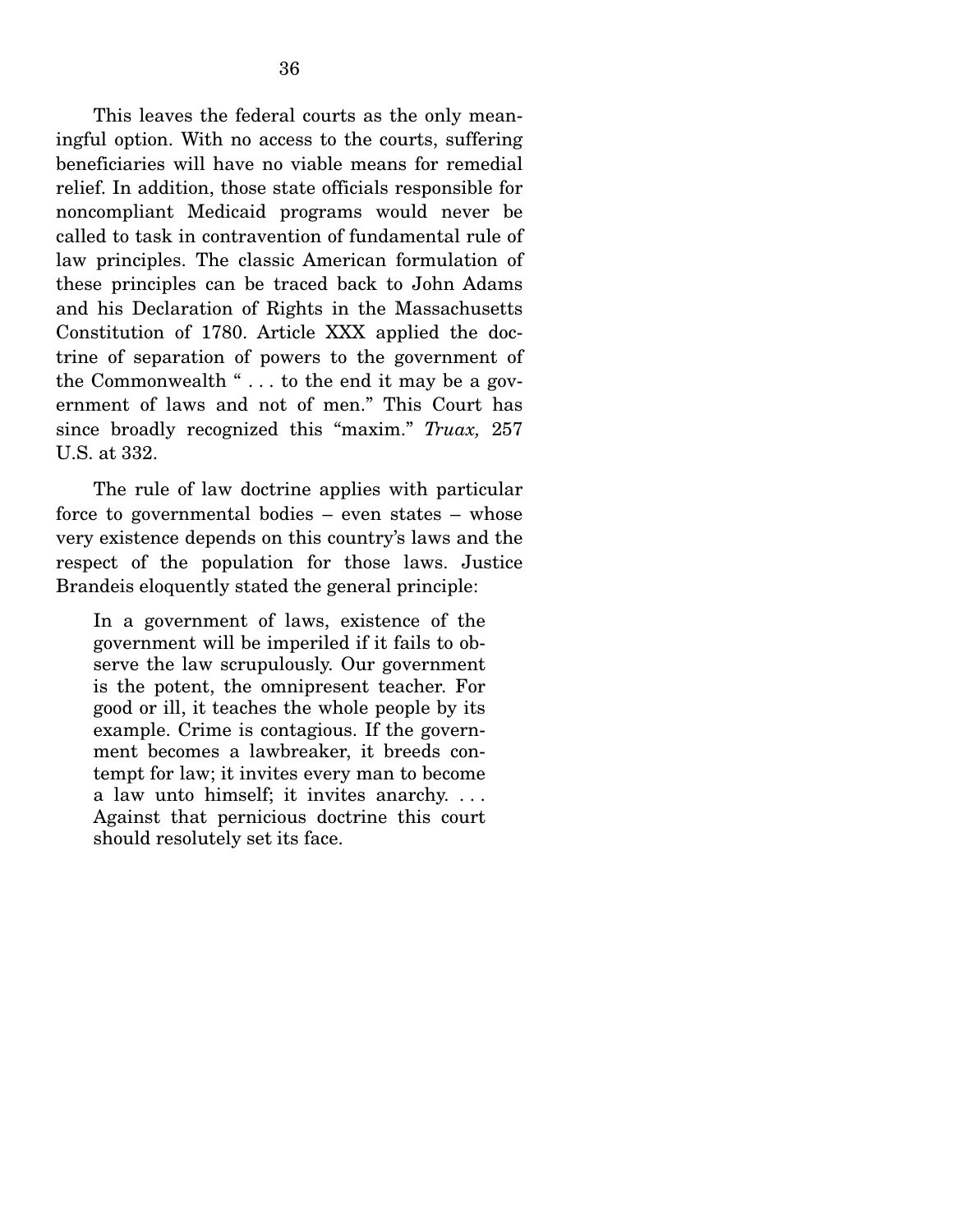*Olmstead v. United States*, 277 U.S. 438, 485 (1928) (Brandeis, J., dissenting). In *Marbury v. Madison,* Justice Marshall famously addressed the subordination of public officials to the rule of law as follows: "where a specific duty is assigned by law, and individual rights depend upon the performance of that duty, it seems ... clear that the individual who considers himself injured, has a right to resort to the laws of his country for a remedy." 5 U.S. 137, 166 (1803) (emphasis added).

 The equal access mandate is not being observed scrupulously. On the contrary, it is evident that the mandate is being violated by states on a wide scale. And, at the very least, the equal access provision of § 1396a(a)(30)(A) assigns a duty of performance to the states which is necessary in assuring that individual rights – such as the right to receive medically necessary services under the EPSDT provisions – are realized. Without an adequate network of health care providers willing to accept Medicaid patients, recipients will not receive the services guaranteed by the Medicaid Act; and without adequate payments to providers, there will not be enough providers willing to accept Medicaid patients. The specific duties assigned to responsible governmental officials by the equal access provision are central to beneficiaries' rights and well-being. If recipients are barred from holding government officials to account for shirking their legal duties, those officials will escape the rule of law, and suffering recipients will be denied the "right to resort to the laws of this country for a remedy" as envisioned by the *Marbury* Court.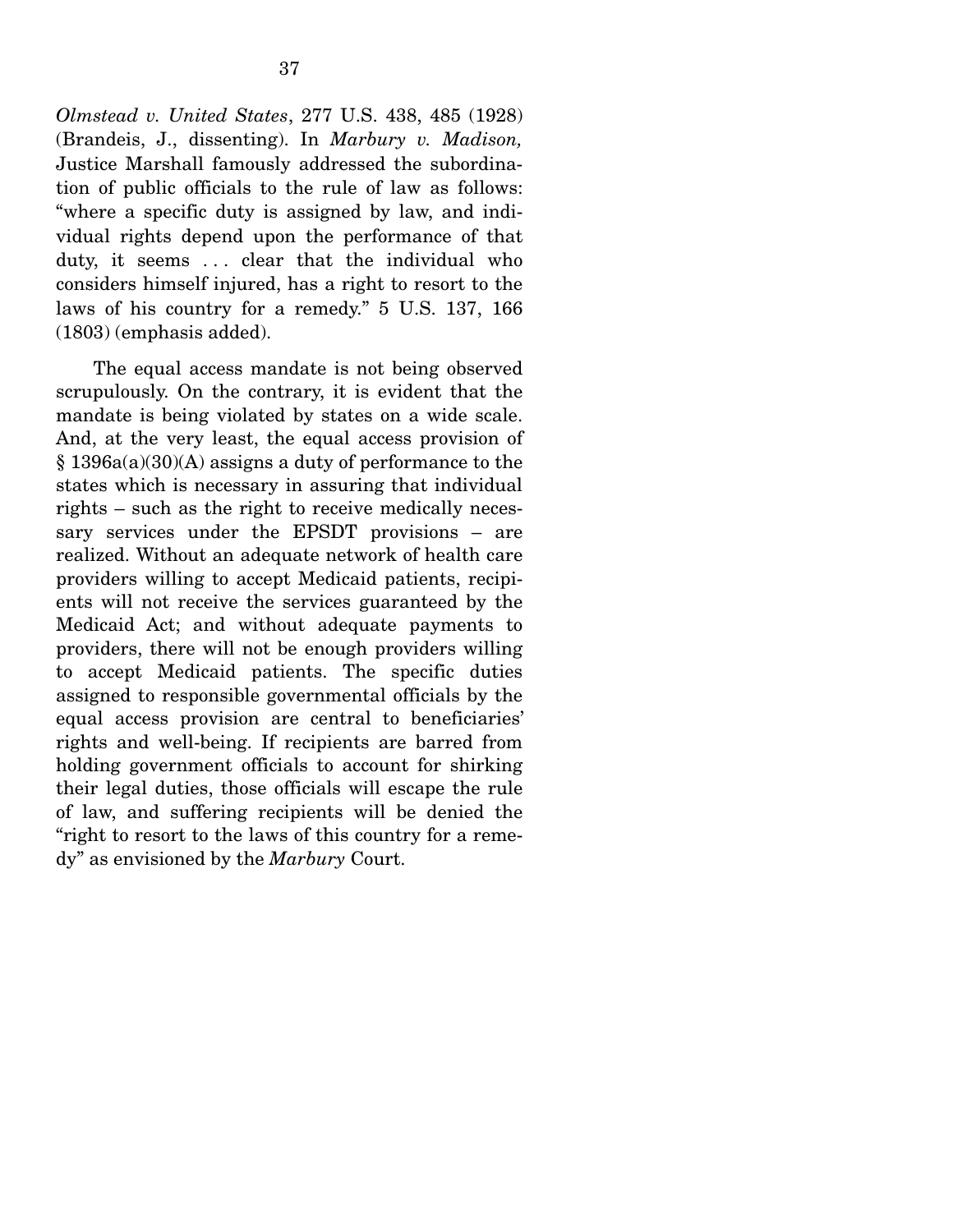The remedial powers of the federal courts offer genuine hope to the millions of Medicaid beneficiaries without access to prompt and quality medical or dental services. In particular Medicaid Act cases where plaintiffs have been successful in prosecuting or settling their claims, courts have been able to construct effective remedial orders. Courts have issued preliminary injunctions in equal access cases to prevent Medicaid payment rate cuts where states have failed to make findings as to the impact that such cuts would have on access. *See, e.g., Ark. Med. Soc'y v. Reynolds,* 834 F. Supp. 1097, 1103 (E.D.Ark. 1992); *Long Term Care Pharm. Alliance v. Ferguson,* 260 F. Supp. 2d 282 (D.Mass. 2003), *rev'd on other grounds, Long Term Care Pharm. Alliance v. Ferguson,* 362 F.3d 50 (1st Cir. 2004). These preliminary injunctions curtailed potentially disastrous cuts in Medicaid provider rates. Had these courts not been empowered to act, there would have been no remedy at all.

#### **CONCLUSION**

--------------------------------- ♦ ---------------------------------

 All of the considerations discussed above weigh in favor of a right to sue, because (a) violation of the equal access requirement has been epidemic since the statute was passed 20 years ago, (b) the federal government has shown not the slightest interest in enforcing the law, and (c) even if, hypothetically, the federal government were interested in enforcing the law, its means of doing so would probably be ineffective in meeting the overall Medicaid goal of providing